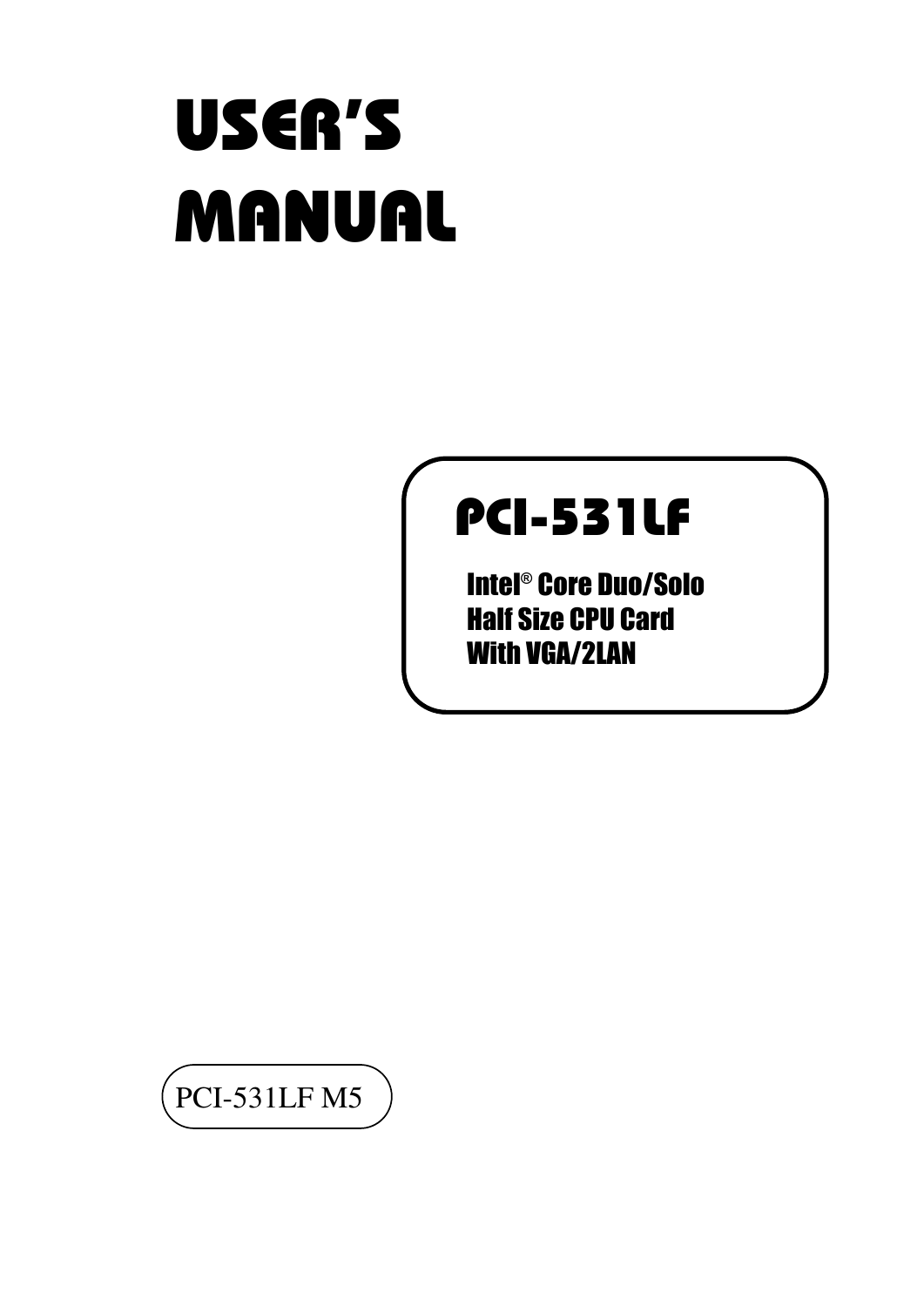## *PCI-531LF Intel® Core Duo/Solo Half Size CPU Card With VGA/ 2LAN*

## *OPERATION MANUAL*

#### **COPYRIGHT NOTICE**

This operation manual is meant to assist both Embedded Computer manufacturers and end users in installing and setting up the system. The information contained in this document is subject to change without any notice.

This manual is copyrighted in January, 2008 (Revised Edition: December 2011). You may not reproduce or transmit in any form or by any means, electronic, or mechanical, including photocopying and recording.

#### **ACKNOWLEDGEMENTS**

All trademarks and registered trademarks mentioned herein are the property of their respective owners.

#### **CE NOTICE**

Ξ

This is a class A product. In a domestic environment this product may cause radio interference in which case the user may be required to take adequate measures.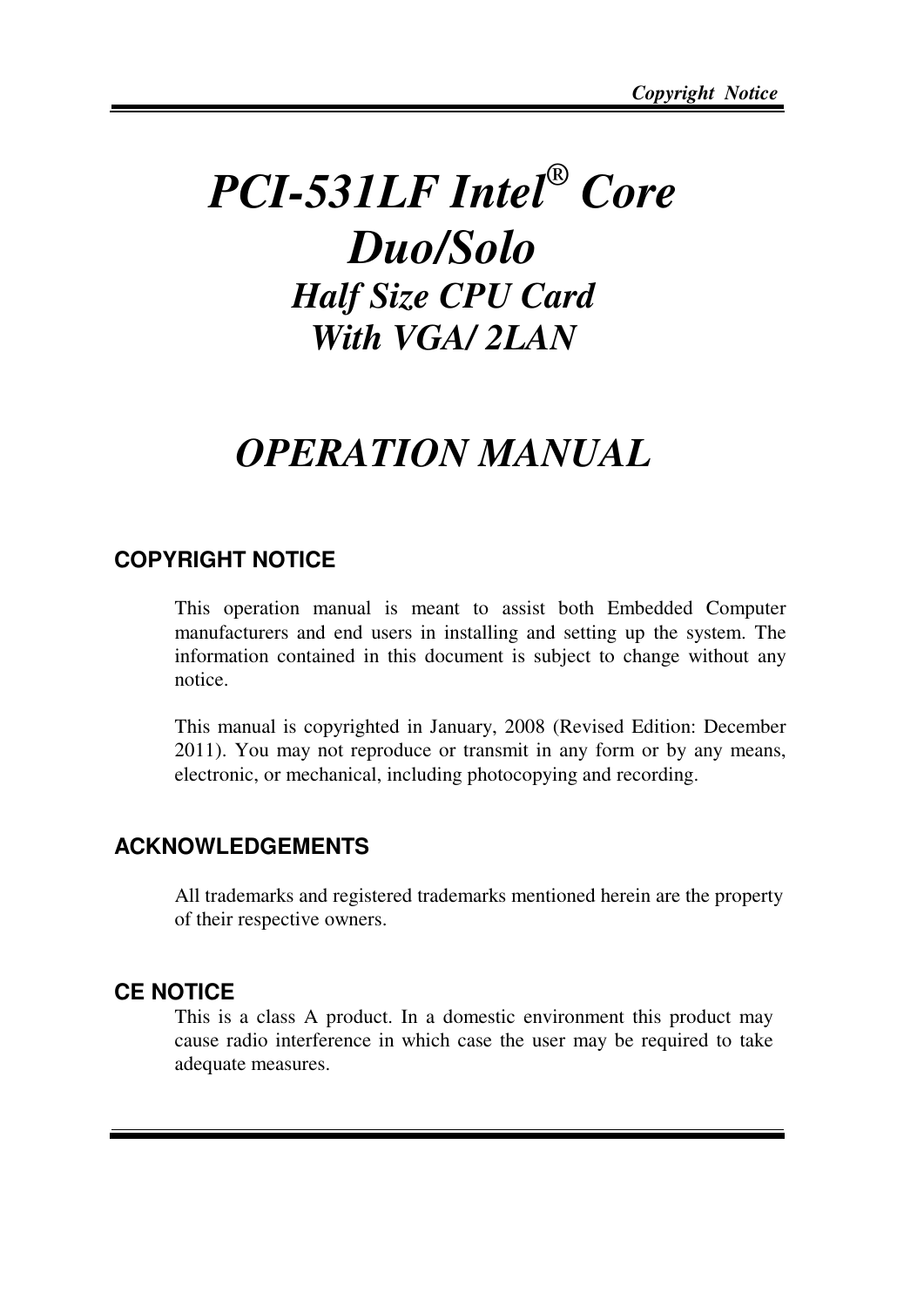#### **FCC NOTICE**

Ξ

This equipment has been tested and found to comply with the limits for a Class A digital device, pursuant to part 15 of the FCC Rules. These limits are designed to provide reasonable protection against harmful interference when the equipment is operated in a commercial environment. This equipment generates, uses, and can radiate radio frequency energy and, if not installed and used in accordance with the instruction manual, may cause harmful interference to radio communications. Operation of this equipment in a residential area is likely to cause harmful interference in which case the user will be required to correct the interference at his own expense.

You are cautioned that any change or modifications to the equipment not expressly approve by the party responsible for compliance could void your authority to operate such equipment.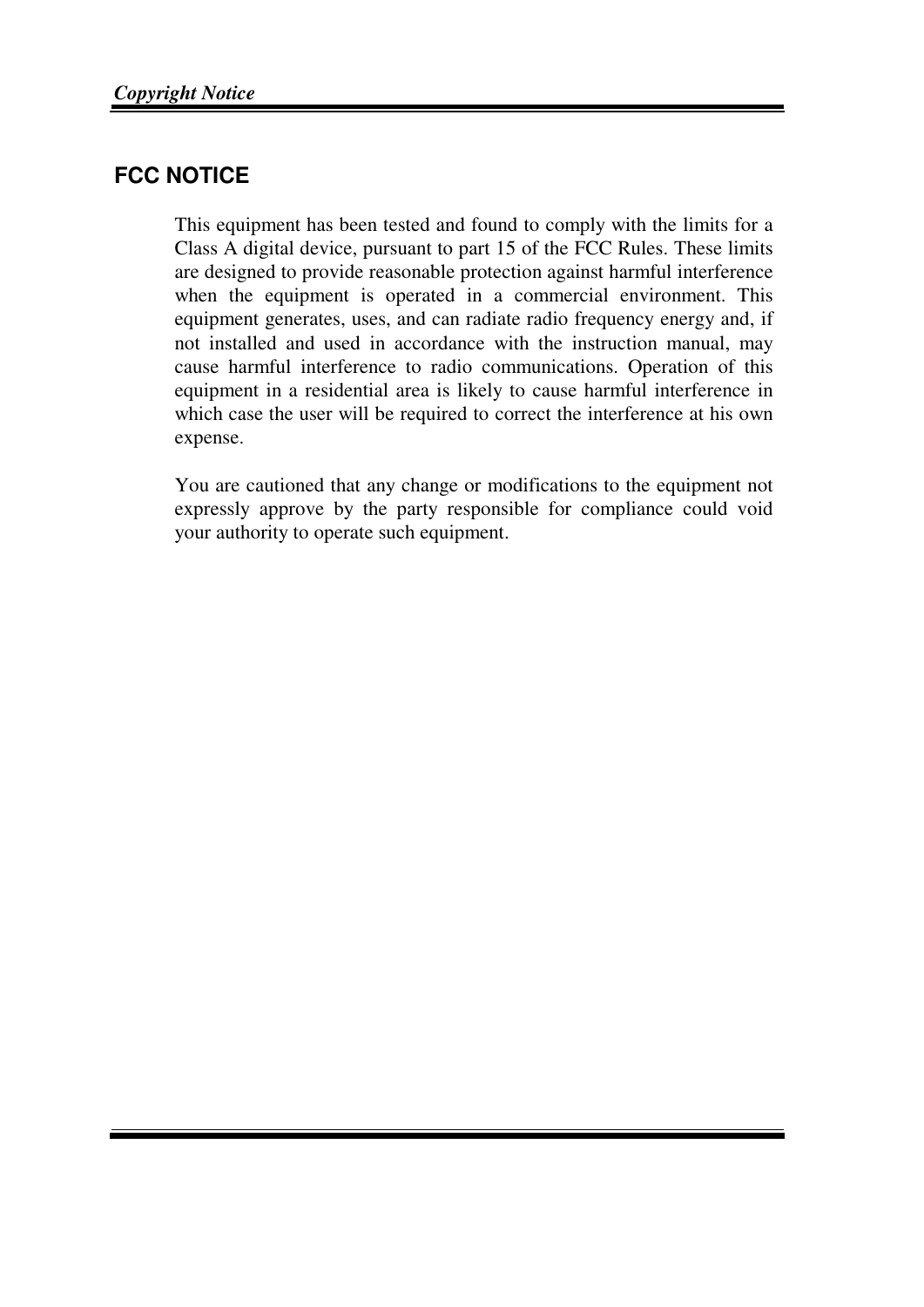## **TABLE OF CONTENTS**

#### **CHAPTER 1 INTRODUCTION**  1-1 About This Manual ........................................................ 1-2 1-2 System Specification ...................................................... 1-3 1-3 Safety Precautions ......................................................... 1-6

### **CHAPTER 2 HARDWARE CONFIGURATION**

Ξ

| $2 - 1$  | Jumper & Connector Quick Reference Table | $2 - 2$  |
|----------|------------------------------------------|----------|
| $2 - 2$  |                                          | $2 - 3$  |
| $2 - 3$  |                                          | $2 - 4$  |
| $2 - 4$  |                                          | $2 - 6$  |
| $2 - 5$  |                                          | $2 - 7$  |
| $2 - 6$  |                                          | $2 - 8$  |
| $2 - 7$  |                                          | $2-9$    |
| $2 - 8$  |                                          | $2-9$    |
| $2-9$    |                                          | $2 - 10$ |
| $2 - 10$ | <b>Reset Connector</b>                   | $2 - 10$ |
| $2 - 11$ |                                          | $2 - 10$ |
| $2 - 12$ |                                          | $2 - 11$ |
| $2 - 13$ |                                          | $2 - 11$ |
| $2 - 14$ |                                          | $2 - 11$ |
| $2 - 15$ |                                          | $2 - 12$ |
| $2 - 16$ |                                          | $2 - 13$ |
| $2 - 17$ |                                          | $2 - 13$ |
| $2 - 18$ |                                          | $2 - 14$ |
| $2 - 19$ |                                          | $2 - 15$ |
| $2 - 20$ |                                          | $2 - 16$ |
| $2 - 21$ |                                          | $2 - 17$ |
| $2 - 22$ |                                          | $2 - 18$ |
| $2 - 23$ |                                          | $2 - 19$ |
| $2 - 24$ |                                          | $2 - 20$ |
| $2 - 25$ |                                          | $2 - 22$ |
| $2 - 26$ |                                          | $2 - 22$ |
| $2 - 27$ |                                          | $2 - 23$ |
| $2 - 28$ | Sound Connector                          | $2 - 23$ |
| $2 - 29$ |                                          | $2 - 23$ |
| $2 - 30$ |                                          | $2 - 24$ |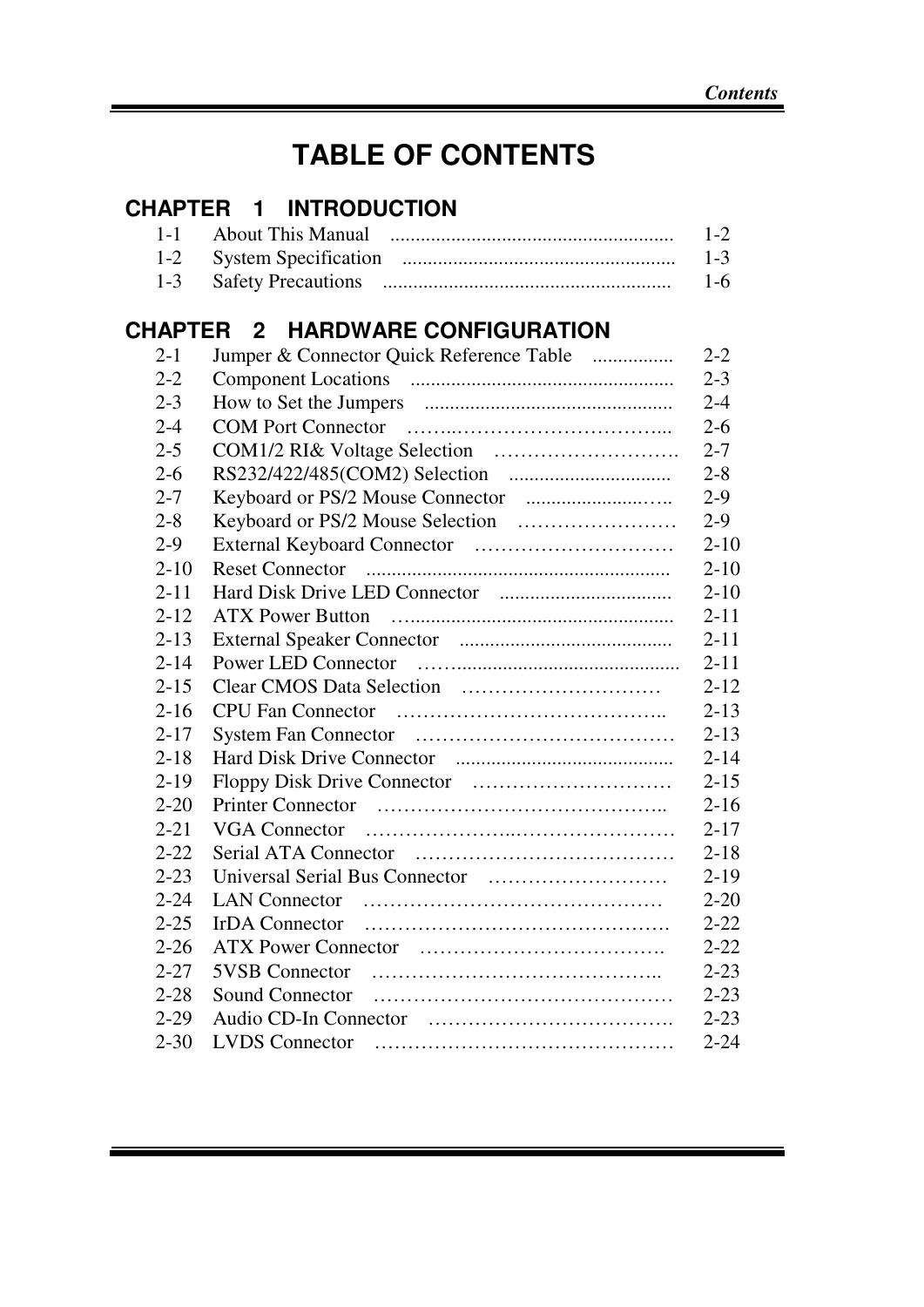Ξ

|  |                                                      | $2 - 25$  |
|--|------------------------------------------------------|-----------|
|  |                                                      | $2 - 2.5$ |
|  |                                                      | $2 - 26$  |
|  |                                                      | $2 - 27$  |
|  |                                                      | $2 - 28$  |
|  |                                                      | $2 - 29$  |
|  | 2-37 TV Out Connector $\ldots$ , $\ldots$ , $\ldots$ | $2 - 30$  |
|  |                                                      | $2 - 30$  |

### **CHAPTER 3 SOFTWARE UTILITIES**

| $3 - 1$ |                           | $3-2$    |
|---------|---------------------------|----------|
| $3-2$   | <b>VGA Driver Utility</b> | $3-3$    |
| $3-3$   | Flash BIOS Update         | $3-4$    |
| $3-4$   |                           | $3-6$    |
| $3-5$   |                           | $3 - 7$  |
| $3-6$   |                           | $3 - 8$  |
| $3 - 7$ |                           | $3-9$    |
| $3 - 8$ |                           | $3-10$   |
| $3 - 8$ |                           | $3 - 11$ |

## **CHAPTER 4 AWARD BIOS SETUP**

| $4 - 1$  | Introduction               | $4 - 2$  |
|----------|----------------------------|----------|
| $4 - 2$  |                            | $4 - 3$  |
| $4-3$    | The Standard CMOS Features | $4 - 4$  |
| $4 - 4$  | The Advanced BIOS Features | $4 - 7$  |
| $4 - 5$  |                            | $4-9$    |
| $4-6$    |                            | $4 - 11$ |
| $4 - 7$  |                            | $4 - 16$ |
| $4 - 8$  |                            | $4 - 17$ |
| $4-9$    |                            | $4 - 19$ |
| $4 - 10$ |                            | $4 - 20$ |
| 4-11     |                            | $4 - 20$ |
| $4 - 12$ | Password Setting           | $4 - 21$ |
| $4 - 13$ | Save & Exit Setup          | $4 - 22$ |
| $4 - 14$ | Exit Without Saving        | $4 - 23$ |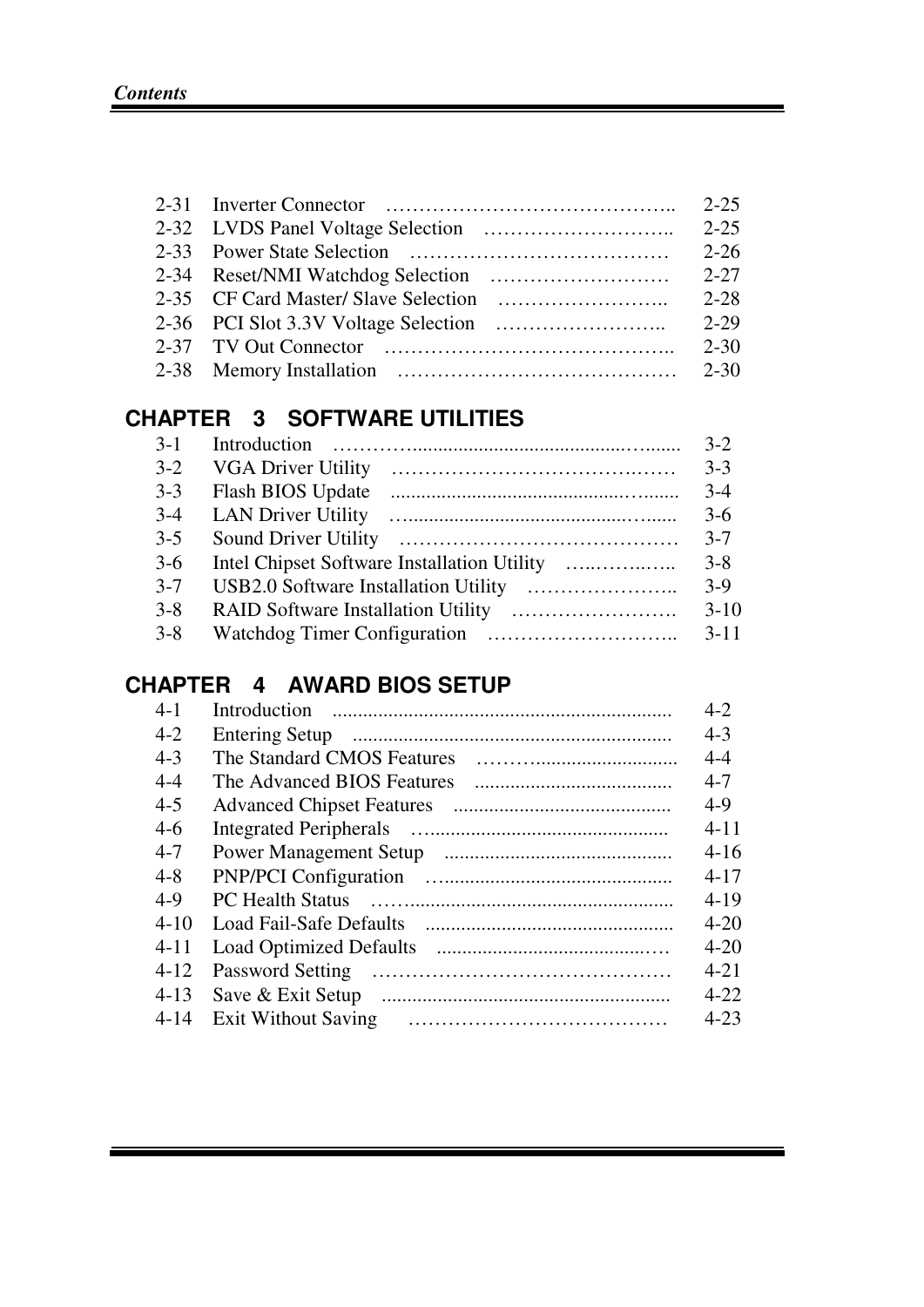### **APPENDIX A EXPANSION BUS**

Ξ

|  | $A-2$ |
|--|-------|
|--|-------|

## **APPENDIX B TECHNICAL SUMMARY**

|                  | $R-2$ |
|------------------|-------|
|                  | $R-3$ |
|                  | R-4   |
|                  | $R-5$ |
| I/O & Memory Map | B-6   |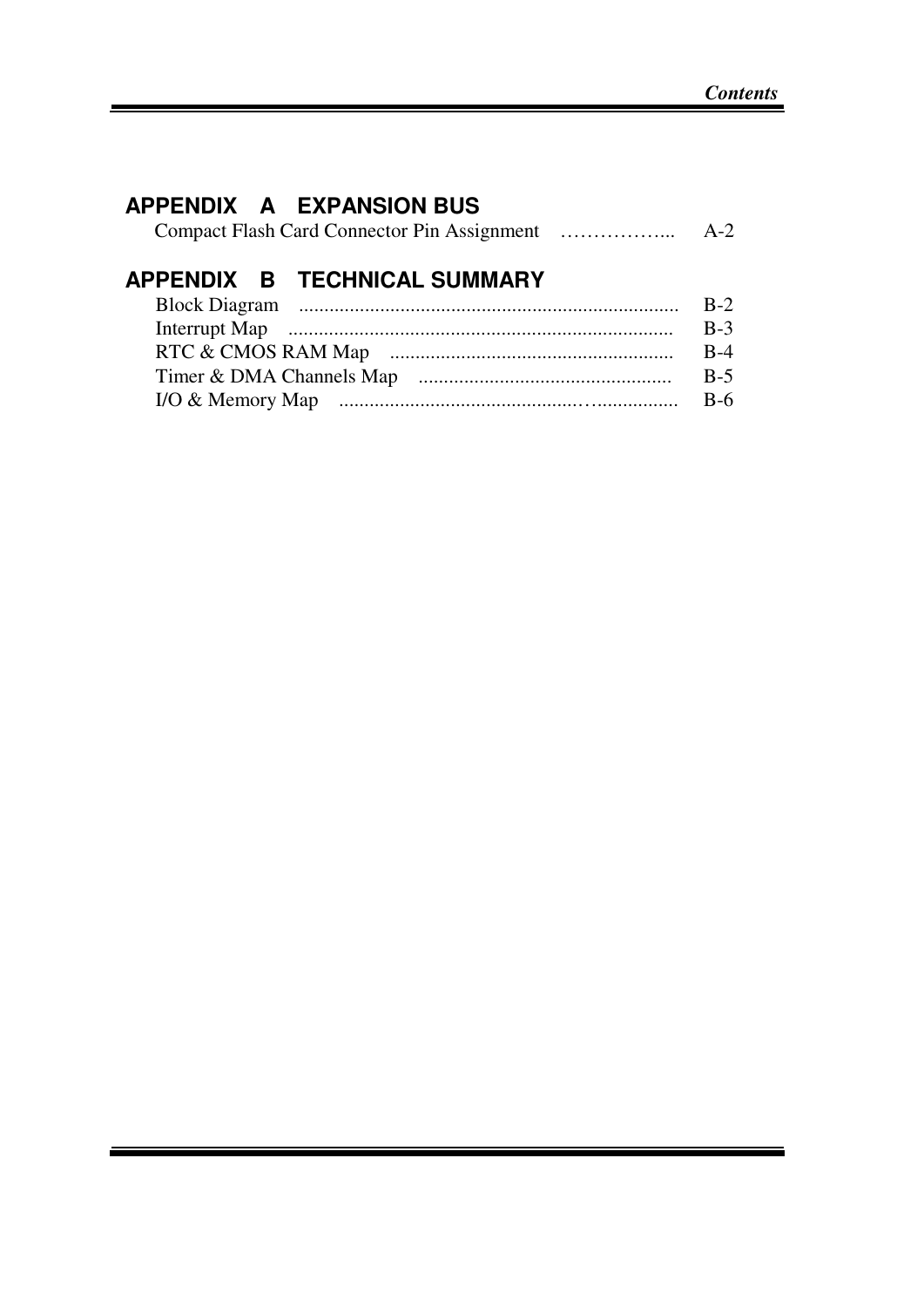# *CHAPTER 1*

## *INTRODUCTION*

This chapter gives you the information for PCI-531LF. It also outlines the System specifications.

Section includes:

- About This Manual
- System Specifications
- Safety Precautions

**Experienced users can skip to chapter 2 on page 2-1 for a Quick Start.**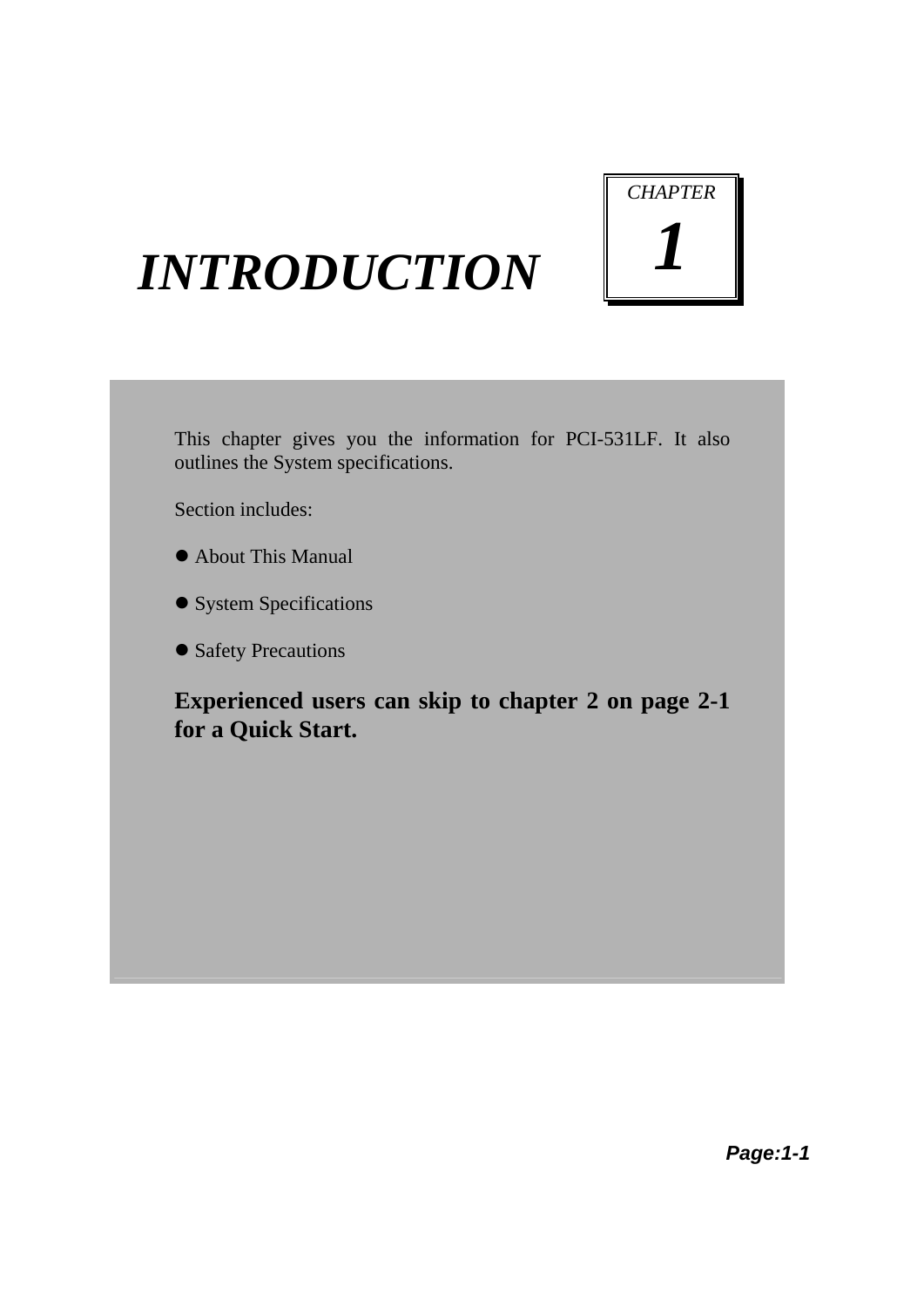## **1-1. ABOUT THIS MANUAL**

Thank you for purchasing our PCI-531LF Intel® Core Duo/Solo Half Size CPU Card enhanced with VGA/2LAN, which is fully PC / AT compatible. The PCI-531LF provides faster processing speed, greater expandability and can handle more tasks than before. This manual is designed to assist you how to install and set up the system. It contains four chapters. The user can apply this manual for configuration according to the following chapters:

#### *Chapter 1 Introduction*

This chapter introduces you to the background of this manual, and the specifications for this system. The final page of this chapter will indicate how to avoid damaging this board.

#### *Chapter 2 Hardware Configuration*

This chapter outlines the component locations and their functions. In the end of this chapter, you will learn how to set jumper and how to configure this card to meet your own needs.

#### *Chapter 3 Software Utilities*

This chapter contains helpful information for proper installations of the VGA utility, LAN utility, Sound utility, and Flash BIOS Update. It also describes the Watchdog-timer configuration.

#### *Chapter 4 Award BIOS Setup*

This chapter indicates you how to set up the BIOS configurations.

#### *Appendix A Expansion Bus*

This Appendix introduces you the expansion bus for Compact Flash Card connector.

#### *Appendix B Technical Summary*

This section gives you the information about the Technical maps.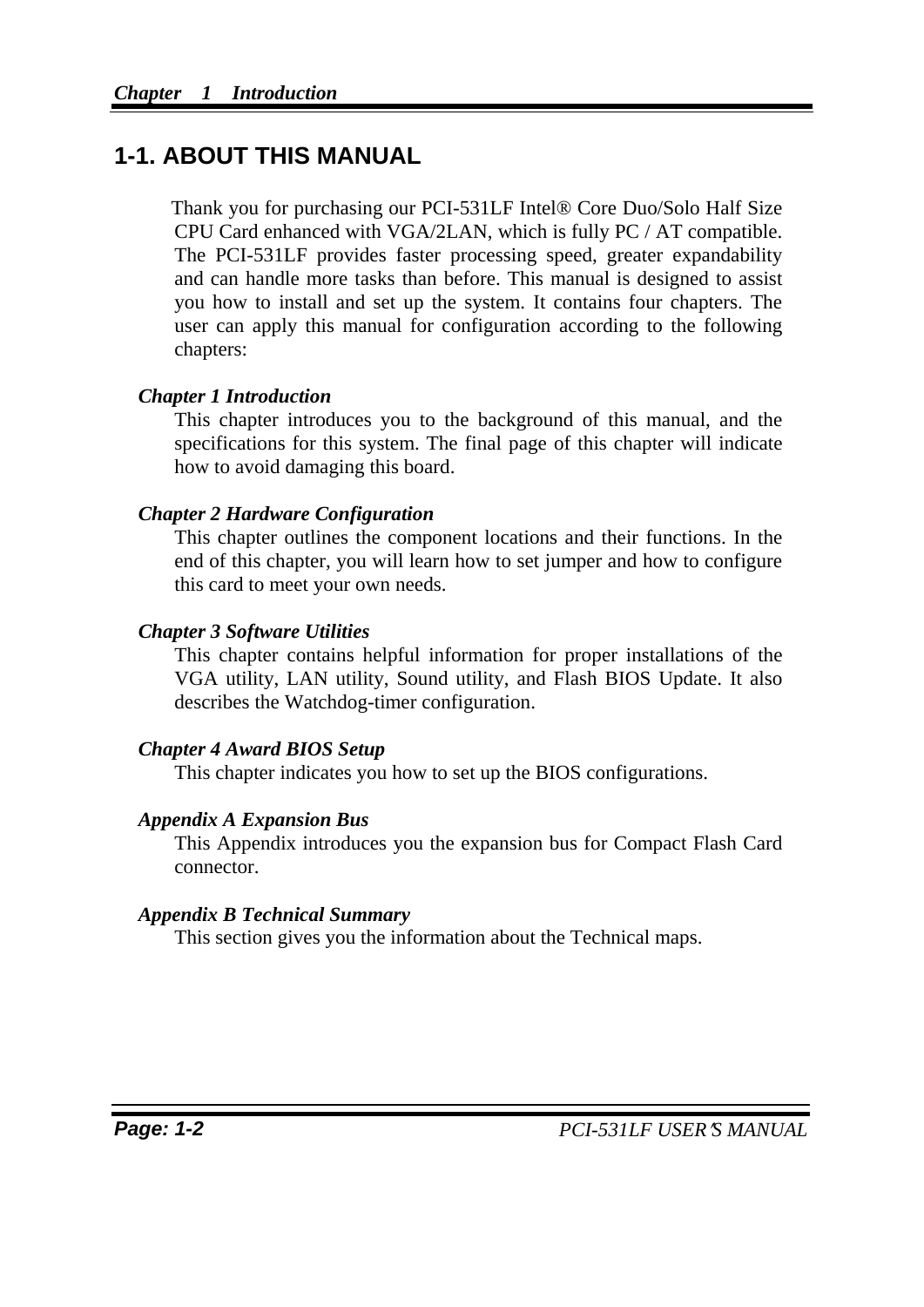## **1-2. SYSTEM SPECIFICATIONS**

#### z **CPU:**

Intel® Core 2 Duo up to 2.33GHz. Intel® Core Duo up to 2.33GHz. Intel® Core Solo up to 1.83GHz. Auto detect voltage regulator.

#### $\bullet$  **CHIPSET:**

Intel® 945GME + ICH7R (FSB: 533/667MHz)

#### $\bullet$  **MEMORY :**

1 x 200-pin DDR2 SO-DIMM Support DDR II 667 SDRAM up to 2GB.

#### z **CACHE :**

Built-in CPU.

#### ● REAL-TIME CLOCK :

256-byte battery backed CMOS RAM. Hardware implementation to indicate century rollover.

#### ● **BIOS** :

Phoenix-AwardBIOS™ for plug & play function. 4/8MB with VGA BIOS. Easy update 512KB flash EEPROM. Support S/IO Setup.

#### ● **KEYBOARD CONNECTOR :**

Mini DIN connector, selectable for keyboard, PS/2 mouse, or Y-cable One additional 5-pin external keyboard connector.

#### z **BUS SUPPORT :**

PCI Bus, CF (only available if no IDE device attached)

#### $\bullet$  DISPLAY :

Built-in Intel 945GME, support for CRT, LVDS, TV-Out. Onboard 15-pin VGA D-SUB connector, support for resolution on QXGA Monitor.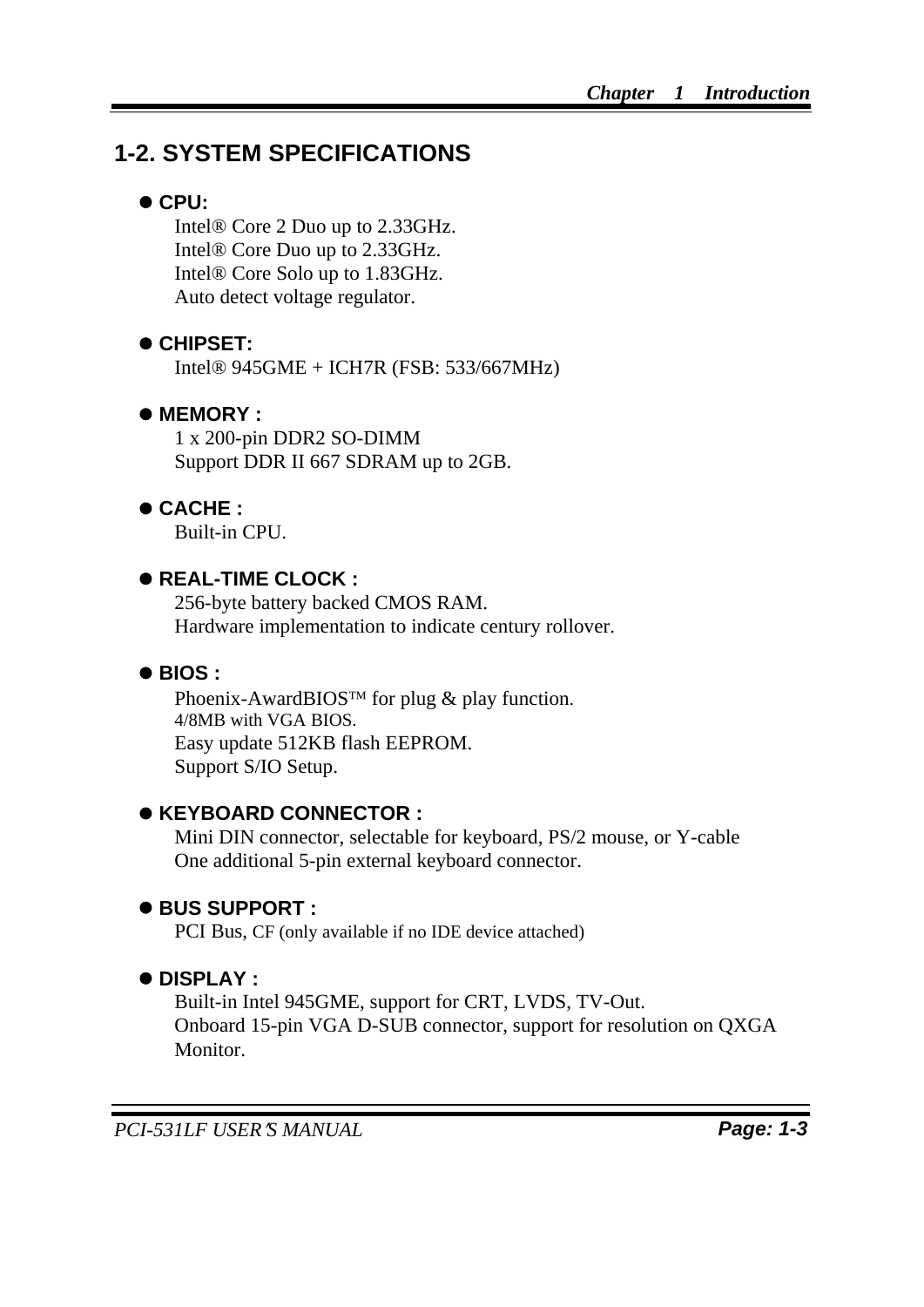#### z **IDE INTERFACE :**

One IDE ports support up to two IDE devices. Supports Ultra DMA 33.

#### $\bullet$  **SERIAL ATA PORT :**

Two S-ATA connectors from ICH7R.

#### $\bullet$  **FLOPPY DISK DRIVER INTERFACE :**

Supports up to two Floppy Disk Driver, 3.5" and 5.25".

#### z **USB CONNECTOR :**

Support up to four USB 2.0 ports.

#### z **LAN ADAPTER :**

G1A Version: LAN1/2: Marvell 88E8052 10/100/1000 Mbps Ethernet G2A Version: LAN1/2: Marvell 88E8071 10/100/1000 Mbps Ethernet Support wake-on-LAN function.

#### ● **SERIAL PORT :**

Two high speed 16550 Compatible UARTs with Send / Receive 16 Byte FIFOs; COM1:RS-232; COM2: RS-232/422/485 MIDI Compatible Programmable Baud Rate Generator

#### z **SOUND :**

Realtek ALC655 (AC'97 Codec). Fully Compliant AC'97 Analog I/O Component 16-Bit Stereo Full-Duplex Codec Four Analog Line-level Stereo Inputs for Connection. High Quality CD Input with Ground Sense Stereo Line-Level Output Interface: Line-In, Line-Out, Microphone, and CD Audio-In.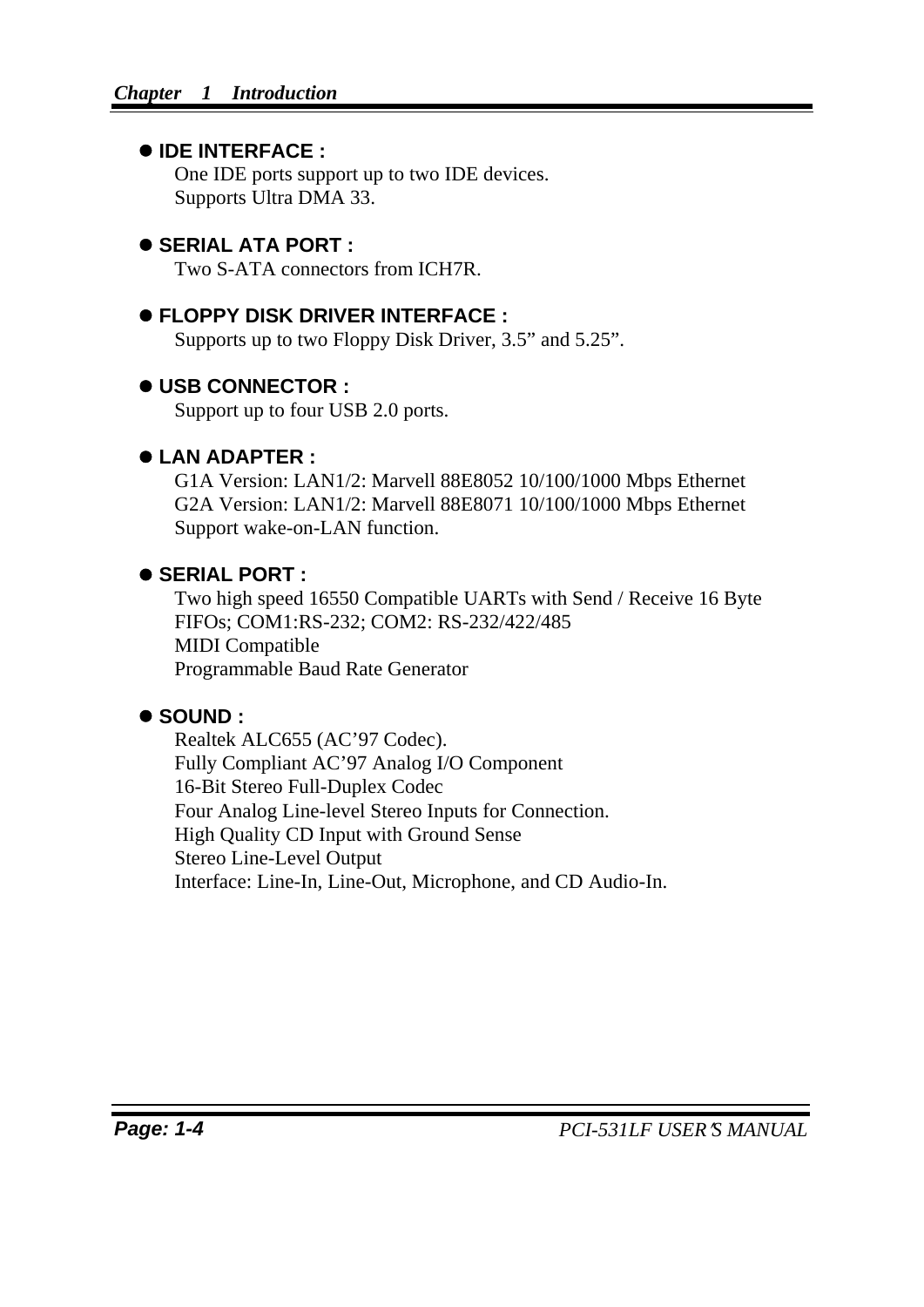#### $\bullet$  **HARDWARE MONITORING FUNCTION :**

Monitor Voltage, CPU temperature, & Cooling fan speed. If CPU Temperature is over setting, the buzzer will send out a warming (only under DOS system).

#### ● **IRDA PORT** :

5-pin Infrared port, support IrDA v1.0 SIR protocol

#### $\bullet$  **GREEN FUNCTION :**

Controlled by hardware and software.

#### z **LED INDICATOR :**

System power Hard Disk access LAN LED indicator

 $\bullet$  **DMA CONTROLLER :** 8237 x 2

 $\bullet$  **DMA CHANNELS :** 

7

- $\bullet$  **INTERRUPT CONTROLLERS :** 82C59 x 2
- $\bullet$  **INTERRUPT LEVELS :** 15
- $\bullet$  **OPERATING TEMPERATURE :** 0 to  $60^{\circ}$ C.
- BOARD DIMENSIONS : 185 mm x 122 mm, 7.28" x 4.8"
- BOARD NET WEIGHT : 810 gram.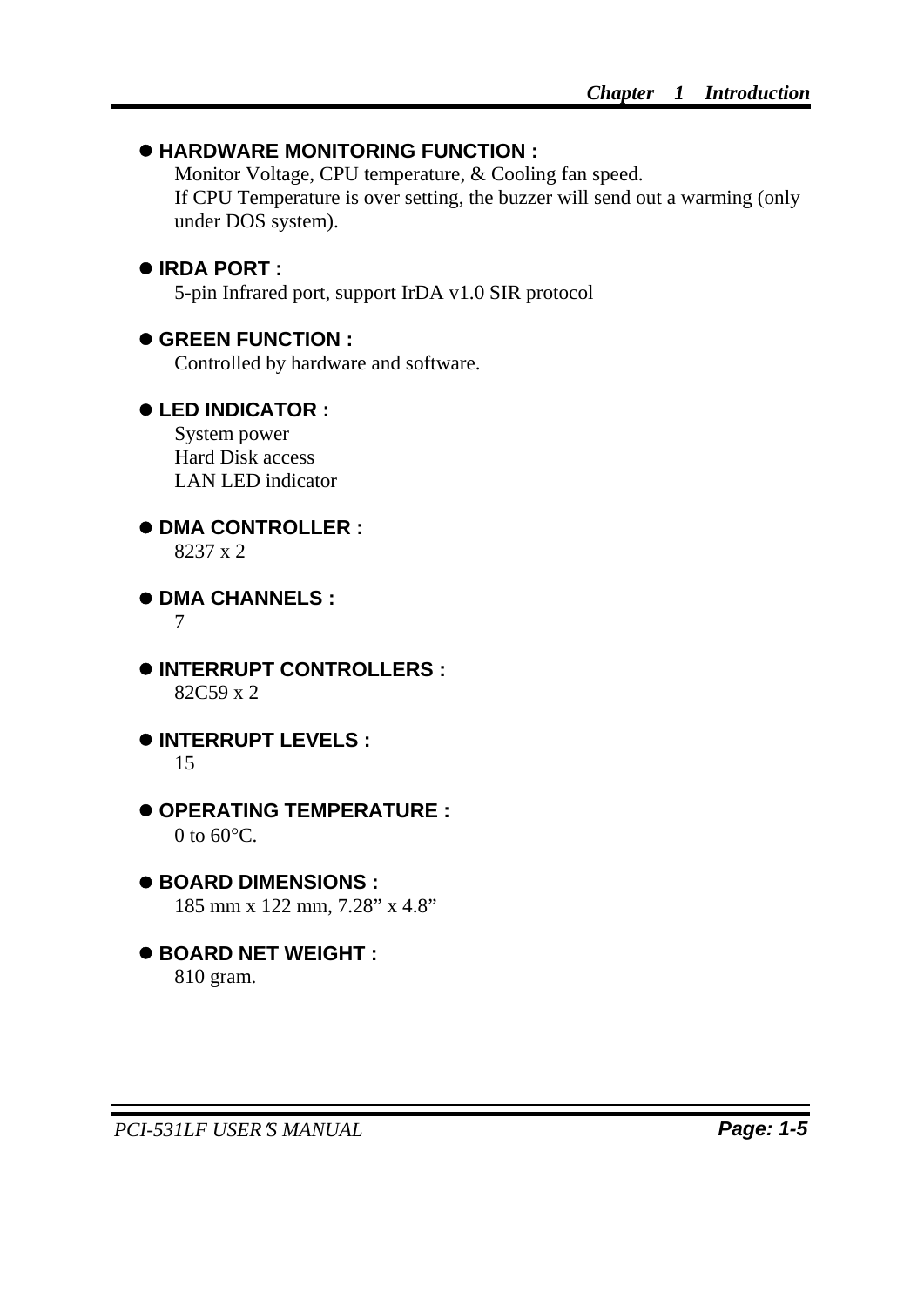#### **1-3. SAFETY PRECAUTIONS**

Follow the messages below to avoid your systems from damage:

- 1. Keep your system away from static electricity on all occasions.
- 2. Prevent electric shock. Don't touch any components of this card when the card is power-on. Always disconnect power when the system is not in use.
- 3. Disconnect power when you change any hardware devices. For instance, when you connect a jumper or install any cards, a surge of power may damage the electronic components or the whole system.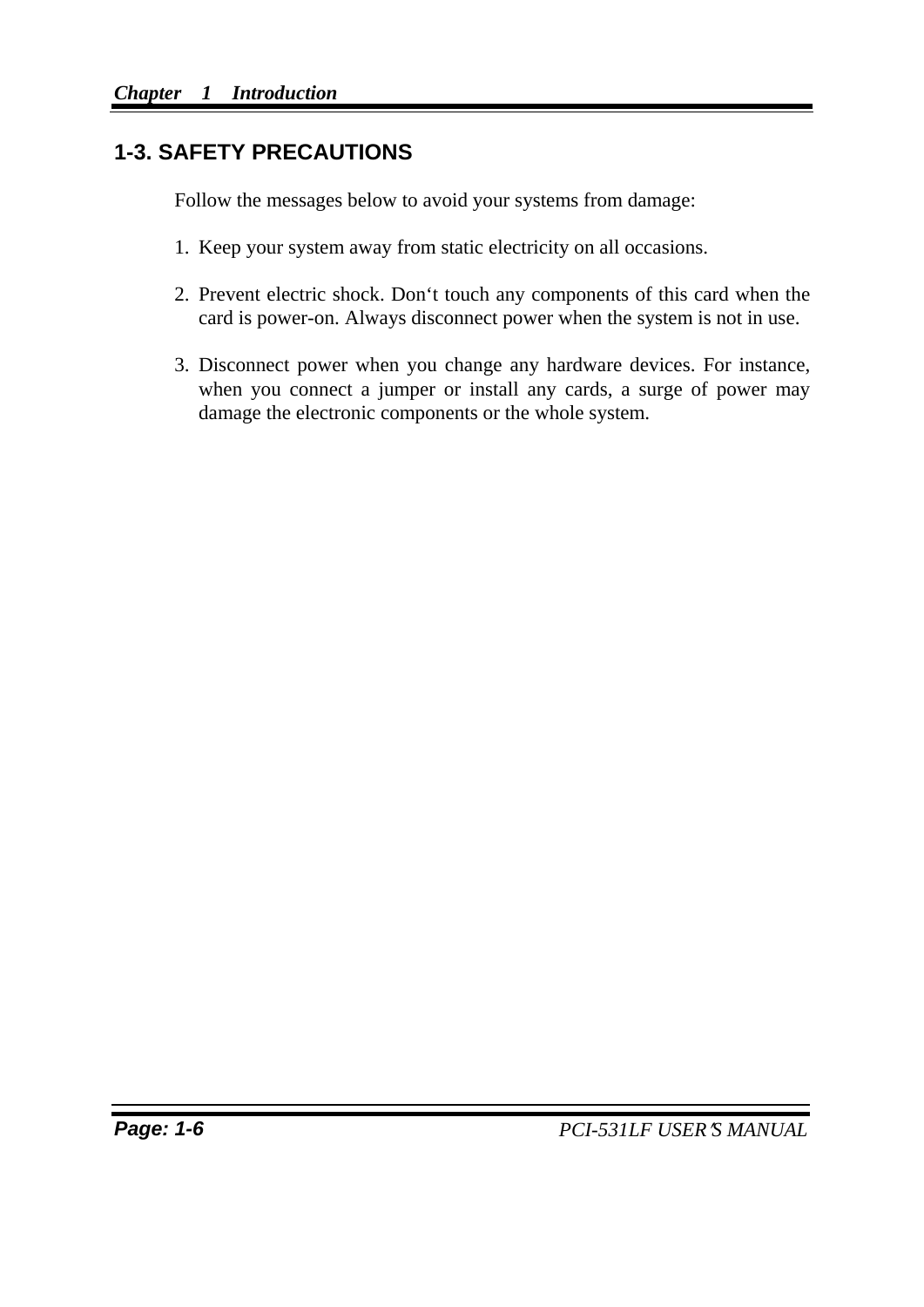## *HARDWARE CONFIGURATION*



## *\*\* QUICK START \*\**

Helpful information describes the jumper & connector settings, and component locations.

Section includes:

- Jumper & Connector Quick Reference Table
- $\bullet$  Component Locations
- Configuration and Jumper settings
- Connector's Pin Assignments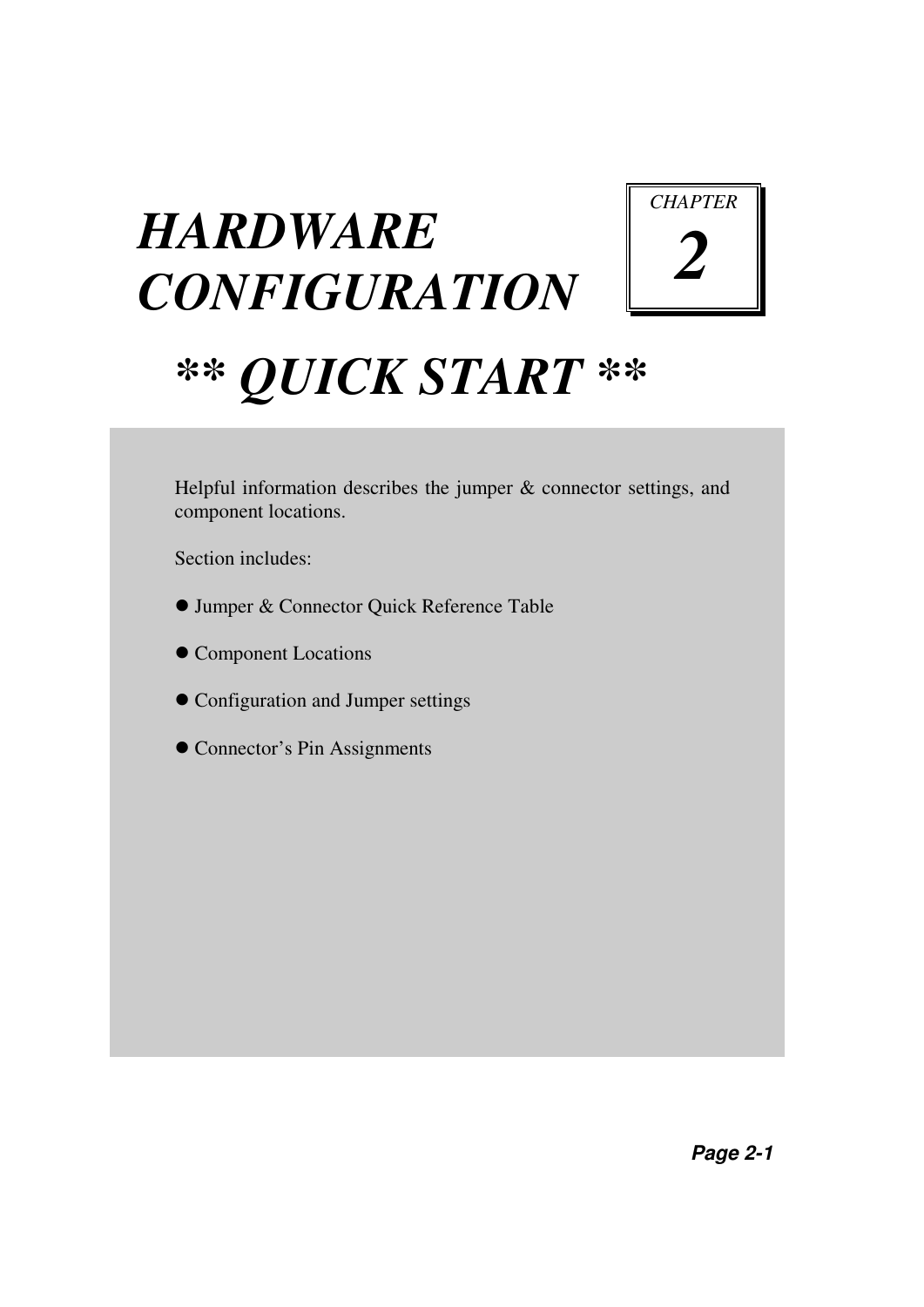## **2-1. JUMPER & CONNECTOR QUICK REFERENCE TABLE**

| COM1,COM2             |
|-----------------------|
| JP1, JP2              |
| JP3                   |
| DIN1                  |
| JP11                  |
| EXKB1                 |
| <b>JPANEL1</b> (5,7)  |
| JPANEL1 $(1,3)$       |
| JPANEL1 $(6,8)$       |
| JPANEL1 (14,16,18,20) |
| JPANEL1 $(2,4)$       |
| JP7                   |
| FAN <sub>2</sub>      |
| FAN1                  |
| IDE <sub>1</sub>      |
| FDD1                  |
| PRNT1                 |
| VGA1                  |
| SATA1, SATA2          |
| USB1, USB2            |
| LAN1, LAN2            |
| <b>IRDA1</b>          |
| PW <sub>1</sub>       |
| JP10                  |
| CN <sub>3</sub>       |
| <b>JCDIN1</b>         |
| $_{\rm J2}$           |
| J <sub>1</sub>        |
| JP8                   |
| JP4, JP5              |
| JP4                   |
| JP <sub>6</sub>       |
| JP <sub>9</sub>       |
| JTV1                  |
| DIMM1                 |
|                       |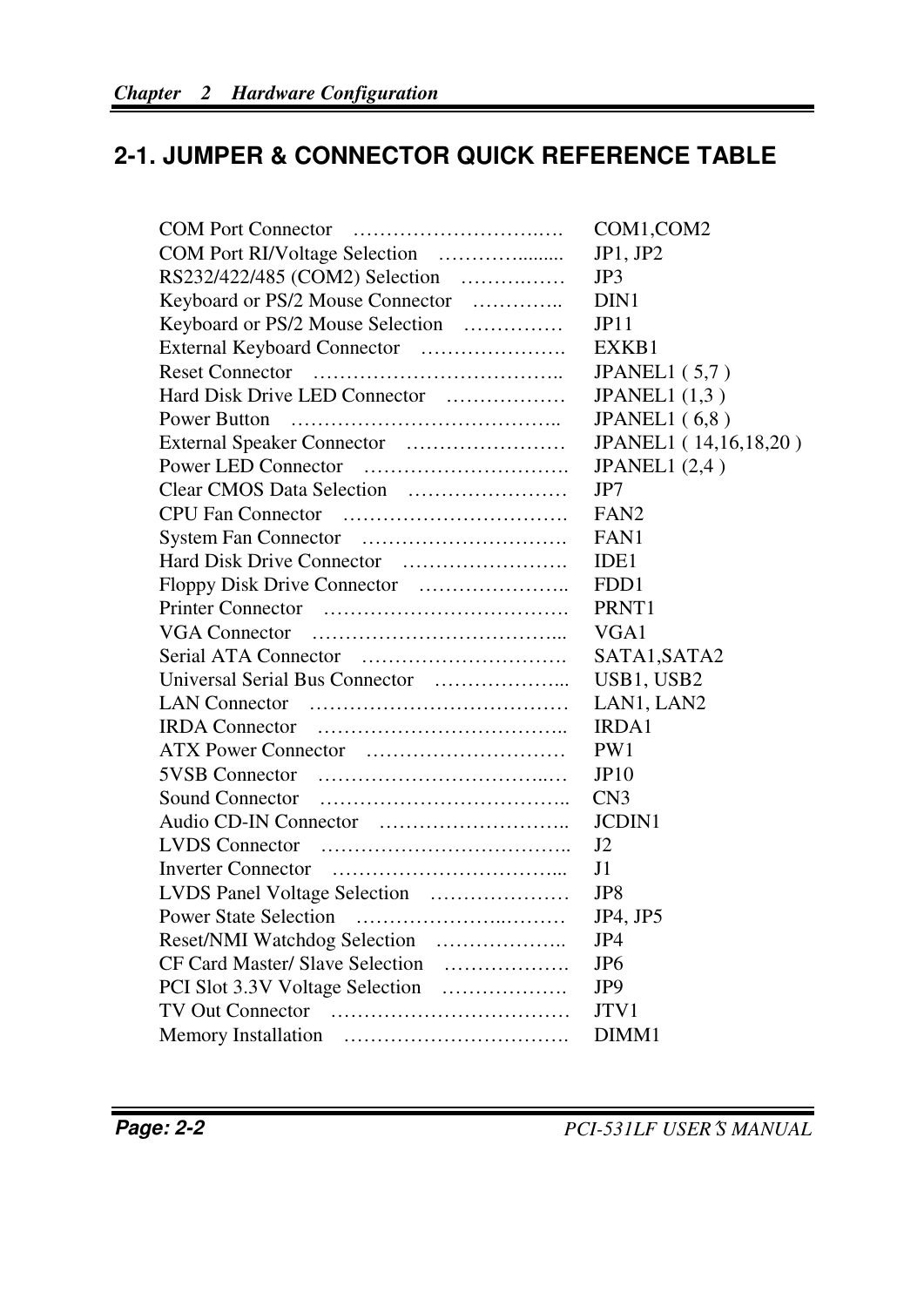## **2-2. COMPONENT LOCATIONS**



**PCI-531LF Connector, Jumper and Component locations**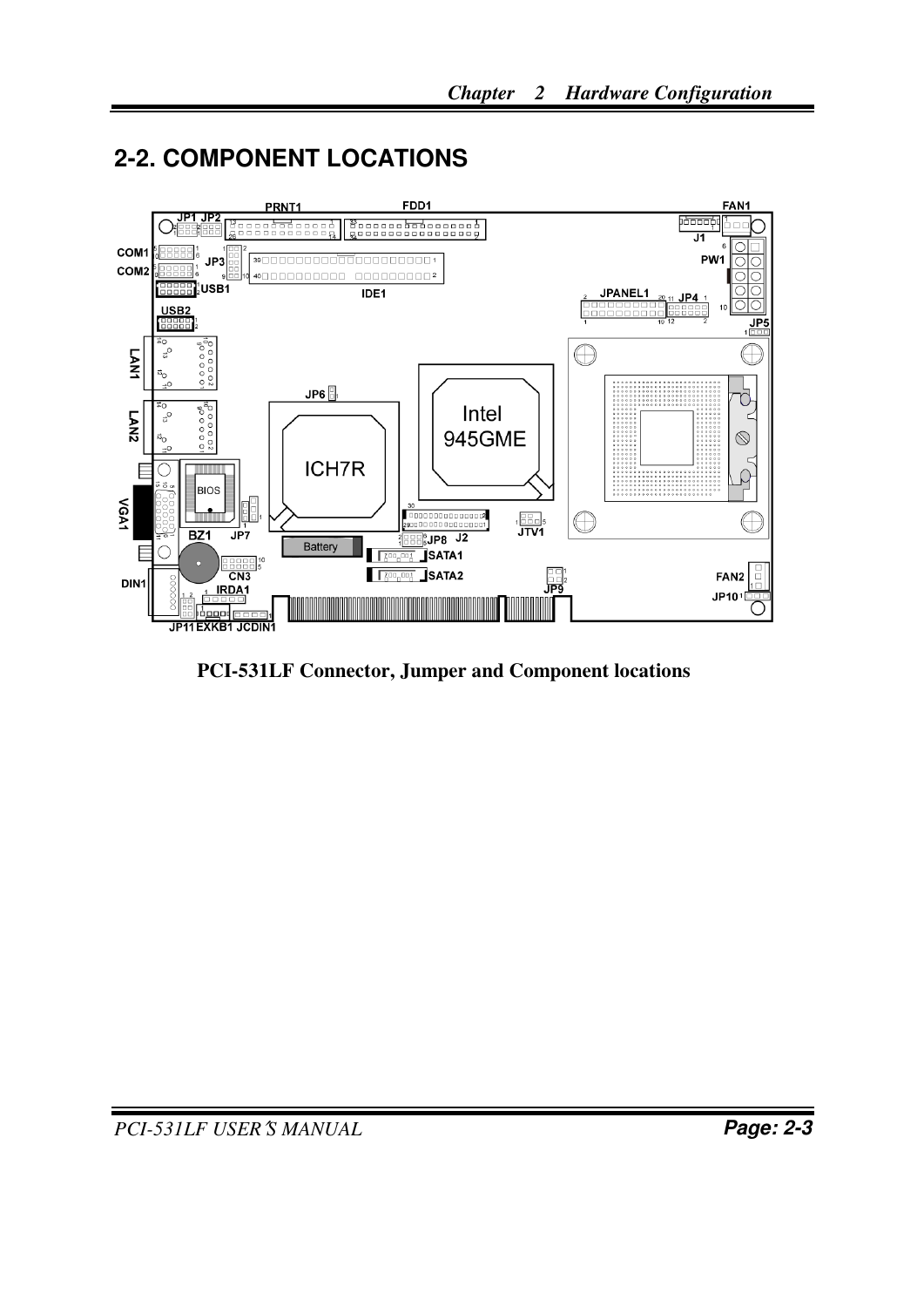#### **2-3. HOW TO SET THE JUMPERS**

You can configure your board by setting jumpers. Jumper is consists of two or three metal pins with a plastic base mounted on the card, and by using a small plastic "cap", Also known as the jumper cap (with a metal contact inside), you are able to connect the pins. So you can set-up your hardware configuration by "open" or "close" pins.

The jumper can be combined into sets that called jumper blocks. When the jumpers are all in the block, you have to put them together to set up the hardware configuration. The figure below shows how this looks like.

#### **JUMPERS AND CAPS**



If a jumper has three pins (for examples, labelled PIN1, PIN2, and PIN3), You can connect PIN1 & PIN2 to create one setting by shorting. You can either connect PIN2 & PIN3 to create another setting. The same jumper diagrams are applied all through this manual. The figure below shows what the manual diagrams look and what they represent.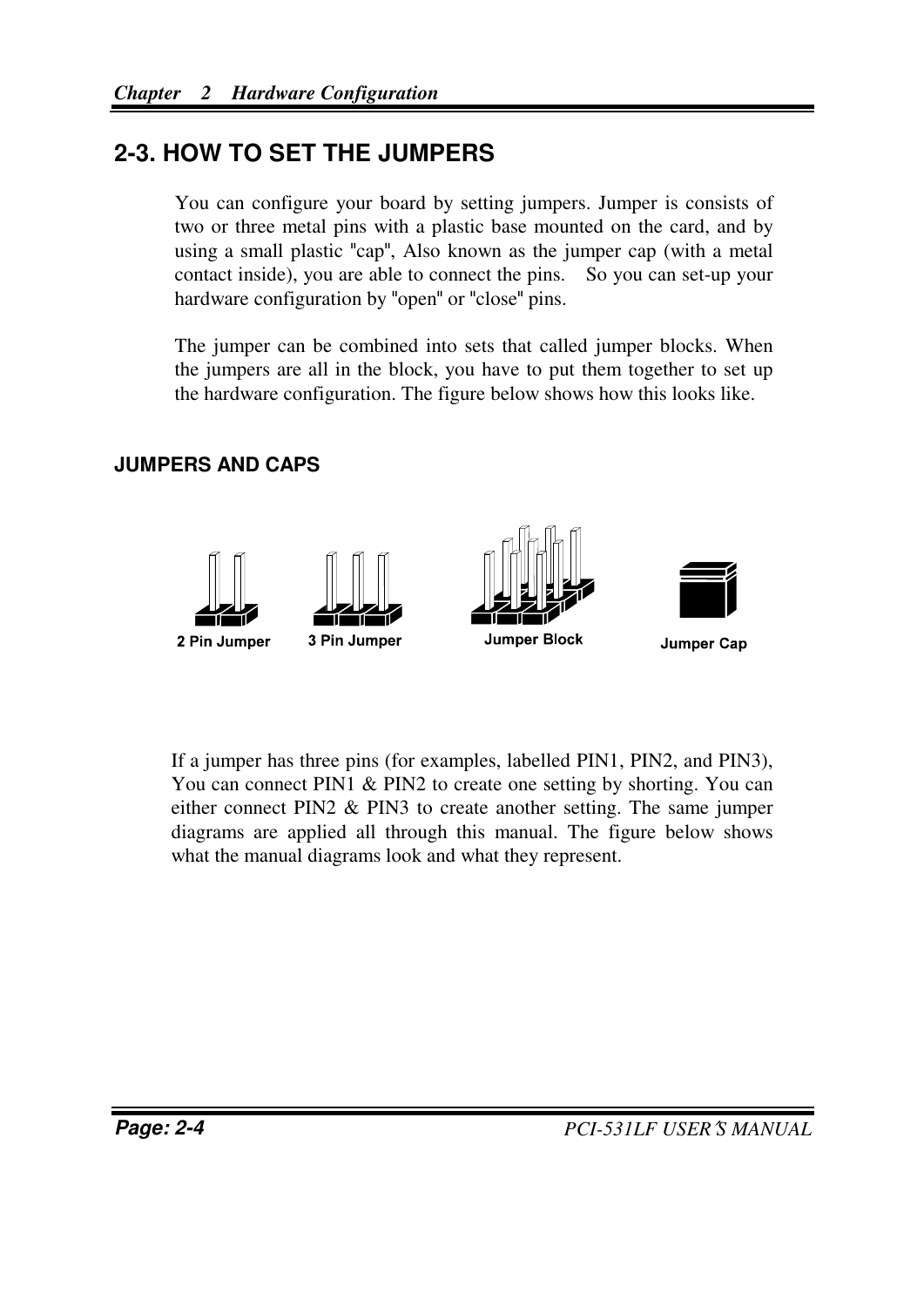#### **JUMPER DIAGRAMS**



**Jumper Cap looks like this**



**2 pin Jumper looks like this**







**3 pin Jumper looks like this**

**Jumper Block looks like this**

|--|

#### **JUMPER SETTINGS**

|   | 2 pin Jumper close(enabled)<br><b>Looks like this</b>                   |  |
|---|-------------------------------------------------------------------------|--|
| 1 | 3 pin Jumper<br>2-3 pin close(enabled)<br><b>Looks like this</b>        |  |
|   | <b>Jumper Block</b><br>1-2 pin close(enabled)<br><b>Looks like this</b> |  |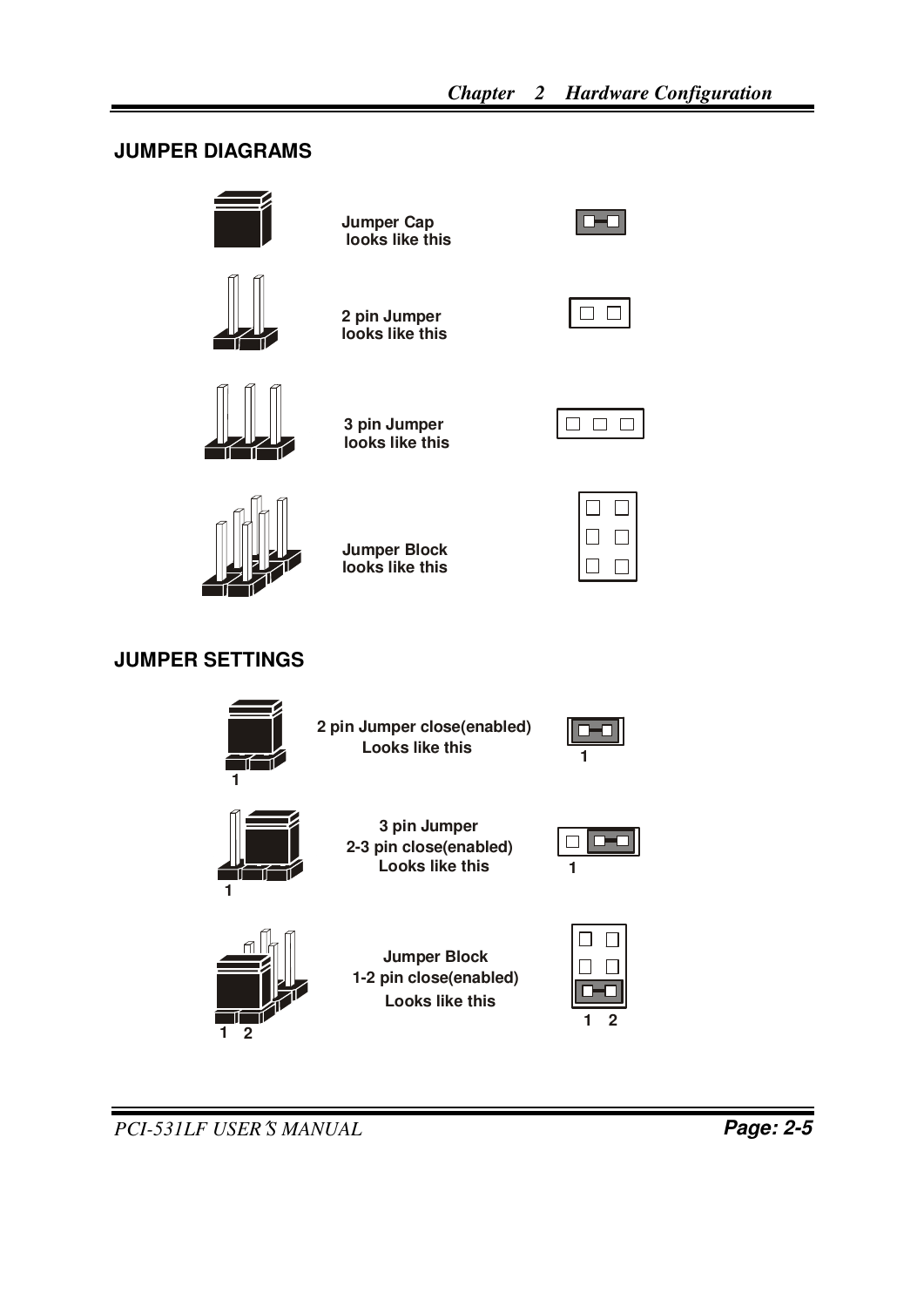### **2-4. COM PORT CONNECTOR**

#### **COM1:** COM1 Connector

COM1 is fixed as RS-232. The pin assignments are as follows:

| <b>PIN</b> | <b>ASSIGNMENT</b> |
|------------|-------------------|
|            | DCD1              |
| 2          | RX1               |
| 3          | TX1               |
|            | DTR1              |
| 5          | <b>GND</b>        |
| 6          | DSR1              |
|            | RTS1              |
| 8          | CTS1              |
|            | RI1               |



#### **COM2:** COM2 Connector

The COM2 is selectable as RS-232/422/485. The pin assignments are as follows:

| PIN | <b>ASSIGNMENT</b> |               |               |
|-----|-------------------|---------------|---------------|
|     | <b>RS-232</b>     | <b>RS-422</b> | <b>RS-485</b> |
|     | DCD <sub>2</sub>  | TX-           | TX-           |
| 2   | RX2               | $TX+$         | $TX+$         |
| 3   | TX <sub>2</sub>   | $RX+$         | $RX+$         |
| 4   | DTR <sub>2</sub>  | $RX -$        | $RX -$        |
| 5   | <b>GND</b>        | <b>GND</b>    | <b>GND</b>    |
| 6   | DSR <sub>2</sub>  | RTS-          | <b>NC</b>     |
| 7   | RTS <sub>2</sub>  | $RTS+$        | NC            |
| 8   | CTS <sub>2</sub>  | $CTS+$        | NC            |
| 9   | RI <sub>2</sub>   | CTS-          | NC            |

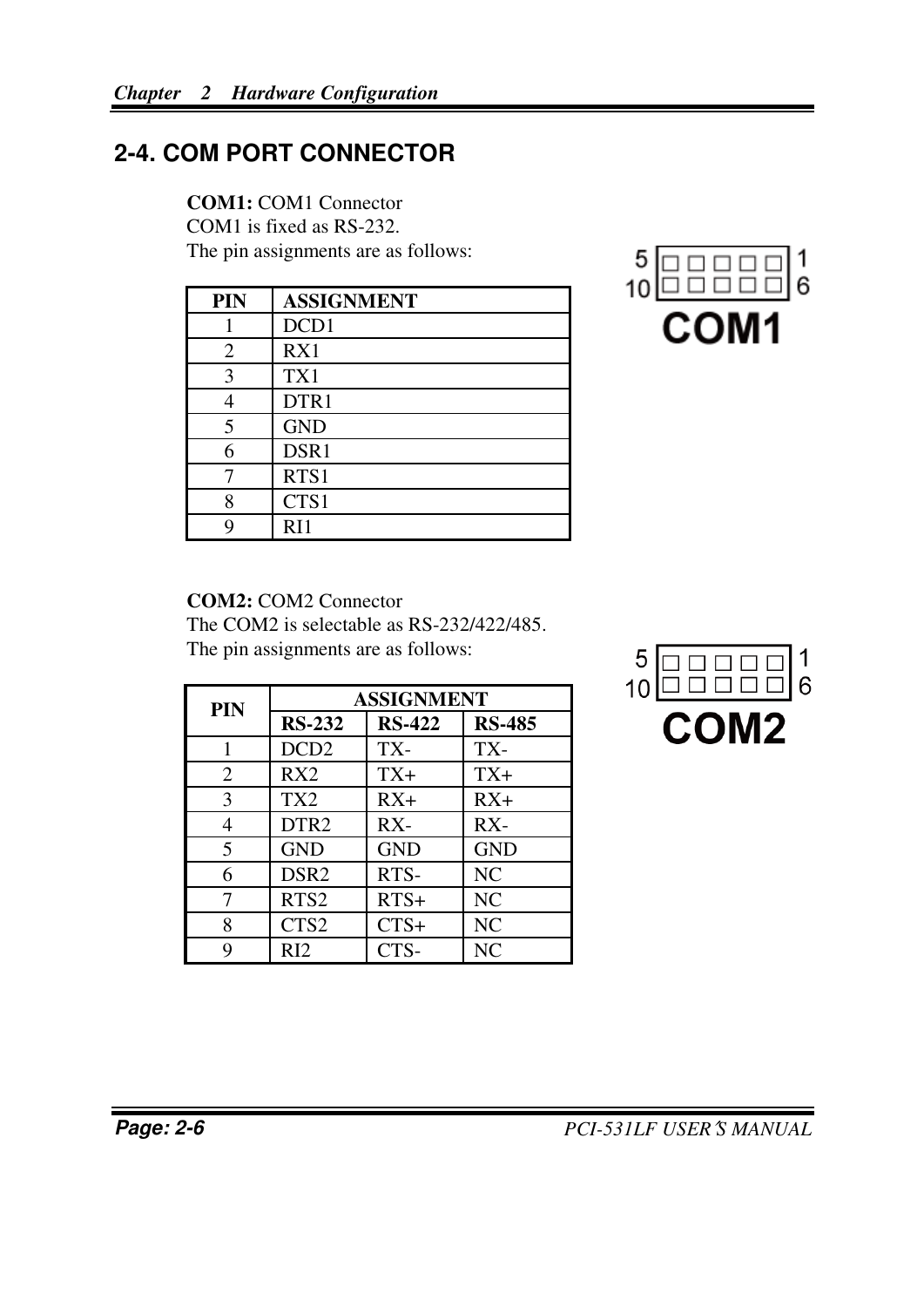## **2-5. COM Port RI & VOLTAGE SELECTION**

**JP1, JP2**: COM Port RI & Voltage Selection The selections are as follows:

| <b>SELECTION</b> | <b>JUMPER</b><br><b>SETTINGS</b> | <b>JUMPER</b><br><b>ILLUSTRATION</b>                             |
|------------------|----------------------------------|------------------------------------------------------------------|
| 5V               | $5-6$                            | 6<br>$\overline{2}$<br>6<br>5<br>5<br>1<br>◢<br><b>JP2</b><br>JI |
| 12V              | $3-4$                            | 6<br>5<br>2<br>6<br>5<br>1<br><b>JP2</b><br>JP1                  |
| RI               | $1 - 2$                          | 6<br>6<br>5<br>5<br>$\boldsymbol{2}$                             |

\*\*\*Manufacturing Default – RI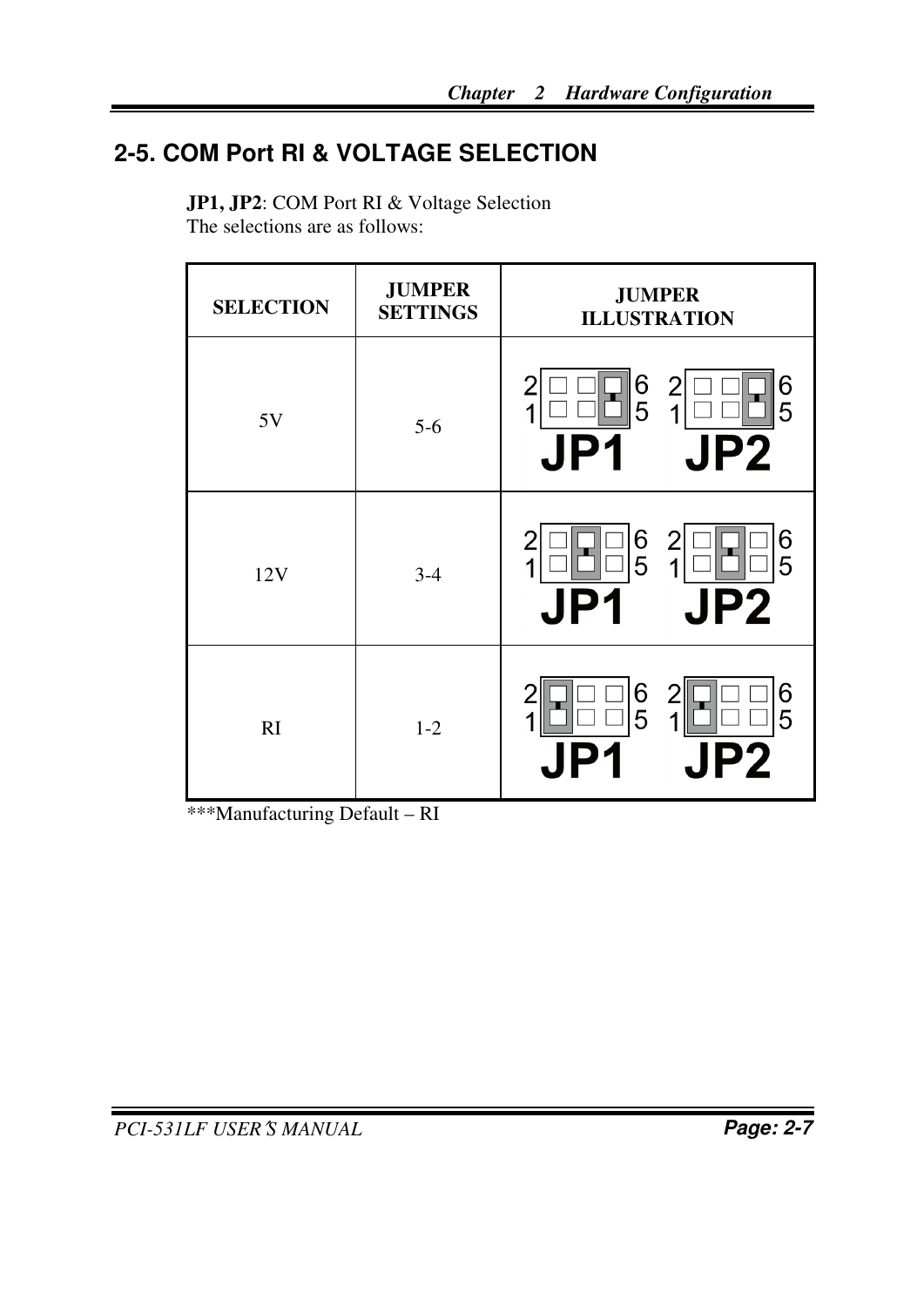## **2-6. RS232/422/485 (COM2) SELECTION**

**JP3:** RS-232/422/485 (COM2) Selection This connector is used to set the COM2 function. The jumper settings are as follows:

| COM <sub>2</sub><br><b>FUNCTION</b> | <b>JUMPER</b><br><b>SETTINGS</b> | <b>JUMPER</b><br><b>ILLUSTRATIONS</b> |
|-------------------------------------|----------------------------------|---------------------------------------|
| RS-232                              | All Open                         | 2<br>1<br>10<br>9<br>JP3              |
| <b>RS-422</b>                       | $1-2, 3-4, 9-10$                 | 2<br>10<br>9<br>JP3                   |
| <b>RS-485</b>                       | $1-2, 5-6, 7-8$                  | $\overline{2}$<br>1<br>10<br>9        |

\*\*\* Manufacturing default – RS-232

**Page: 2-8** *PCI-531LF USER*′*S MANUAL*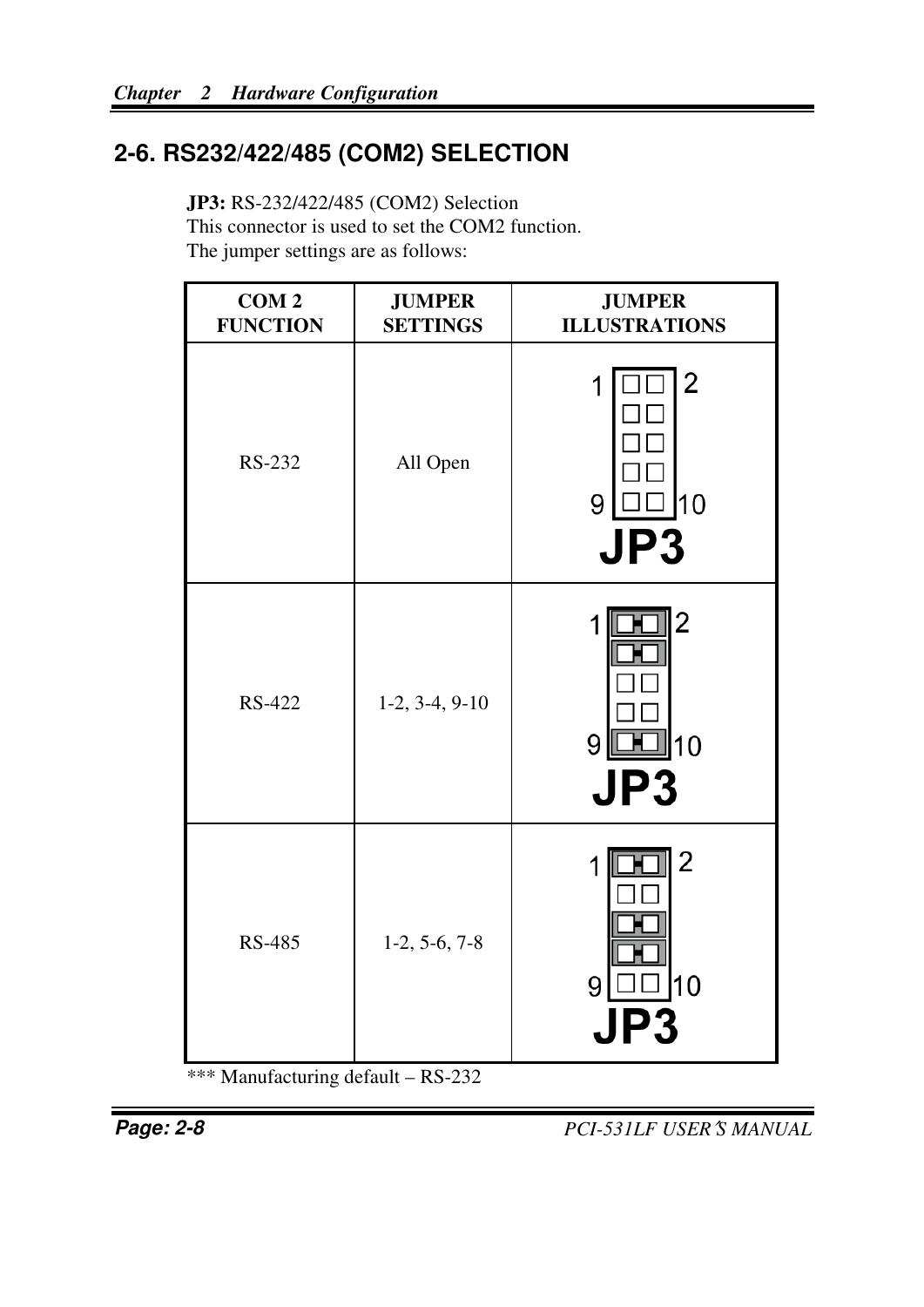## **2-7. KEYBOARD OR PS/2 MOUSE CONNECTOR**

| <b>PIN</b> | <b>ASSIGNMENT</b>              |                                |
|------------|--------------------------------|--------------------------------|
|            | <b>Keyboard</b>                | <b>Mouse</b>                   |
|            | <b>KBDATA</b>                  | <b>MSDATA</b>                  |
| 2          | <b>MSDATA</b>                  | <b>MSDATA</b>                  |
| 3          | <b>GND</b>                     | <b>GND</b>                     |
|            | PS <sub>2</sub> V <sub>5</sub> | PS <sub>2</sub> V <sub>5</sub> |
| 5          | <b>KBCLK</b>                   | <b>MSCLK</b>                   |
|            | <b>MSCLK</b>                   | <b>MSCLK</b>                   |

**DIN1:** Keyboard or PS/2 Mouse Connector The pin assignments are as follows:



DIN<sub>1</sub>

## **2-8. KEYBOARD OR PS/2 MOUSE SELECTION**

**JP11:** Keyboard or PS/2 Mouse Selection The selections are as follows:

| <b>SELECTION</b> | <b>JUMPER</b><br><b>SETTING</b> | <b>JUMPER</b><br><b>ILLUSTRATION</b> |
|------------------|---------------------------------|--------------------------------------|
| <b>KEYBOARD</b>  | $3 - 5$<br>$4-6$                | 2<br>6<br>5<br><b>JP11</b>           |
| PS/2 MOUSE       | $1 - 3$<br>$2 - 4$              | 2<br>6<br>5<br>JP11                  |

\*\*\* Manufacturing Default – AT Keyboard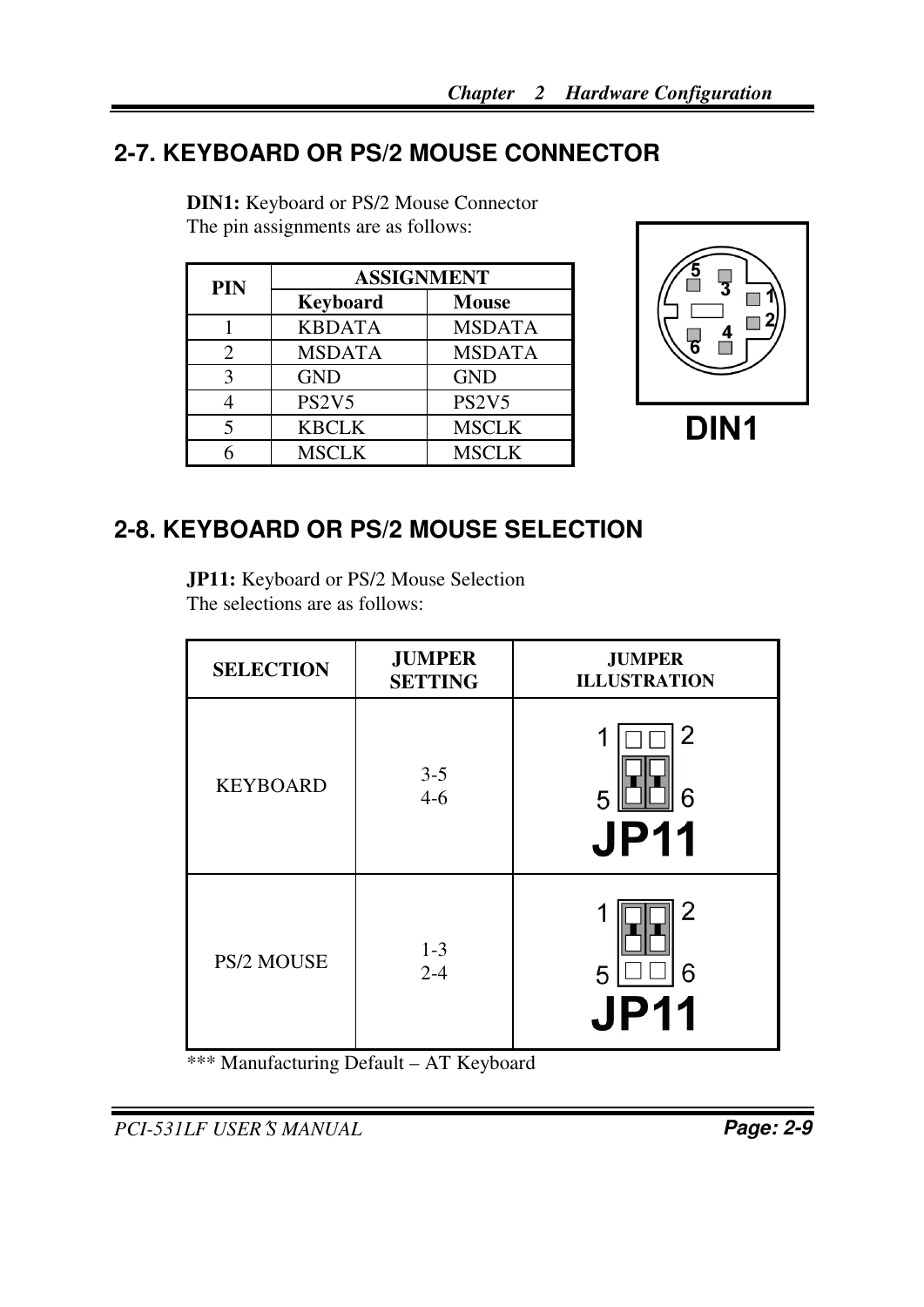## **2-9. EXTERNAL KEYBOARD CONNECTOR**

**EXKB1:** External Keyboard Connector.

The pin assignments are as follows:

| PIN | <b>ASSIGNMENT</b>              |
|-----|--------------------------------|
|     | L KCLK                         |
|     | L KDAT                         |
|     | <b>GND</b>                     |
|     | PS <sub>2</sub> V <sub>5</sub> |



## **2-10. RESET CONNECTOR**

**JPANEL1 (5, 7):** Reset Connector. The pin assignments are as follows:

| PIN | <b>ASSIGNMENT</b> |
|-----|-------------------|
|     | <b>GND</b>        |
|     | RST BTN           |



## **2-11. HARD DISK DRIVE LED CONNECTOR**

**JPANEL1 (1, 3):** Hard Disk Drive LED Connector The pin assignments are as follows:

| PIN | <b>ASSIGNMENT</b> |
|-----|-------------------|
|     | HD LED+           |
|     | LED-<br>HD.       |

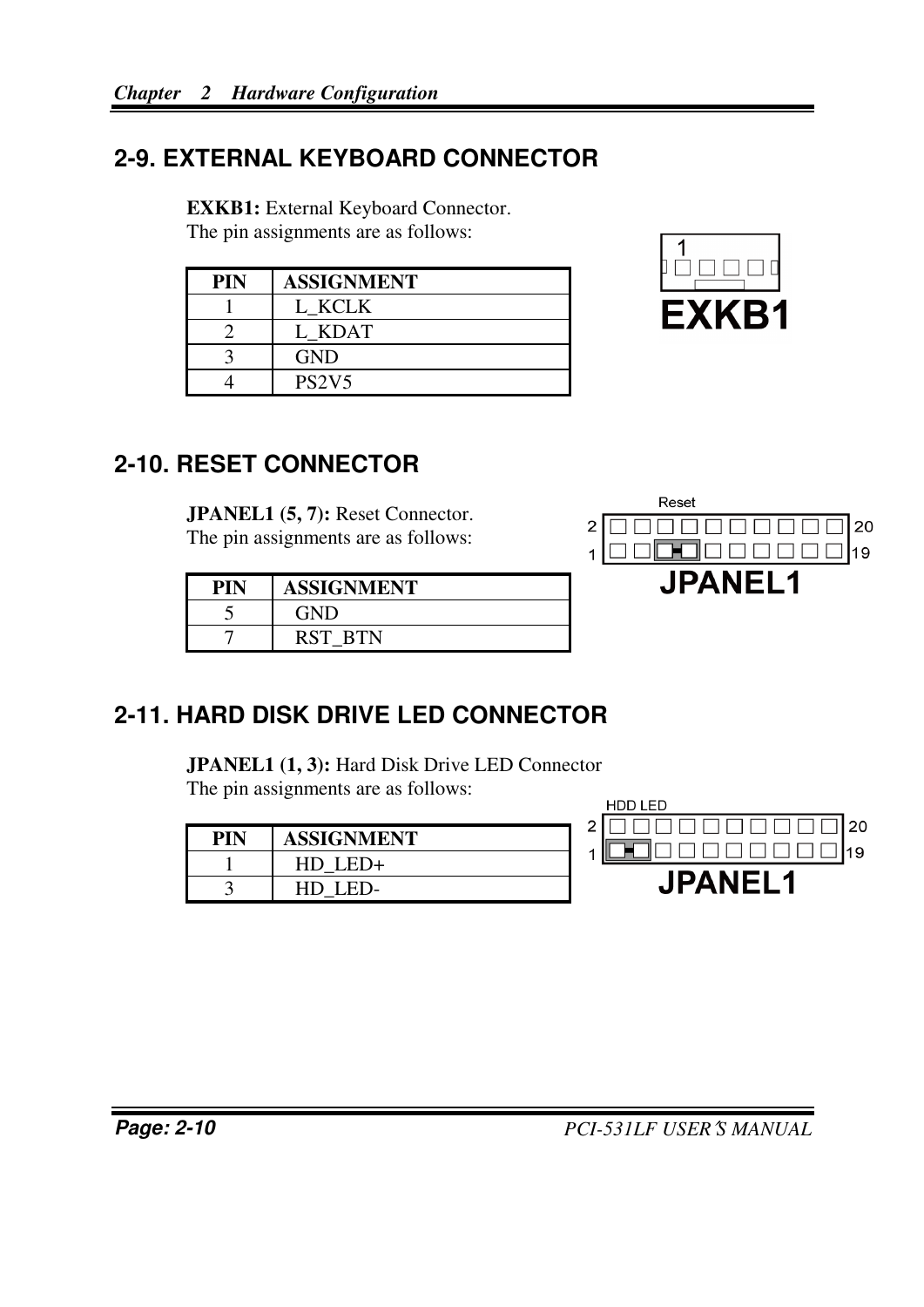## **2-12. ATX POWER BUTTON**

**JPANEL1 (6, 8):** ATX Power Button The pin assignments are as follows:

| PIN | <b>ASSIGNMENT</b>     |
|-----|-----------------------|
|     | PW<br>BN1             |
|     | BN <sub>2</sub><br>PW |



## **2-13. EXTERNAL SPEAKER CONNECTOR**

**JPANEL1 (14, 16, 18, 20):** External Speaker Connector

The pin assignments are as follows:

| PIN | <b>ASSIGNMENT</b> |
|-----|-------------------|
| 14  | <b>VCC</b>        |
| 16  | <b>SPK</b>        |
| 18  | <b>SPK</b>        |
|     | <b>SPK</b>        |



## **2-14. POWER LED CONNECTOR**

**JPANEL1 (2, 4): Power LED Connector** The pin assignments are as follows:

| PIN | <b>ASSIGNMENT</b> |
|-----|-------------------|
|     | PW L<br>ED+       |
|     | РW<br>ED-         |

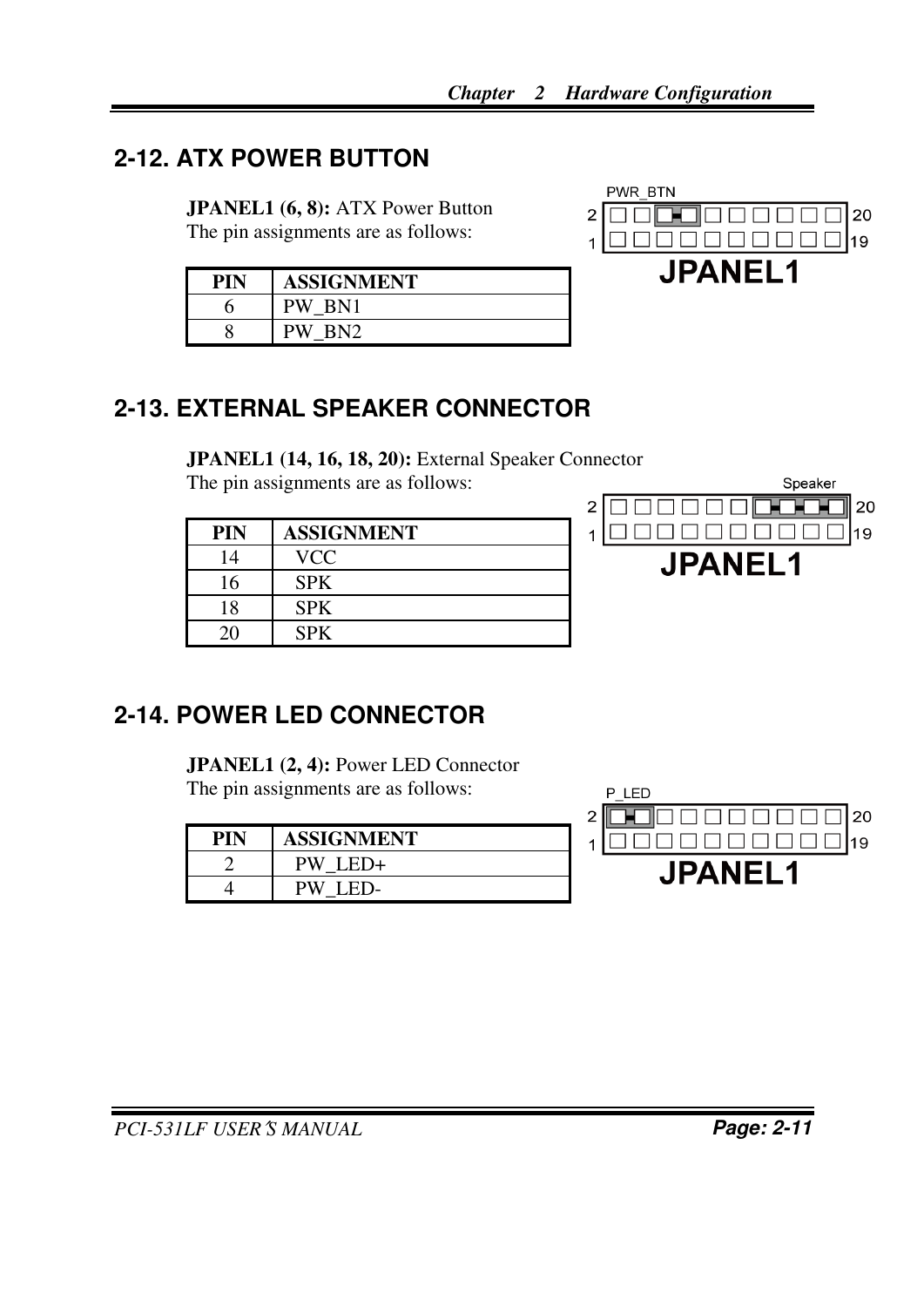## **2-15. CLEAR CMOS DATA SELECTION**

| <b>FUNCTION</b> | <b>JUMPER</b><br><b>SETTING</b><br>(pin closed) | <b>JUMPER</b><br><b>ILLUSTRATION</b> |
|-----------------|-------------------------------------------------|--------------------------------------|
| Keep CMOS       | $1 - 2$                                         | <b>JP7</b>                           |
| Clear CMOS      | $2 - 3$                                         | <b>JP7</b>                           |

**JP7:** Clear CMOS Data Selection The selections are as follows:

\*\*\* Manufacturing Default – Keep CMOS

Note: To clear CMOS data, user must power-off the computer and set the jumper to "Clear CMOS" as illustrated above. After five to six seconds, set the jumper back to "Normal" and power-on the computer.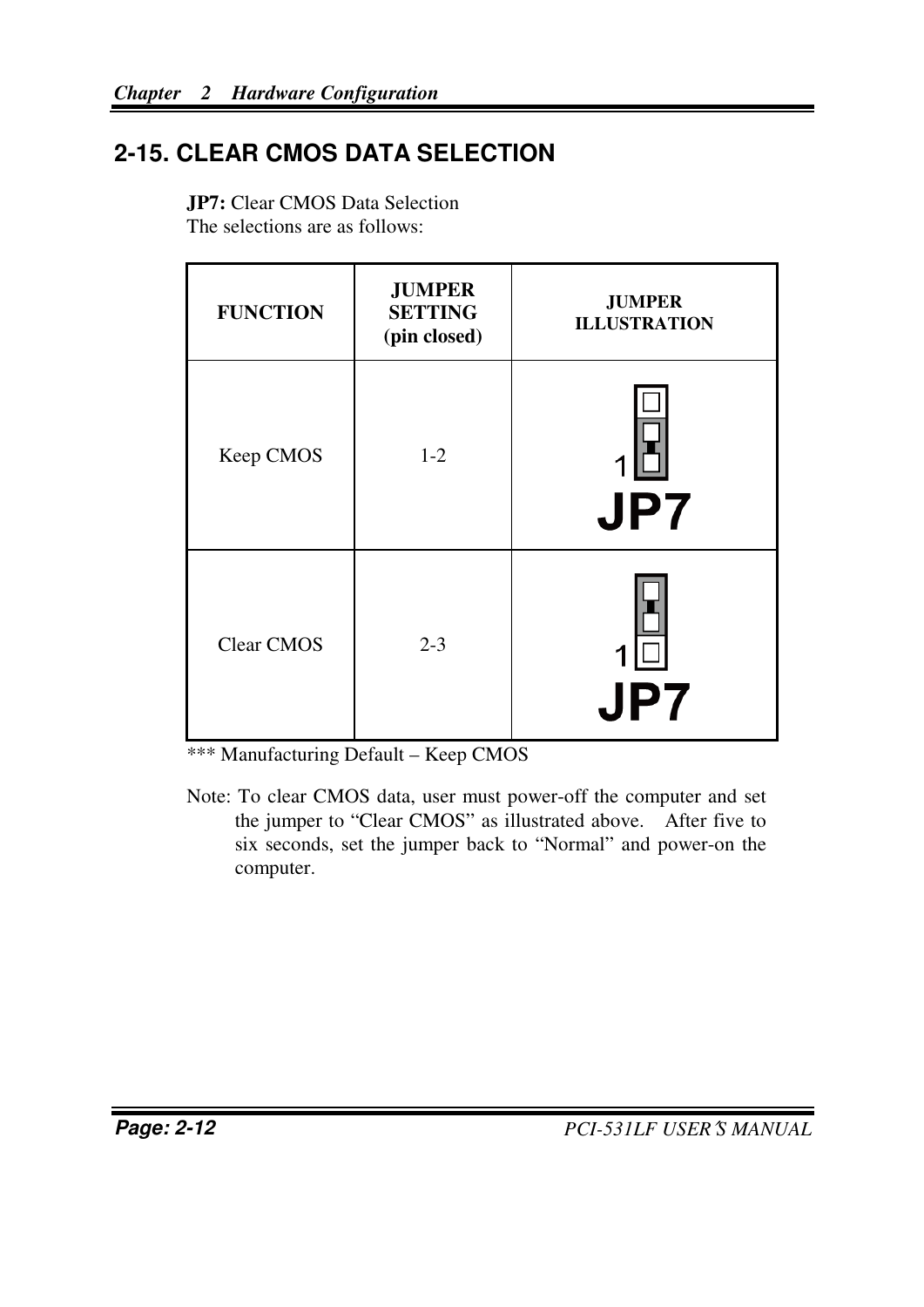## **2-16. CPU FAN CONNECTOR**

**FAN2:** CPU Fan connector

The pin assignments are as follows:

| PIN | <b>ASSIGNMENT</b> |
|-----|-------------------|
|     | FANPWM1           |
|     | $+12V$            |
|     | FAN1 P3           |



## **2-17. SYSTEM FAN CONNECTOR**

**FAN1:** System Fan connector The pin assignments are as follows:

| PIN | ASSIGNMENT     |
|-----|----------------|
|     | FANPWM2        |
|     | $+12V$         |
|     | <b>FAN2 P3</b> |



*PCI-531LF USER*′*S MANUAL* **Page: 2-13**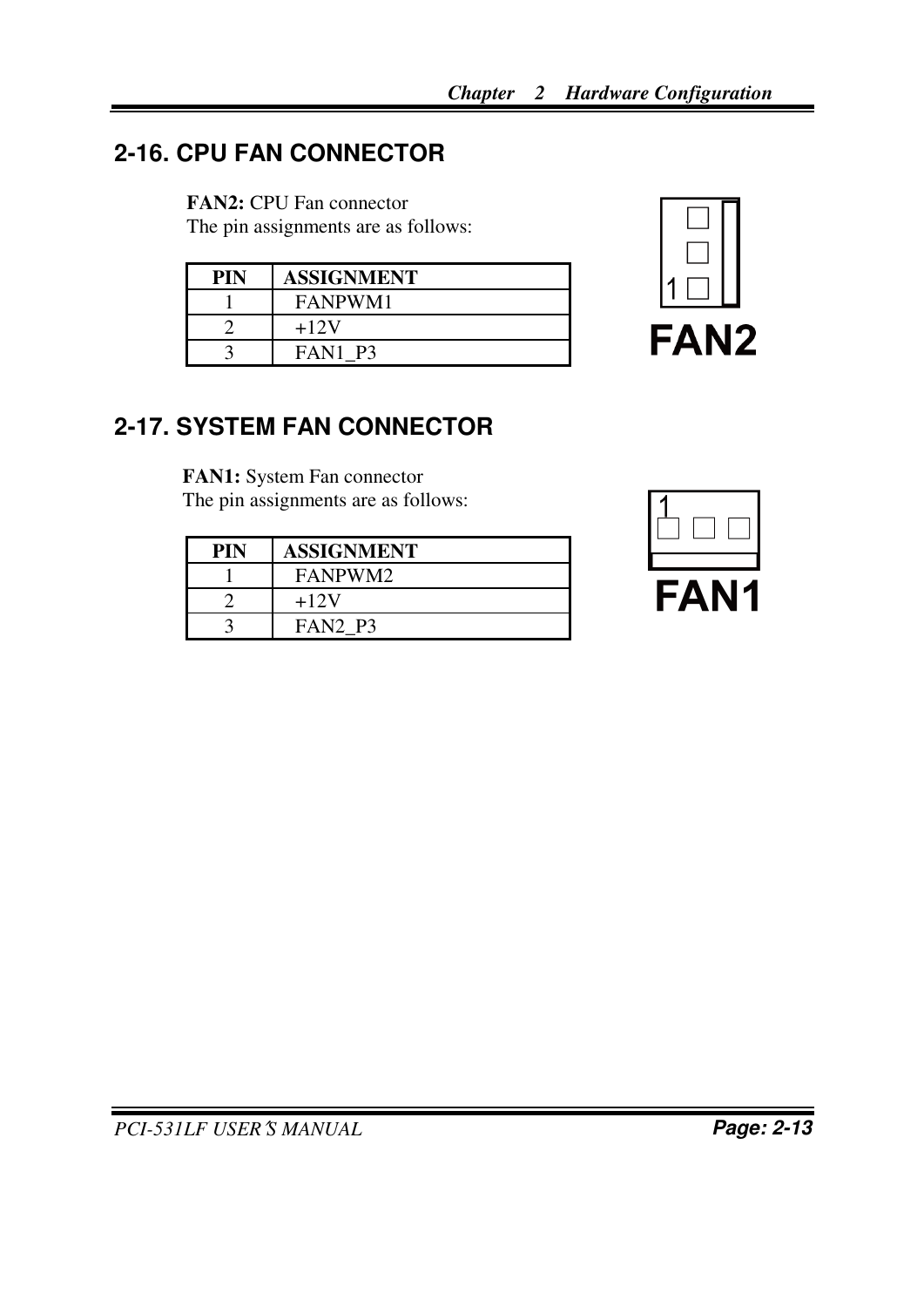## **2-18. HARD DISK DRIVE CONNECTOR**

**IDE1:** Hard Disk Drive Connector The pin assignments are as follows:

|                | 390000000000000000000001     |     |                   |  |  |  |
|----------------|------------------------------|-----|-------------------|--|--|--|
|                | 400000000000                 |     | 0000000002        |  |  |  |
| <b>IDE1</b>    |                              |     |                   |  |  |  |
| PIN            | <b>ASSIGNMENT</b>            | PIN | <b>ASSIGNMENT</b> |  |  |  |
| 1              | <b>IDERST</b>                | 2   | <b>GND</b>        |  |  |  |
| $\mathfrak{Z}$ | PDD7                         | 4   | PD <sub>D</sub> 8 |  |  |  |
| 5              | PD <sub>D6</sub>             | 6   | PDD <sub>9</sub>  |  |  |  |
| $\overline{7}$ | PD <sub>D5</sub>             | 8   | PDD <sub>10</sub> |  |  |  |
| 9              | PD <sub>D</sub> 4            | 10  | PDD11             |  |  |  |
| 11             | PD <sub>D</sub> 3            | 12  | PDD <sub>12</sub> |  |  |  |
| 13             | PD <sub>D</sub> <sub>2</sub> | 14  | PDD <sub>13</sub> |  |  |  |
| 15             | PD <sub>D</sub> 1            | 16  | PDD <sub>14</sub> |  |  |  |
| 17             | PD <sub>D</sub> <sub>0</sub> | 18  | PDD15             |  |  |  |
| 19             | <b>GND</b>                   | 20  | NC                |  |  |  |
| 21             | <b>PDREO</b>                 | 22  | <b>GND</b>        |  |  |  |
| 23             | PDIOW#                       | 24  | <b>GND</b>        |  |  |  |
| 25             | PDIOR#                       | 26  | <b>GND</b>        |  |  |  |
| 27             | <b>PIORDY</b>                | 28  | <b>PULL LOW</b>   |  |  |  |
| 29             | PDDACK#                      | 30  | <b>GND</b>        |  |  |  |
| 31             | IRQ14                        | 32  | NC                |  |  |  |
| 33             | PDA1                         | 34  | P66 DETECT        |  |  |  |
| 35             | PD <sub>A0</sub>             | 36  | PDA <sub>2</sub>  |  |  |  |
| 37             | PDCS1#                       | 38  | PDCS3#            |  |  |  |
| 39             | <b>IDEACTN</b>               | 40  | <b>GND</b>        |  |  |  |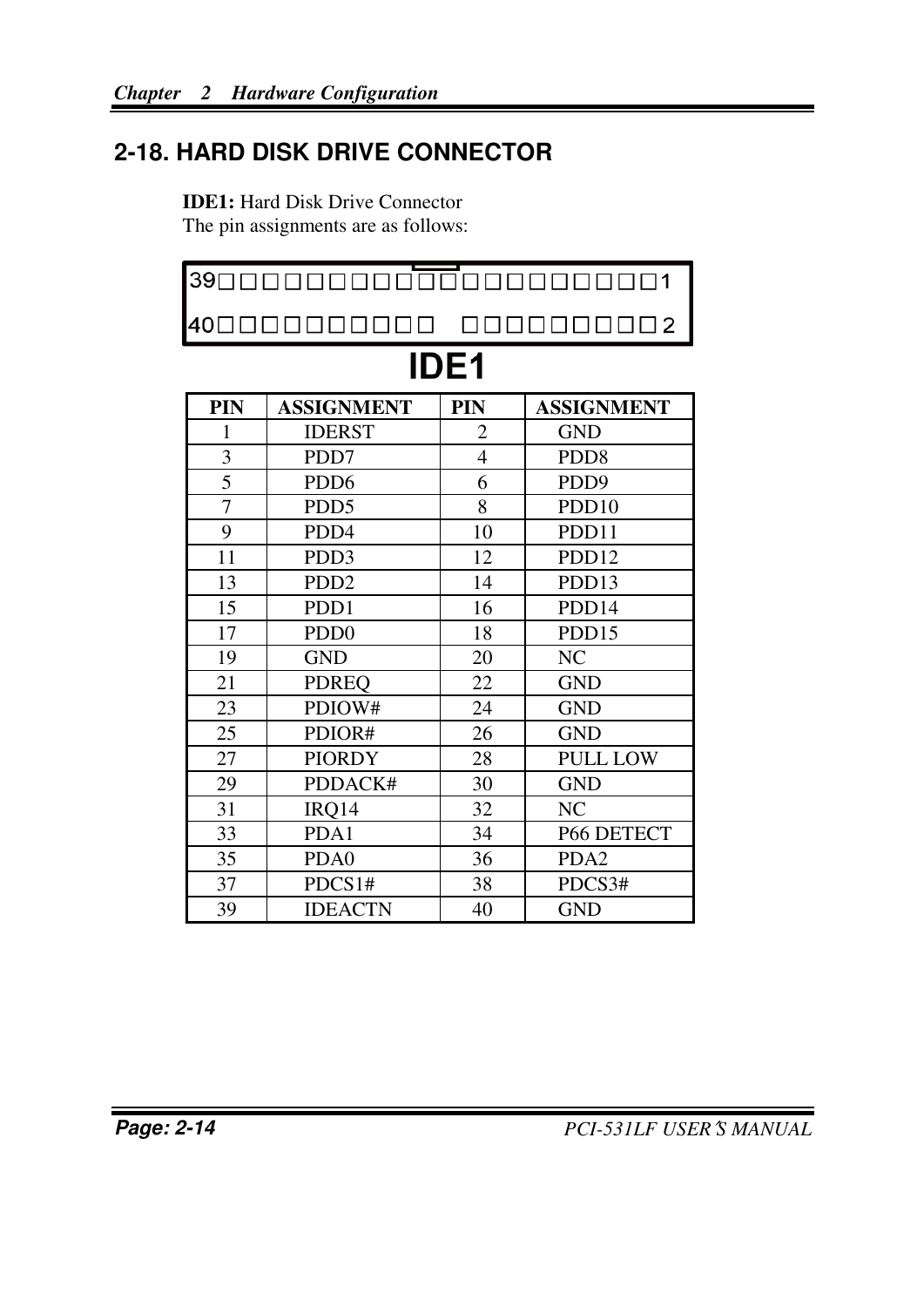## **2-19. FLOPPY DISK DRIVE CONNECTOR**

#### **FDD1:** Floppy Disk Drive Connector

You can use a 34-pin daisy-chain cable to connect two-FDDs. On one end of this cable is a 34-pin flat cable to attach the FDD on the board, and the other side is attaches two FDDs.

The pin assignments are as follows:

| . |  |  |  |  |  |  |  |  |
|---|--|--|--|--|--|--|--|--|

| PIN | <b>ASSIGNMENT</b> | PIN | <b>ASSIGNMENT</b> |
|-----|-------------------|-----|-------------------|
| 1   | <b>GND</b>        | 2   | RWC#              |
| 3   | <b>GND</b>        | 4   | NC.               |
| 5   | <b>GND</b>        | 6   | DS1#              |
| 7   | <b>GND</b>        | 8   | <b>INDEX</b>      |
| 9   | <b>GND</b>        | 10  | MOA#              |
| 11  | <b>GND</b>        | 12  | DSB#              |
| 13  | <b>GND</b>        | 14  | DSA#              |
| 15  | <b>GND</b>        | 16  | MOB#              |
| 17  | <b>GND</b>        | 18  | DIR#              |
| 19  | <b>GND</b>        | 20  | STEP#             |
| 21  | <b>GND</b>        | 22  | WD#               |
| 23  | <b>GND</b>        | 24  | WE#               |
| 25  | <b>GND</b>        | 26  | TRK0#             |
| 27  | GND               | 28  | WP#               |
| 29  | GND               | 30  | RDATA#            |
| 31  | GND               | 32  | HEAD#             |
| 33  | GND               | 34  | <b>DSKCHG</b>     |

## FDD1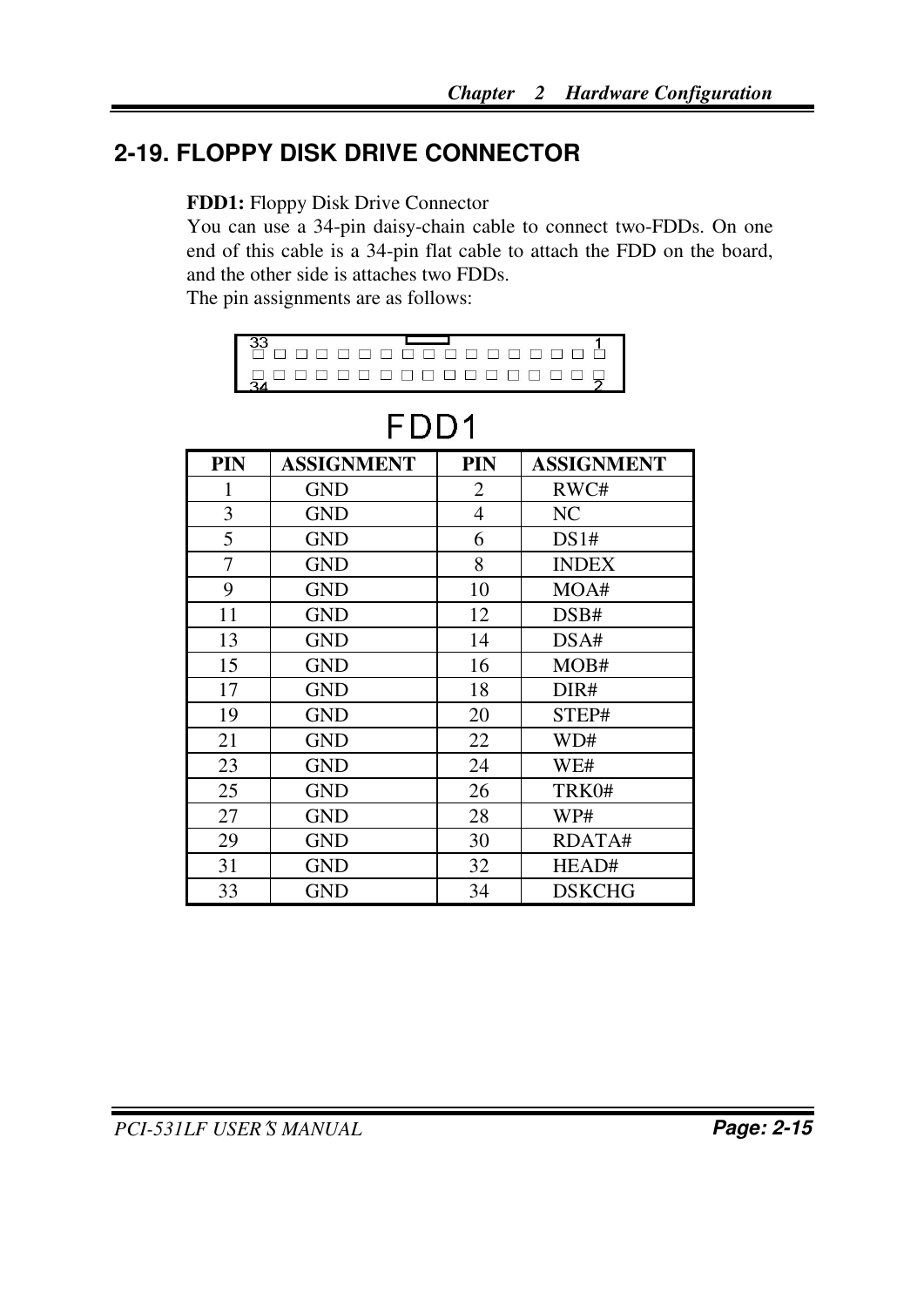## **2-20. PRINTER CONNECTOR**

#### **PRNT1:** Printer Connector

As to link the Printer to the card, you need a cable to connect both DB25 connector and parallel port.

The pin assignments are as follows:

| -------------          |  |  |  |  |  |
|------------------------|--|--|--|--|--|
| an a status a status s |  |  |  |  |  |

## PRNT<sub>1</sub>

| PIN | <b>ASSIGNMENT</b> | PIN | <b>ASSIGNMENT</b> |
|-----|-------------------|-----|-------------------|
| 1   | <b>STB</b>        | 14  | AFD#              |
| 2   | PDR <sub>0</sub>  | 15  | ERROR#            |
| 3   | PDR <sub>1</sub>  | 16  | PAR INIT#         |
| 4   | PDR <sub>2</sub>  | 17  | SLIN#             |
| 5   | PDR <sub>3</sub>  | 18  | <b>GND</b>        |
| 6   | PDR <sub>4</sub>  | 19  | <b>GND</b>        |
| 7   | PDR <sub>5</sub>  | 20  | <b>GND</b>        |
| 8   | PDR <sub>6</sub>  | 21  | <b>GND</b>        |
| 9   | PDR7              | 22  | <b>GND</b>        |
| 10  | ACK#              | 23  | <b>GND</b>        |
| 11  | <b>BUSY</b>       | 24  | <b>GND</b>        |
| 12  | PE                | 25  | <b>GND</b>        |
| 13  | <b>SLCT</b>       | 26  | NC.               |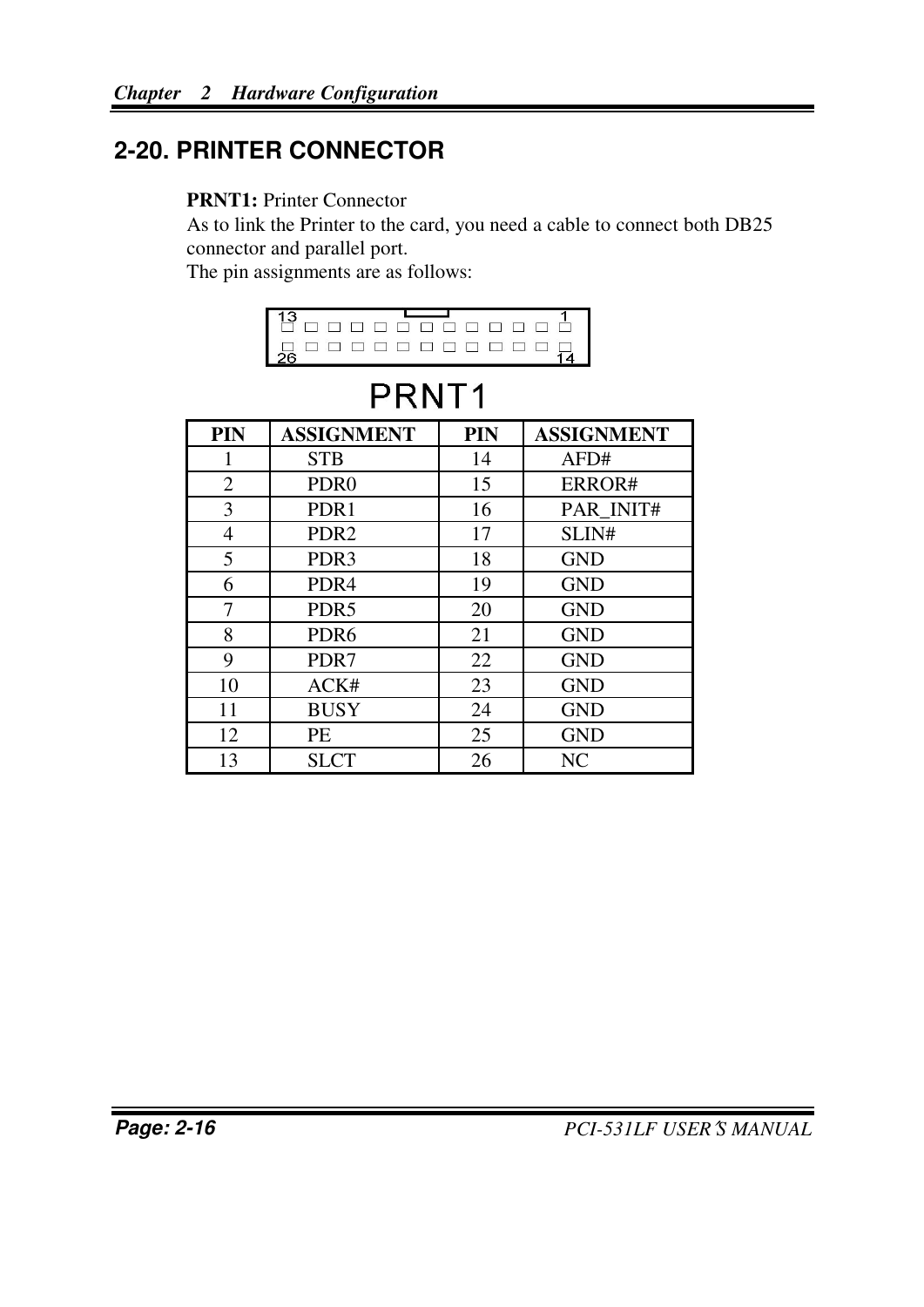## **2-21. VGA CONNECTOR**

#### **VGA1:** VGA Connector

The pin assignments are as follows:



## VGA1

| PIN | <b>ASSIGNMENT</b>   |
|-----|---------------------|
| 1   | <b>RED</b>          |
| 2   | <b>GREEN</b>        |
| 3   | <b>BLUE</b>         |
| 4   | NC.                 |
| 5   | <b>GND</b>          |
| 6   | <b>GND</b>          |
| 7   | <b>GND</b>          |
| 8   | <b>GND</b>          |
| 9   | <b>VCC</b>          |
| 10  | <b>GND</b>          |
| 11  | NC.                 |
| 12  | <b>VGA IIC DATA</b> |
| 13  | <b>HSYNC</b>        |
| 14  | <b>VSYNC</b>        |
| 15  | <b>VGA IIC CLK</b>  |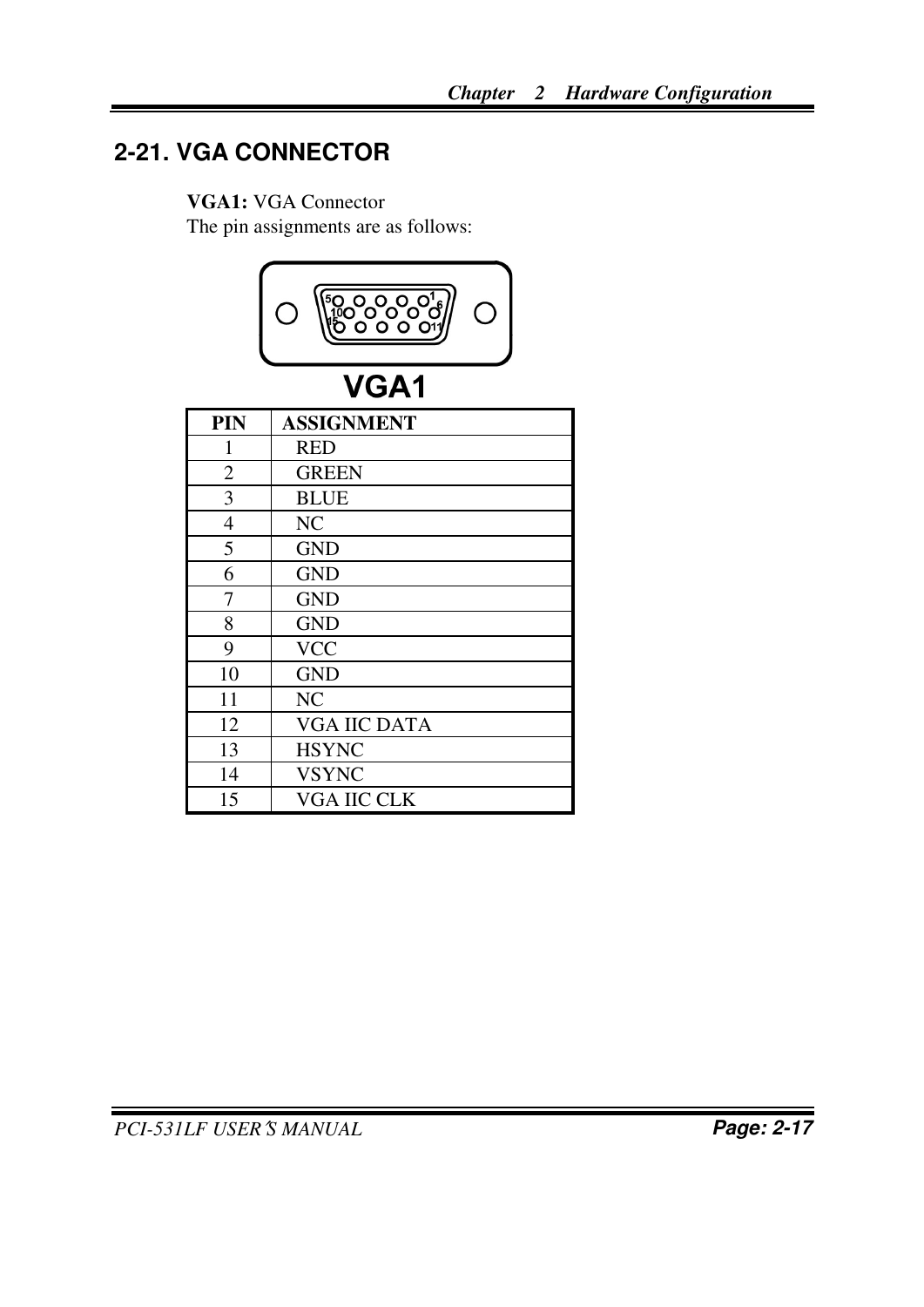## **2-22. SERIAL ATA CONNECTOR**

**SATA1, SATA2:** The PCI-531LF possesses two Serial ATA Connector, SATA1, SATA2. The pin assignments are as follows:

**SATA1:** SATA Connector

The pin assignments are as follows:

| <b>PIN</b> | <b>ASSIGNMENT</b> |
|------------|-------------------|
|            | <b>GND</b>        |
| 2          | <b>SATA TXPO</b>  |
| κ          | <b>SATA TXN0</b>  |
|            | <b>GND</b>        |
| 5          | <b>SATA RXNO</b>  |
|            | <b>SATA RXPO</b>  |
|            | <b>GND</b>        |



#### **SATA2:** SATA Connector

The pin assignments are as follows:

| <b>PIN</b> | <b>ASSIGNMENT</b> |
|------------|-------------------|
|            | <b>GND</b>        |
| 2          | <b>SATA TXP1</b>  |
| 3          | <b>SATA TXN1</b>  |
|            | <b>GND</b>        |
|            | <b>SATA RXN1</b>  |
|            | <b>SATA RXP1</b>  |
|            | <b>GND</b>        |
|            |                   |

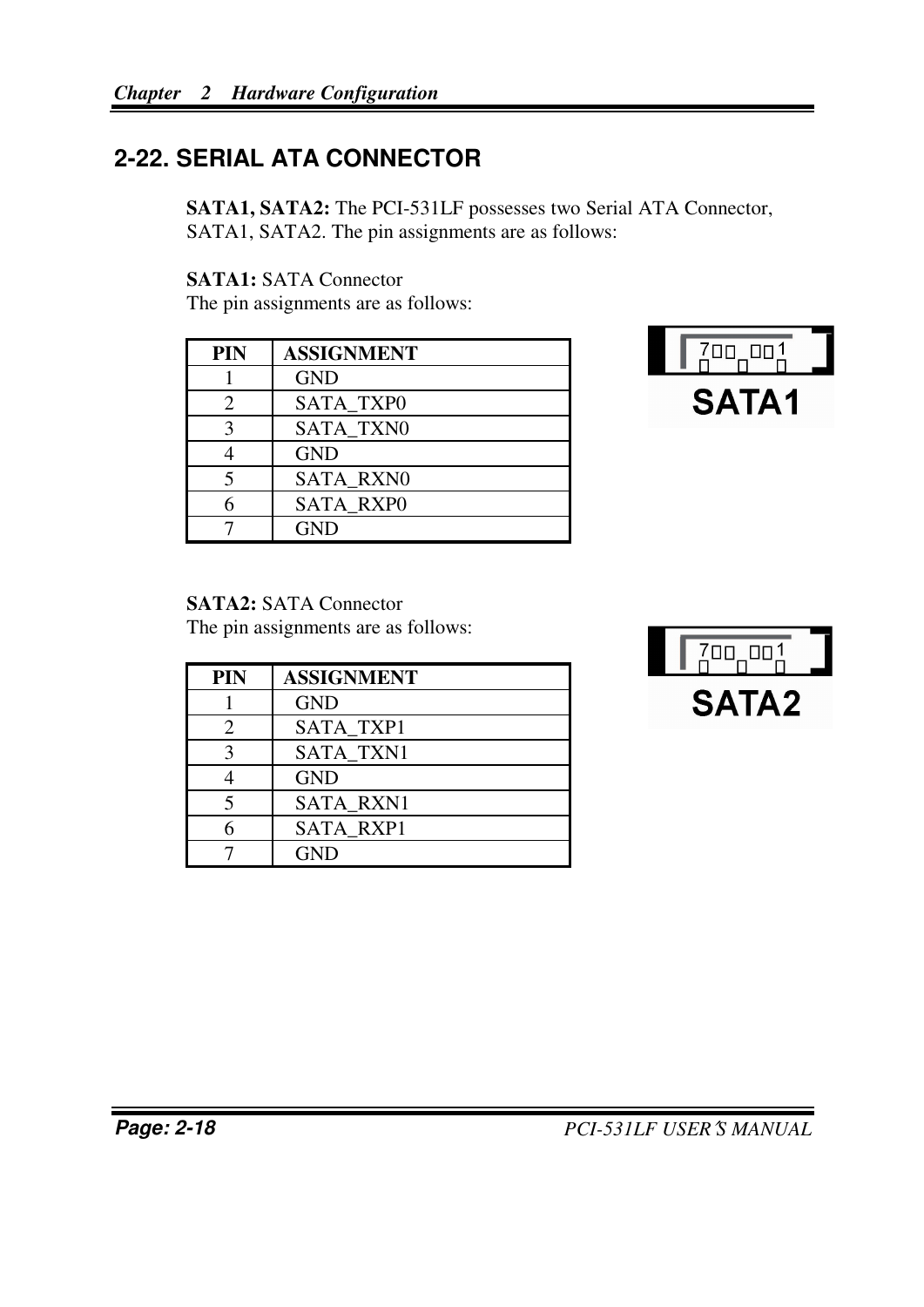## **2-23. UNIVERSAL SERIAL BUS CONNECTOR**

**USB1:** Universal Serial Bus Connector The pin assignments are as follows:

| <b>PIN</b> | <b>ASSIGNMENT</b> |
|------------|-------------------|
|            | VCCUSB1           |
| 2          | VCCUSB1           |
| 3          | USB_PN2           |
| 4          | USB_PN3           |
| 5          | USB PP2           |
| 6          | USB_PP3           |
|            | <b>GND</b>        |
| 8          | <b>GND</b>        |
| 9          | <b>GND</b>        |
| 10         | GND               |



**USB2:** Universal Serial Bus Connector The pin assignments are as follows:

| PIN | <b>ASSIGNMENT</b> |
|-----|-------------------|
|     | <b>VCCUSB0</b>    |
| 2   | <b>VCCUSB0</b>    |
| 3   | USB PN0           |
| 4   | USB PN1           |
| 5   | USB PP0           |
| 6   | USB PP1           |
|     | <b>GND</b>        |
| 8   | <b>GND</b>        |
| q   | <b>GND</b>        |
| 10  | GND               |

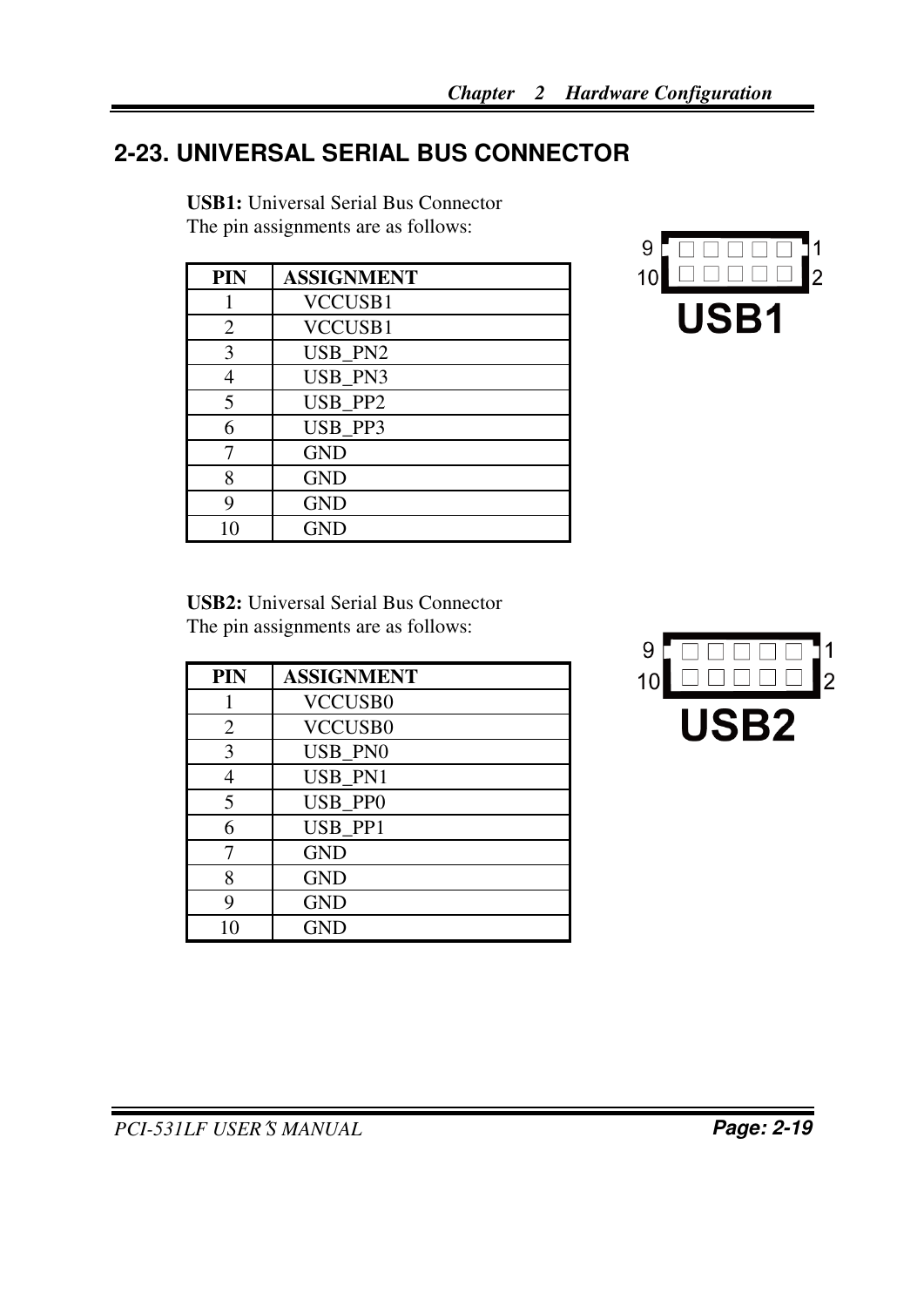## **2-24. LAN CONNECTOR**

**LAN1:** LAN Connector

The pin assignments are as follows:

 $LAN$ 

| ----       |                   |
|------------|-------------------|
| <b>PIN</b> | <b>ASSIGNMENT</b> |
|            | P1 MDIP0          |
| 2          | P1_MDIN0          |
| 3          | P1 MDIP1          |
|            | P1 MDIN1          |
| 5          | P1 MDIP2          |
| 6          | P1 MDIN2          |
|            | P1 MDIP3          |
| Q          | P1 MDIN3          |





LAN LED Indicator:

Left side LED:

| Green Color on  | 10/100 LAN Speed Indicator  |
|-----------------|-----------------------------|
| Orange Color on | Giga LAN Speed Indicator    |
| off             | No LAN switch/hub connected |

Right side LED:

| <b>Yellow Color Blinking</b> | <b>LAN Message Active</b> |  |
|------------------------------|---------------------------|--|
| ∩ff                          | No LAN Message Active     |  |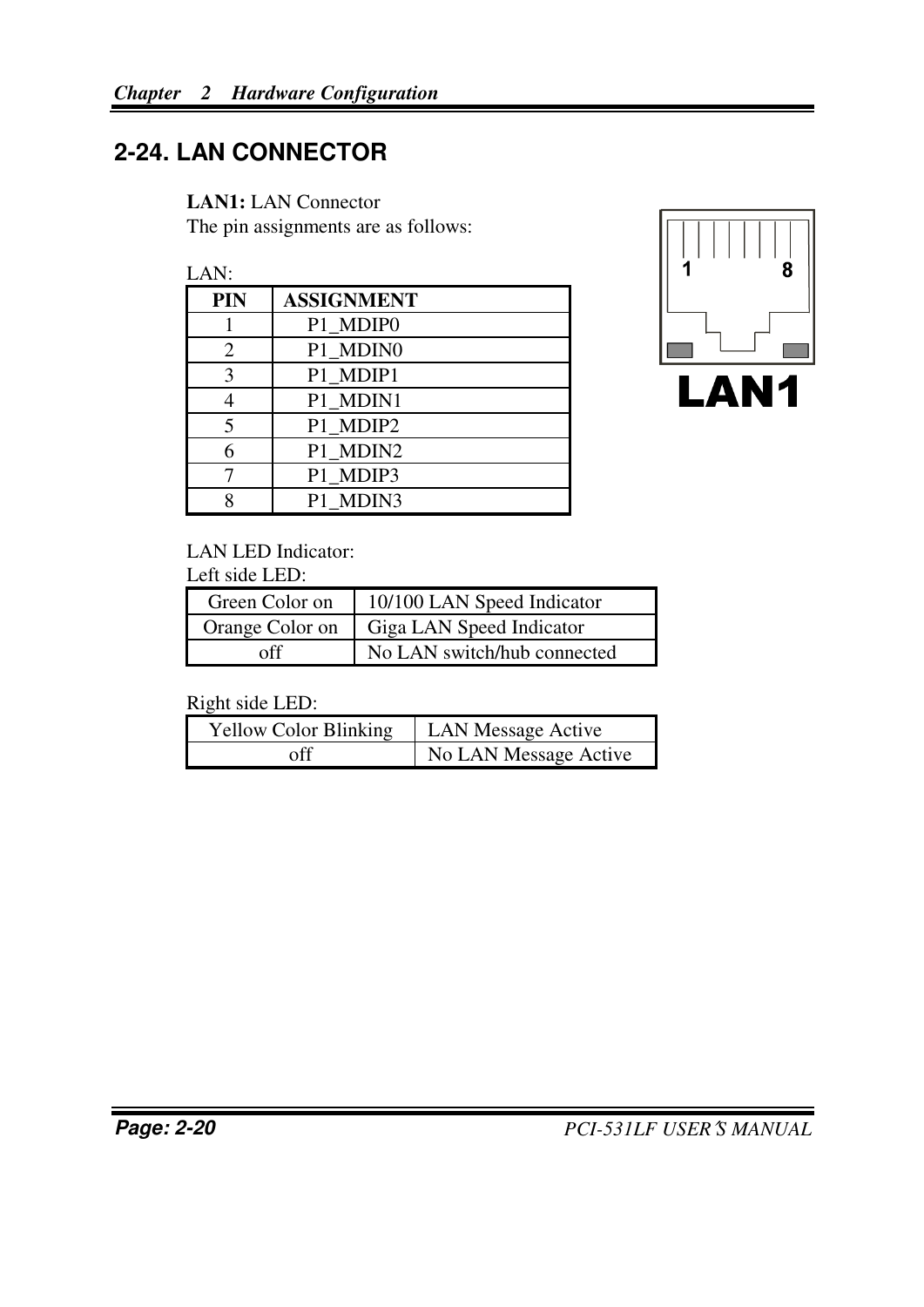## **LAN2:** LAN Connector

The pin assignments are as follows:



| <b>PIN</b> | <b>ASSIGNMENT</b>                |
|------------|----------------------------------|
|            | P <sub>2_MDIP0</sub>             |
| 2          | P <sub>2</sub> MDIN <sub>0</sub> |
| 3          | P <sub>2</sub> MDIP <sub>1</sub> |
|            | P <sub>2</sub> MDIN <sub>1</sub> |
|            | P <sub>2</sub> MDIP <sub>2</sub> |
|            | P2 MDIN2                         |
|            | P2 MDIP3                         |
| Q          | P <sub>2</sub> MDIN <sub>3</sub> |
|            |                                  |



#### LAN LED Indicator:

Left side LED:

| Green Color on  | 10/100 LAN Speed Indicator  |
|-----------------|-----------------------------|
| Orange Color on | Giga LAN Speed Indicator    |
| off             | No LAN switch/hub connected |

Right side LED:

| <b>Yellow Color Blinking</b> | <b>LAN Message Active</b> |  |
|------------------------------|---------------------------|--|
| off                          | No LAN Message Active     |  |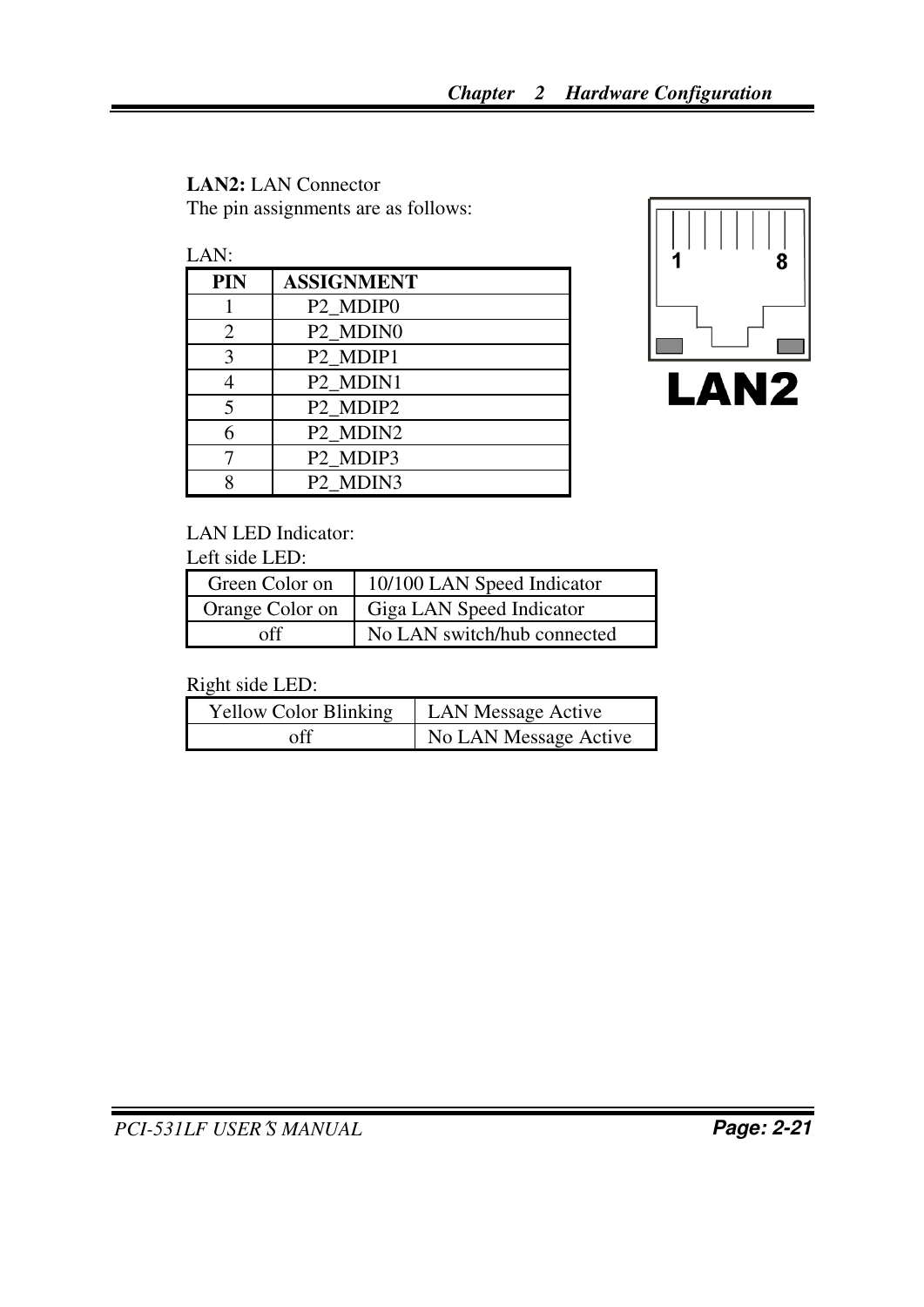## **2-25. IRDA CONNECTOR**

**IRDA1:** IrDA (Infrared) Connector

The pin assignments are as follows:

| PIN | <b>ASSIGNMENT</b> |  |
|-----|-------------------|--|
|     | $+5V$             |  |
|     | NC                |  |
|     | <b>IRRX</b>       |  |
|     | <b>GND</b>        |  |
|     | <b>IRTX</b>       |  |



### **2-26. ATX POWER CONNECTOR**

**PW1:** ATX 12V Connector The pin assignments are as follows:

| PIN | <b>ASSIGNMENT</b> |
|-----|-------------------|
|     | $+5V$             |
| 2   | $+5V$             |
| 3   | <b>GND</b>        |
| 4   | <b>GND</b>        |
| 5   | $+12V$            |
| 6   | 5VSB              |
|     | $+5V$             |
| 8   | <b>GND</b>        |
| 9   | PS-ON             |
| 10  | $-12V$            |

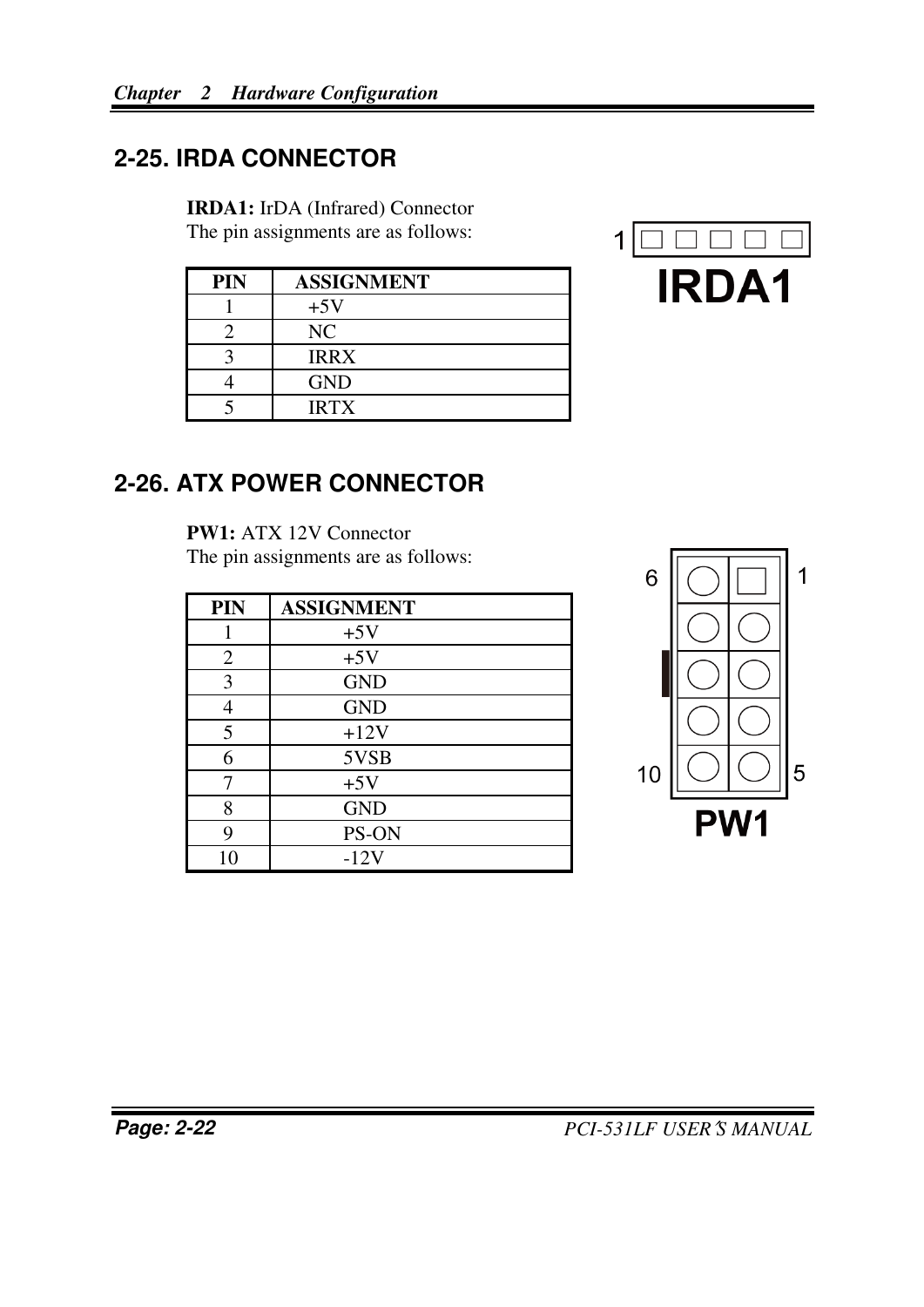## **2-27. 5VSB CONNECTOR**

**JP10:** ATX Power Signal Connector The pin assignments are as follows:

| PIN | <b>ASSIGNMENT</b> |
|-----|-------------------|
|     | 5VSB              |
|     | <b>GND</b>        |
|     | PS ON             |



## **2-28. SOUND CONNECTOR**

**CN3:** Sound Connector The pin assignments are as follows:

| PIN | <b>ASSIGNMENT</b> |
|-----|-------------------|
|     | MIC IN1           |
| 2   | <b>AUDIO GND</b>  |
| 3   | LINE L            |
|     | <b>AUDIO GND</b>  |
| 5   | SPK <sub>L</sub>  |
| 6   | MIC_VDD           |
|     | <b>AUDIO_GND</b>  |
| 8   | LINE R            |
| 9   | <b>AUDIO GND</b>  |
| 10  | SPK R             |

## 10  $\overline{5}$

## **2-29. AUDIO CD-IN CONNECTOR**

**JCDIN1:** Audio CD-In Connector The pin assignments are as follows:

| <b>PIN</b> | <b>ASSIGNMENT</b> |
|------------|-------------------|
|            | CD L              |
|            | <b>CDGND</b>      |
|            | <b>CDGND</b>      |
|            | CD R              |



*PCI-531LF USER*′*S MANUAL* **Page: 2-23**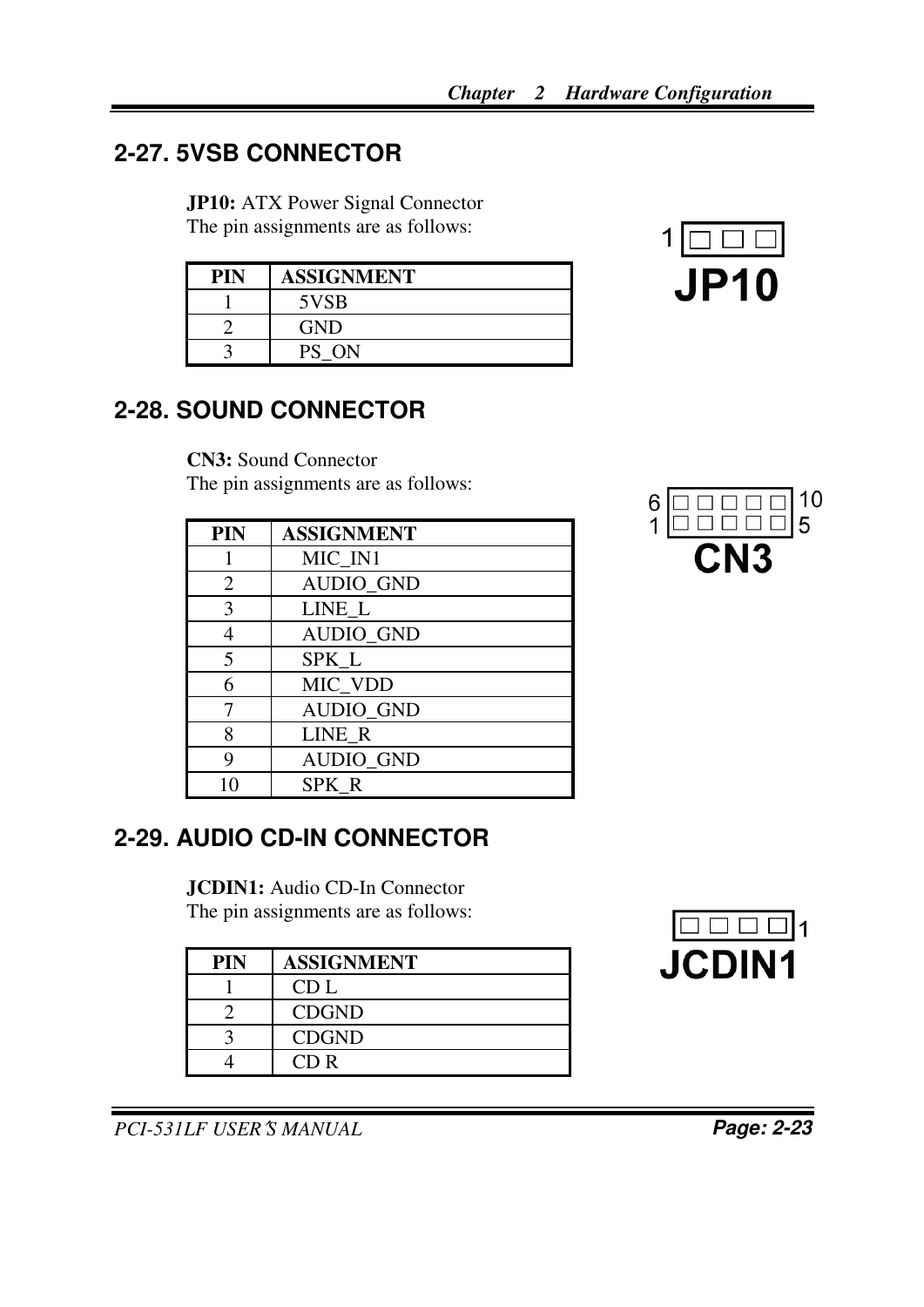## **2-30. LVDS CONNECTOR**

#### **J2:** LVDS CONNECTOR

The pin assignments are as follows:

| 30             | 00000000000000 <br>2 |                |                   |
|----------------|----------------------|----------------|-------------------|
| 29             | 0000 000 000 0000 0  |                |                   |
| J2             |                      |                |                   |
| PIN            | <b>ASSIGNMENT</b>    | <b>PIN</b>     | <b>ASSIGNMENT</b> |
| 1              | LVDS_VCC             | 2              | <b>GND</b>        |
| 3              | <b>CLKBM</b>         | $\overline{4}$ | <b>CLKBP</b>      |
| 5              | <b>GND</b>           | 6              | YBM2              |
| $\overline{7}$ | YBP2                 | 8              | <b>GND</b>        |
| 9              | YBM1                 | 10             | YBP1              |
| 11             | NC                   | 12             | N <sub>C</sub>    |
| 13             | YBP <sub>0</sub>     | 14             | YBM0              |
| 15             | <b>GND</b>           | 16             | <b>CLKAP</b>      |
| 17             | <b>CLKAM</b>         | 18             | <b>GND</b>        |
| 19             | YAP2                 | 20             | YAM2              |
| 21             | <b>GND</b>           | 22             | YAP1              |
| 23             | YAM1                 | 24             | <b>GND</b>        |
| 25             | YAP0                 | 26             | YAM0              |
| 27             | NC                   | 28             | NC                |
| 29             | LVDS VCC             | 30             | LVDS VCC          |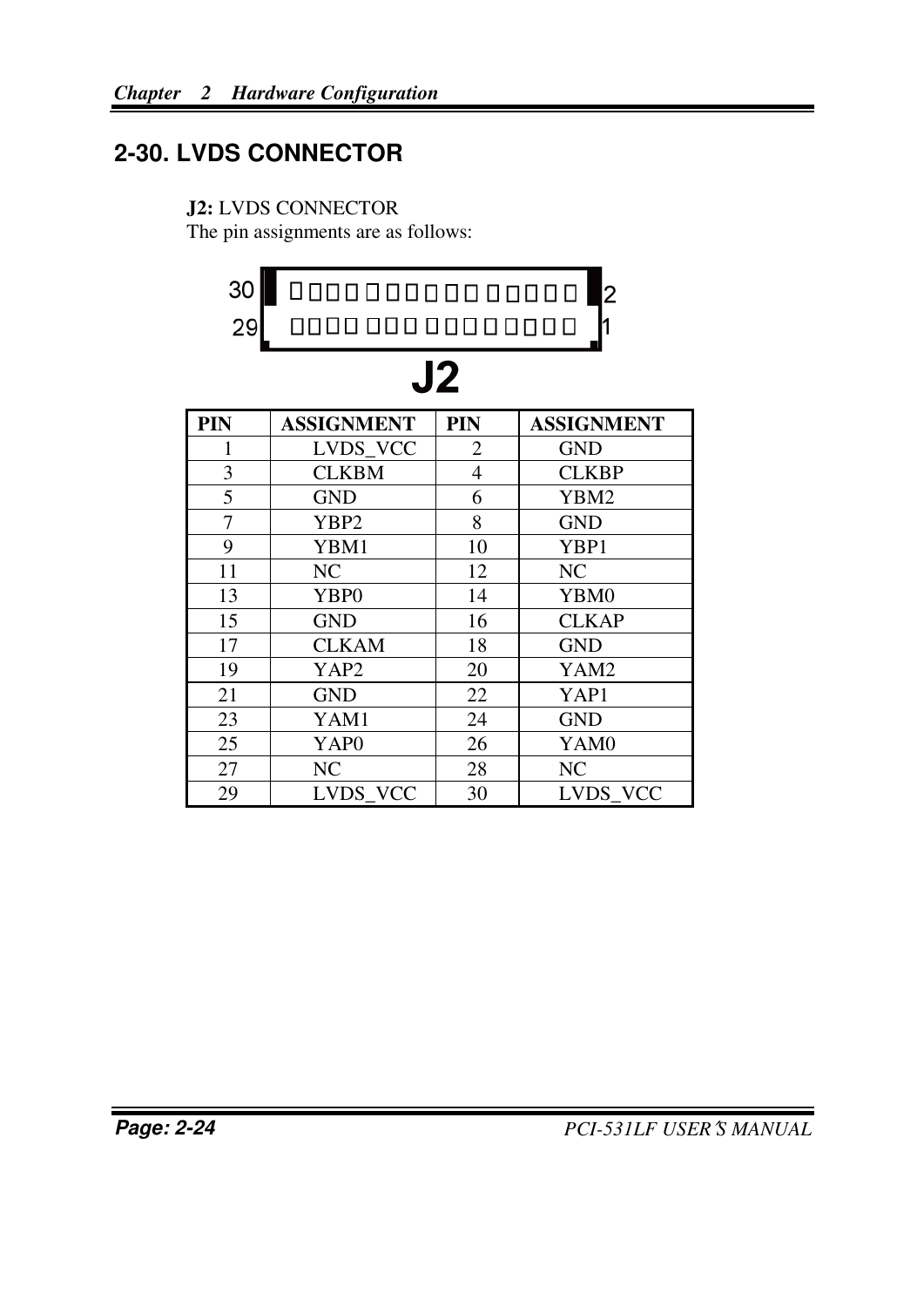## **2-31. INVERTER CONNECTOR**

 **J1:** LVDS Panel Voltage Selection. The pin assignments are as follows:

| <b>PIN</b> | <b>ASSIGNMENT</b>                  |
|------------|------------------------------------|
|            | $+12V$                             |
| 2          | <b>GND</b>                         |
| 3          | VCC                                |
|            | <b>GND</b>                         |
| 5          | <b>ENABKL</b> (Inverter backlight) |
|            | ON/OFF control signal)             |



## **2-32. LVDS PANEL VOLTAGE SELECTION**

**JP8:** LVDS Panel Voltage Selection. The pin assignments are as follows:

| <b>SELECTION</b> | <b>JUMPER</b><br><b>SETTING</b><br>(pin closed) | <b>JUMPER</b><br><b>ILLUSTRATION</b> |
|------------------|-------------------------------------------------|--------------------------------------|
| $+3.3V$          | $1 - 3$<br>$2 - 4$                              | 6<br>5<br>JP8                        |
| $+5V$            | $3 - 5$<br>$4-6$                                | 6<br>5<br>Р8                         |

\*\*\* Manufacturing Default – +3.3V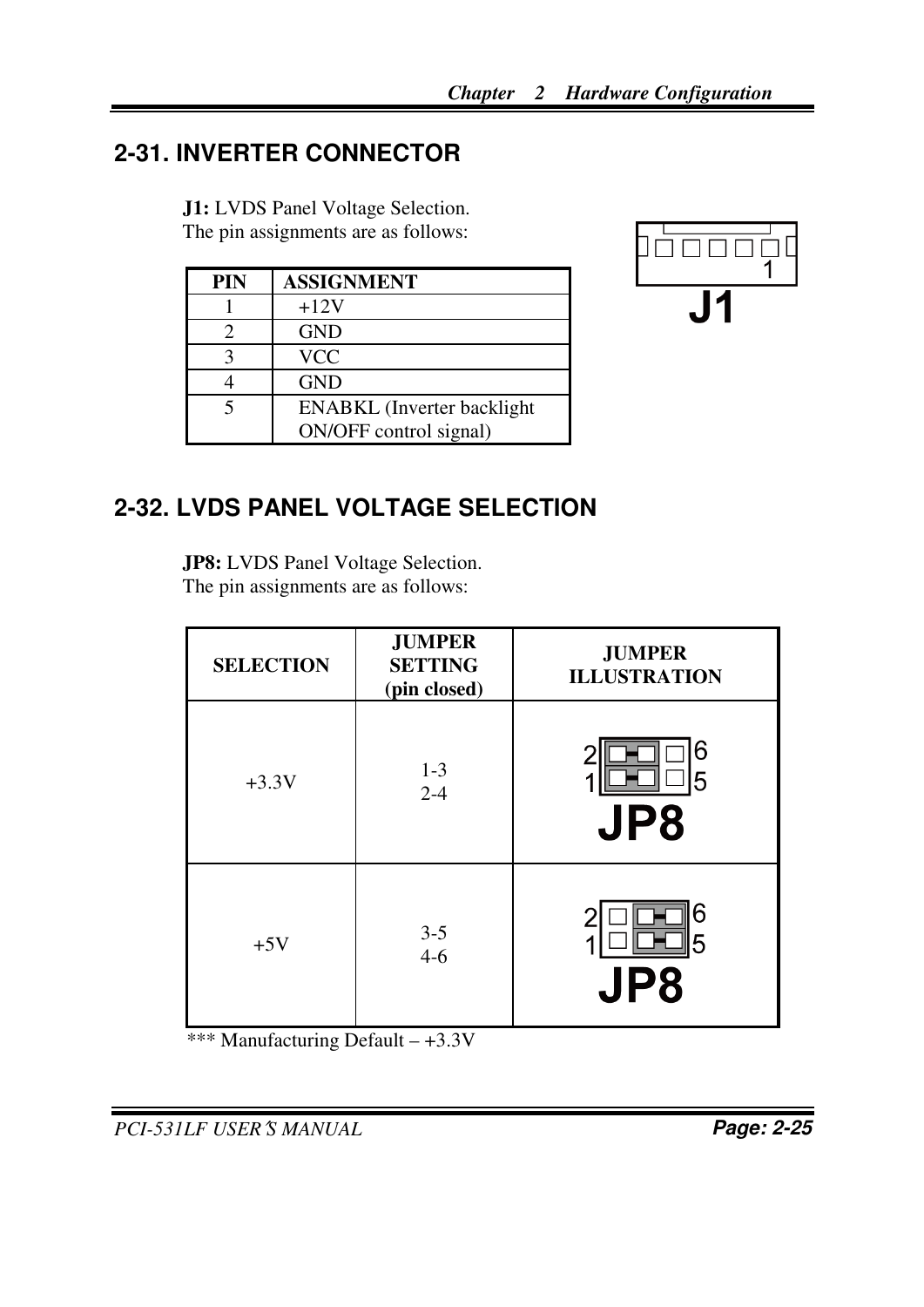## **2-33. POWER STATE SELECTION**

| <b>SELECTIONS</b> | <b>JUMPER</b><br><b>SETTING</b> |                    | <b>JUMPER ILLUSTRATIONS</b> |  |
|-------------------|---------------------------------|--------------------|-----------------------------|--|
|                   | JP5                             | JP4                |                             |  |
| <b>ATX</b>        | $1 - 2$                         | Open               | JP5<br>JP4                  |  |
| AT                | $2 - 3$                         | $1 - 2$<br>$3 - 4$ | JP5<br>Ρ4                   |  |

**JP4, JP5:** Power State Selections. The pin assignments are as follows:

\*\*\* Manufacturing Default – ATX

Note: JP4 Pin1~Pin4 - POWER STATE SELECTION JP4 Pin5~Pin12 - RESET/NMI SELECTIONS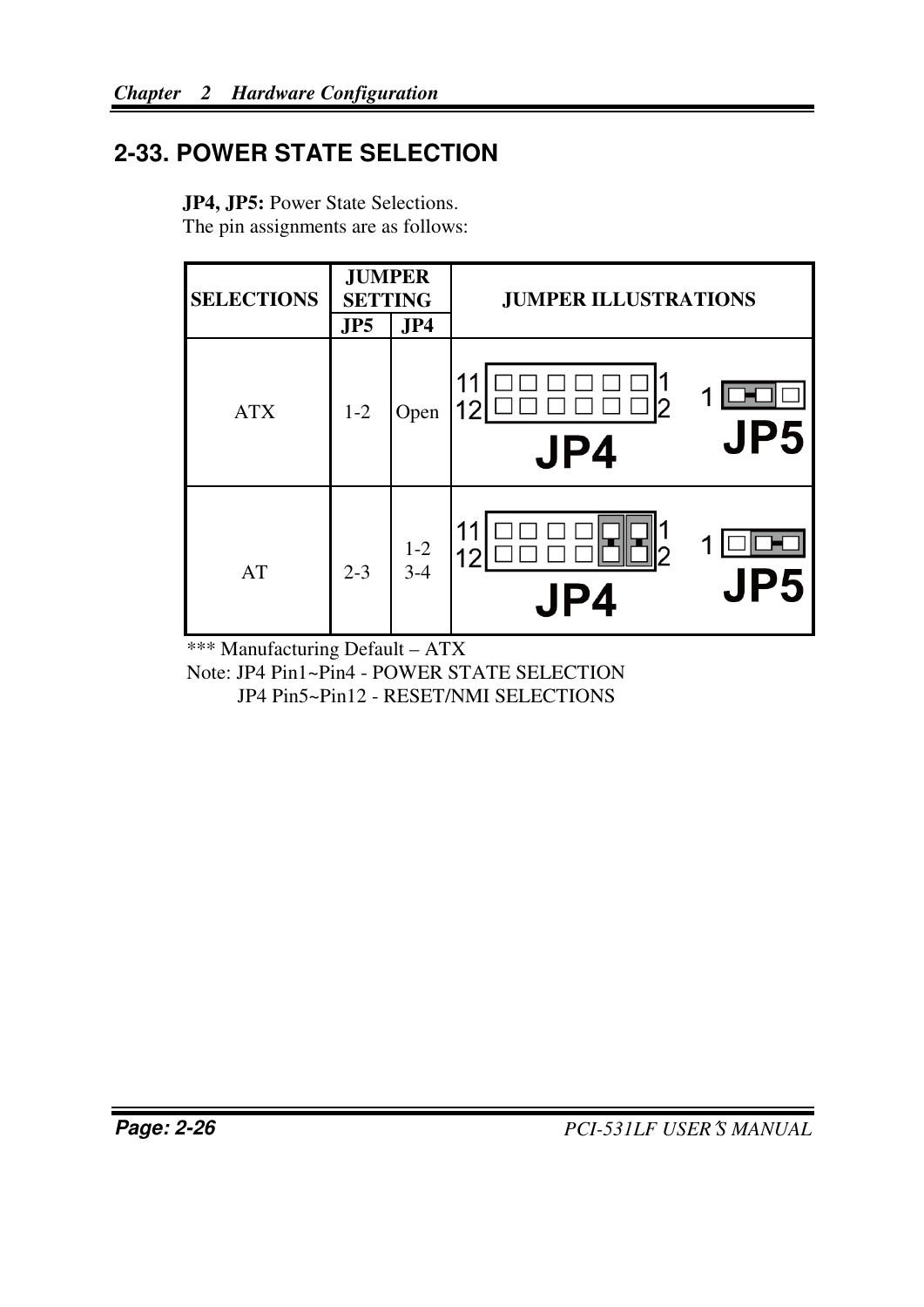## **2-34. RESET/ NMI SELECTIONS**

**JP4:** Reset/ NMI Selections

The pin assignments are as follows:

| <b>SELECTIONS</b> | <b>JUMPER</b><br><b>SETTING</b> | <b>JUMPER ILLUSTRATION</b> |  |
|-------------------|---------------------------------|----------------------------|--|
| <b>RESET</b>      | $5-6$                           | JP4                        |  |
| <b>NMI</b>        | $7 - 8$                         | JP4                        |  |
| <b>CLEAR WDG</b>  | $9-10$                          | 24                         |  |

\*\*\* Manufacturing Default – Reset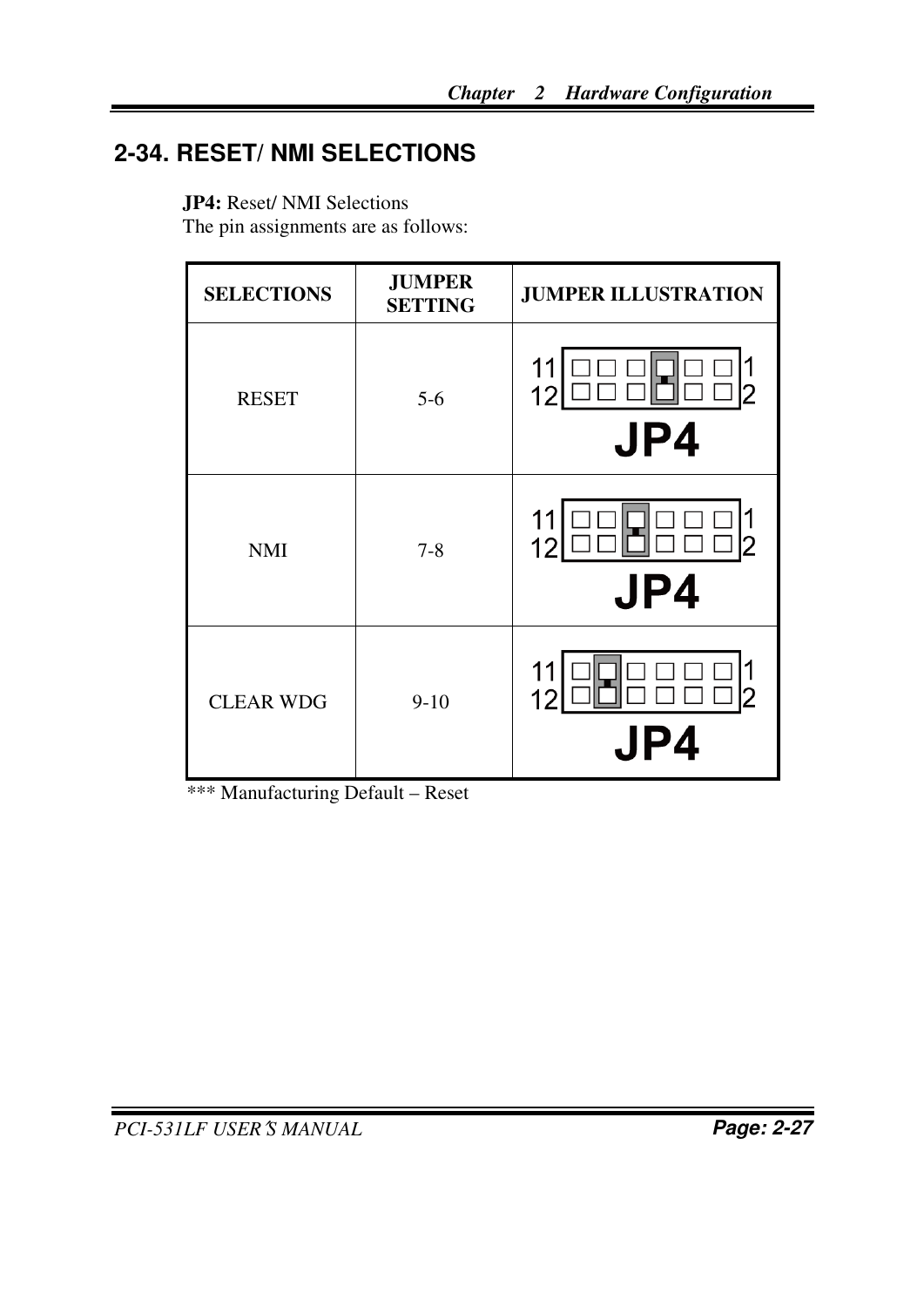## **2-35. CF CARD MASTER/SLAVE SELECTIONS**

| <b>SELECTIONS</b> | <b>JUMPER</b><br><b>SETTING</b> | <b>JUMPER ILLUSTRATION</b> |
|-------------------|---------------------------------|----------------------------|
| Master            | Close                           | JP6                        |
| Slave             | Open                            | JP6                        |

**JP6:** CF Card Master/ Slave Selection. The pin assignments are as follows:

\*\*\* Manufacturing Default – Slave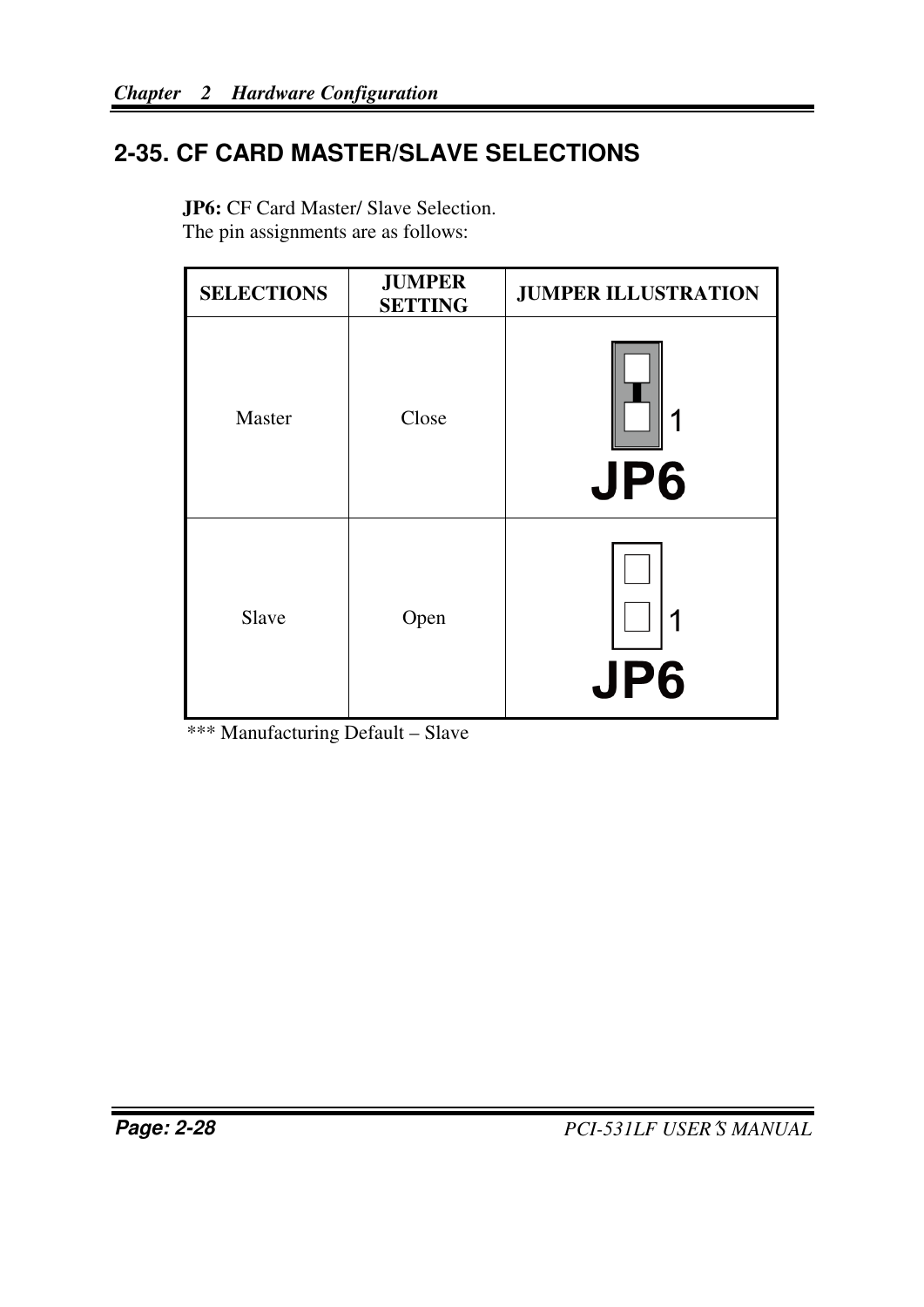## **2-36. PCI SLOT 3.3V VOLTAGE SELECTIONS**

| JP9: PCI Slot 3.3V Voltage Selection. |
|---------------------------------------|
| The pin assignments are as follows:   |

| <b>SELECTIONS</b>      | <b>JUMPER</b><br><b>JUMPER ILLUSTRATION</b><br><b>SETTING</b> |                                |
|------------------------|---------------------------------------------------------------|--------------------------------|
| 3.3V from<br>Mainboard | $1 - 2$<br>$3 - 4$                                            | 3<br>1<br>2<br>4<br><b>JP9</b> |
| 3.3V from<br>Backplane | Open                                                          | 3<br>2<br>4<br><u>id</u><br>JI |

\*\*\* Manufacturing Default – 3.3V from Backplane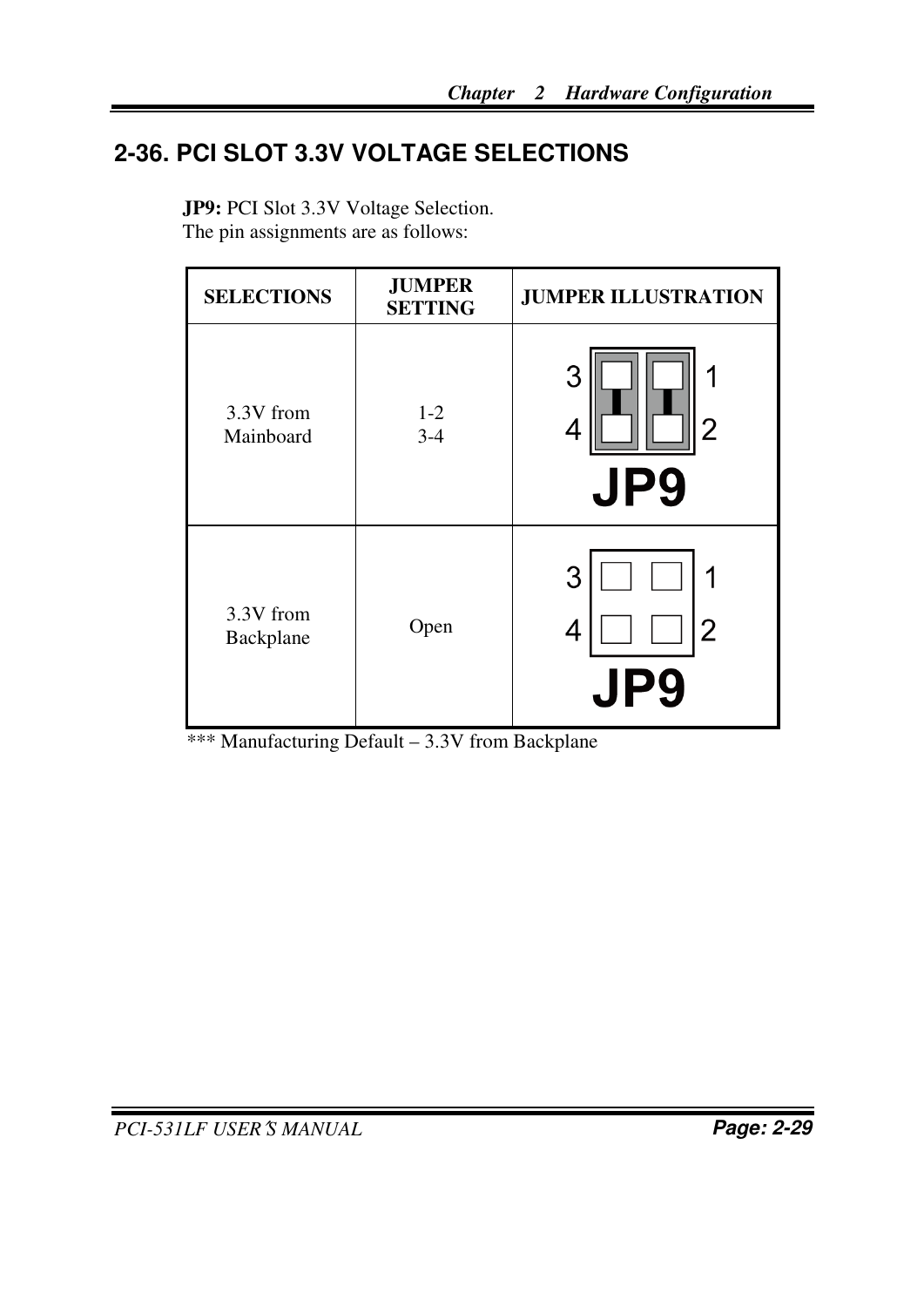## **2-37. TV OUT CONNECTOR**

#### **JTV1:** TV OUT CONNECTOR

The pin assignments are as follows:

| PIN | <b>ASSIGNMENT</b> |
|-----|-------------------|
|     | Luminance(Y)      |
|     | <b>CVBS</b>       |
|     | <b>GND</b>        |
|     | <b>GND</b>        |
|     | Chrominance(UV)   |



## **2-38. MEMORY INSTALLATION**

PCI-531LF CPU Card can support up to 1GB in one SODIMM sockets. **DRAM BANK CONFIGURATION** 

| DIMM1  | <b>Total memory size</b> |
|--------|--------------------------|
| 256 MB | 256 MB                   |
| 512 MB | 512 MB                   |
| $1$ GB | 1GB                      |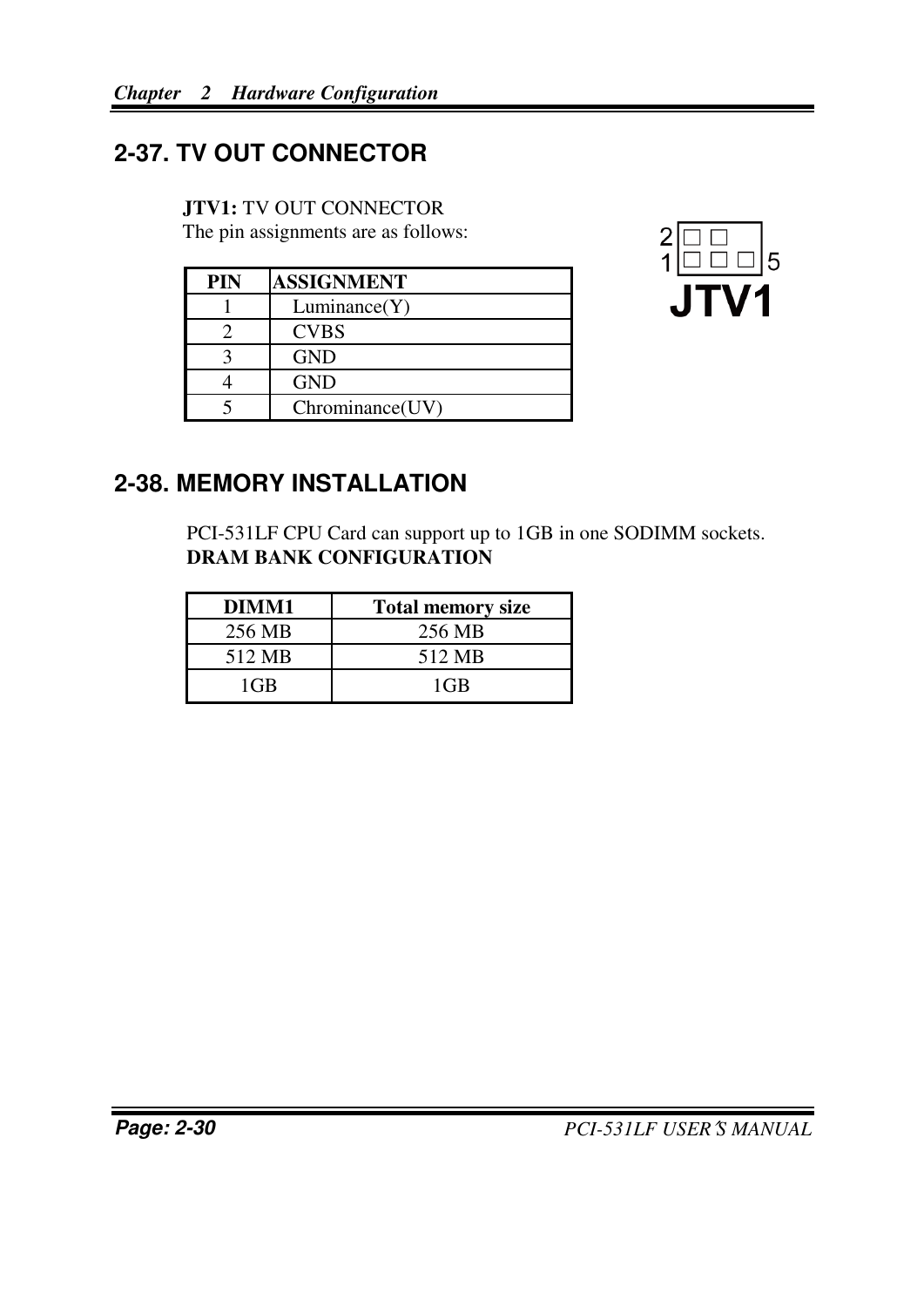# *SOFTWARE UTILITIES*



This chapter comprises the detailed information of VGA driver, LAN driver, and Flash BIOS update. It also describes how to install the watchdog timer configuration.

Section includes:

- VGA Driver Utility
- Flash BIOS Update
- **LAN Driver Utility**
- **Sound Driver Utility**
- Intel<sup>®</sup> Chipset Software Installation Utility
- USB2.0 Chipset Software Installation Utility
- RAID Software Installation Utility
- Watchdog Timer Configuration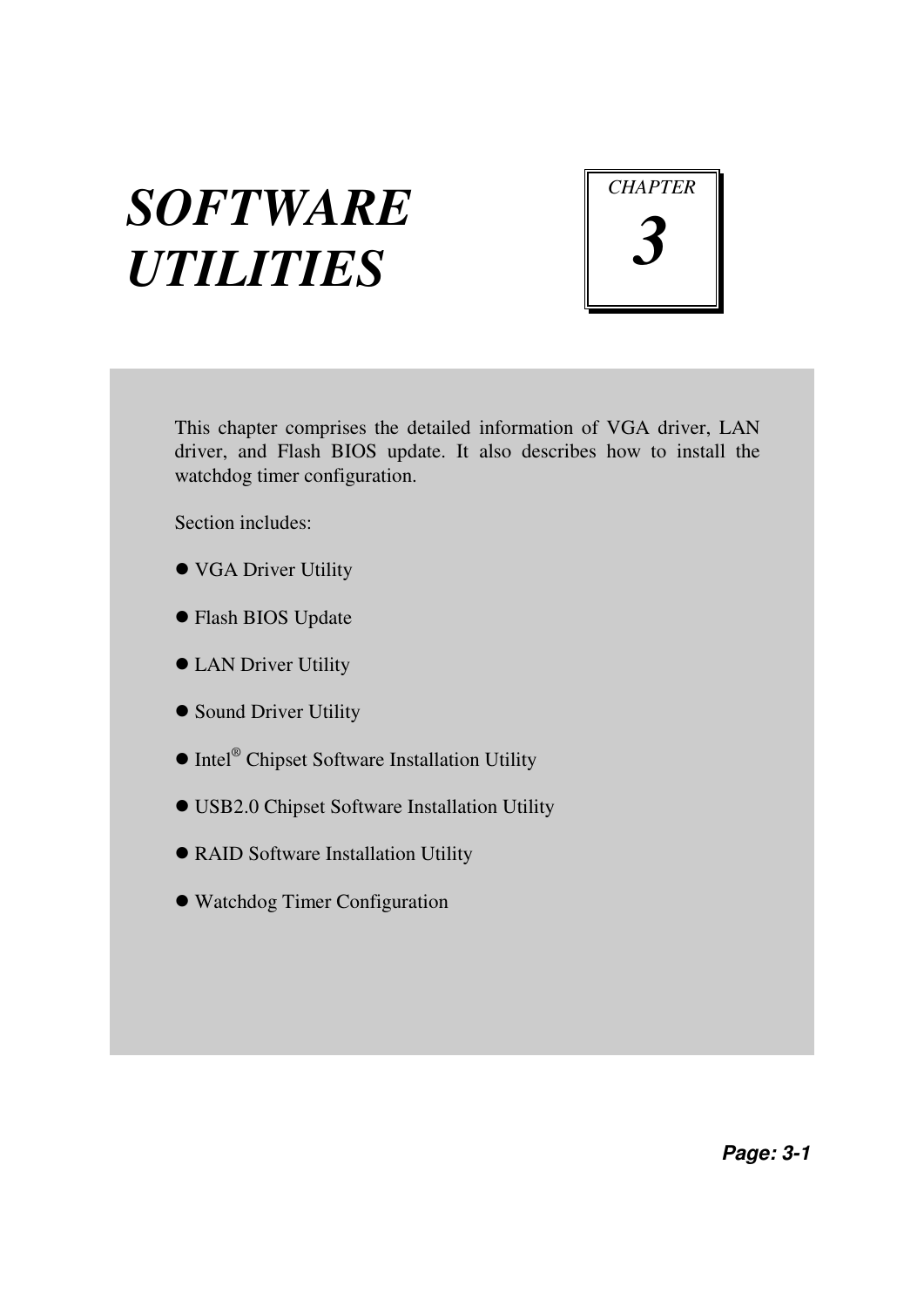## **3-1. INTRODUCTION**

Enclosed with our PCI-531LF package is our driver utility, which may comes in a form of a CD ROM disc or floppy diskettes. For CD ROM disc user, you will only need some of the files contained in the CD ROM disc, please kindly refer to the following chart:

| <b>Filename</b>                  | <b>Purpose</b>                            |
|----------------------------------|-------------------------------------------|
| (Assume that CD ROM drive is D:) |                                           |
| D:\Driver\VGA                    | Intel <sup>®</sup> 945GM                  |
|                                  | For VGA driver installation               |
| D:\Driver\FLASH                  | For BIOS update utility                   |
| D:\Driver\LAN                    | For Marvell LAN Driver                    |
|                                  | installation                              |
| D:\Driver\Sound                  | Realtel ALC655 Audio                      |
|                                  | For Sound driver installation             |
| D:\Driver\UTILITY                | Intel <sup>®</sup> Chipset Software       |
|                                  | <b>Installation Utility</b>               |
|                                  | For Win 2000, XP, 2003                    |
| D:\Driver\RAID\SOFTWARE          | Intel <sup>®</sup> ICH7-R RAID Software   |
|                                  | Installation Utility For Win 2000,        |
|                                  | XP,2003                                   |
| D:\Driver\USB 2.0                | USB 2.0 Software Installation             |
|                                  | Utility                                   |
|                                  | For Win 2000, XP                          |
| D:\Driver\RAID\DRIVER\F6flpy32   | Intel <sup>®</sup> ICH7-R driver used for |
|                                  | FLOPPY when Install Win2000,              |
|                                  | XP,2003                                   |

- User should remember to install the Utility right after the OS fully installed.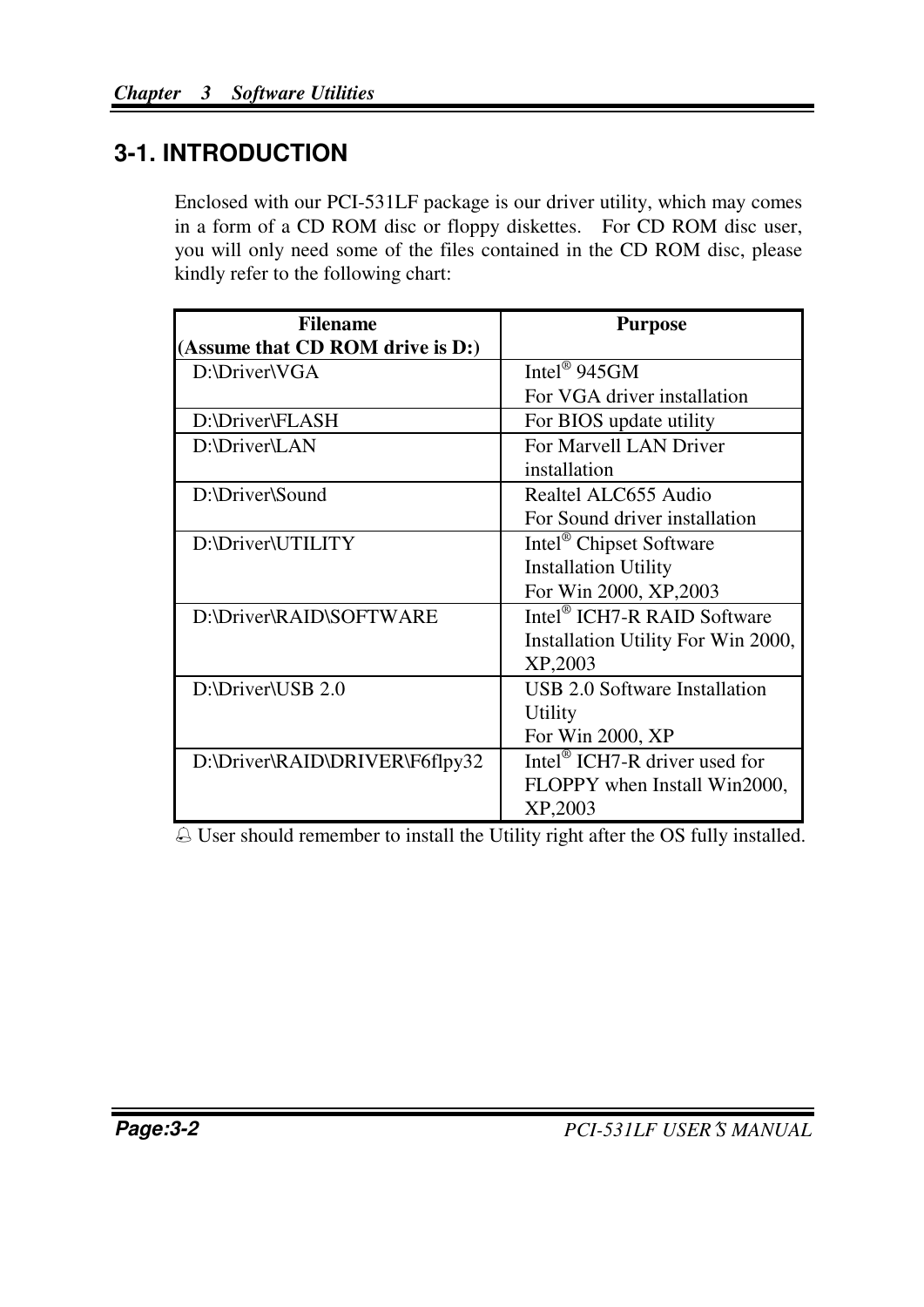## **3-2. VGA DRIVER UTILITY**

The VGA interface embedded with our PCI-531LF can support a wide range of display. You can display CRT, PCI-E (SDVO) simultaneously with the same mode.



#### **3-2-1. Installation of VGA Driver:**

To install the VGA Driver, simply follow the following steps:

- 1. Place insert the Utility Disk into Floppy Disk Drive A/B or CD ROM drive.
- 2. Under Windows 2000/XP/2003 system, go to the directory where VGA driver is located.
- 3. Click **Setup.exe** file for VGA driver installation.
- 4. Follow the instructions on the screen to complete the installation.
- 5. Once installation is completed, shut down the system and restart in order for the changes to take effect.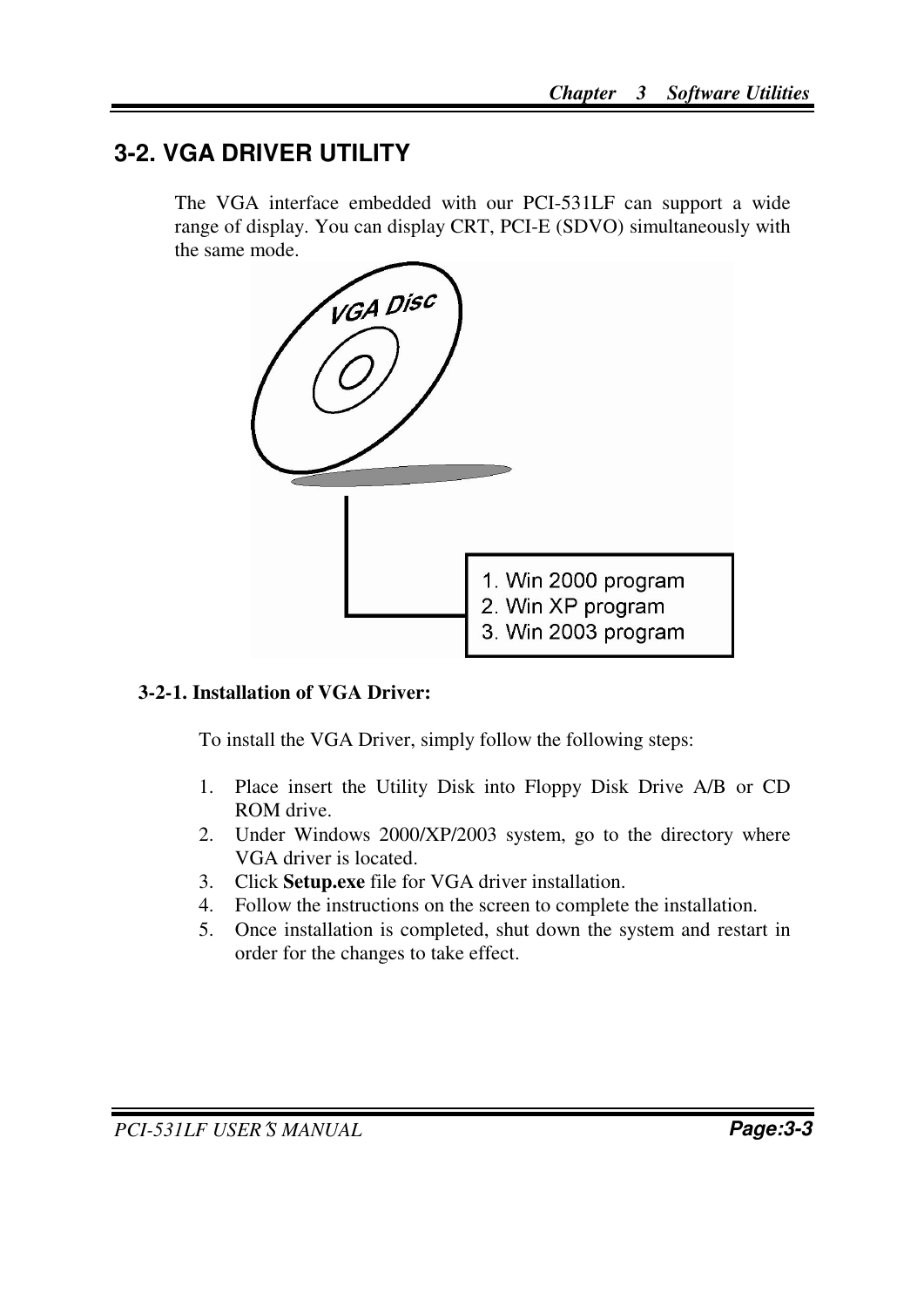## **3-3. FLASH BIOS UPDATE**

#### **3-3-1. System BIOS Update:**

Users of PCI-531LF can use the program "Awdflash.exe" contained in the Utility Disk for system BIOS and VGA BIOS update.

#### **3-3-2. To update VGA BIOS for LCD Flat Panel Display:**

As PCI-531LF user, you have to update the VGA BIOS for your specific LCD flat panel you are going to use. For doing this, you need two files. One is the "Awdflash.exe" file and the other is the VGA BIOS for ATI Rage Mobility M6 file for LCD panel display. Both file must be provided by the vendor or manufacturer. When you get these two files ready, follow the following steps for updating your VGA BIOS:

- 1. Install "Awdflash.exe" from Utility Disk to Drive C.
- 2. Insert the VGA BIOS file you have obtained from the vendor. Type the path to Awdflash.exe and execute the VGA BIOS update with file H531xxxx.bin
- 3. C:\UTIL\AWDFLASH>AWDFLASH H531xxxx.bin
- 4. The screen will display as the table fount on the next page:

FLASH MEMORY WRITER v7.XX (C) Award Software 2001 All Rights Reserved

> Flash Type – SST 49LF004A /3.3V File Name to Program: H531xxxx.bin Checksum: XXXXX

Error Message: Do You Want To Save BIOS (Y/N)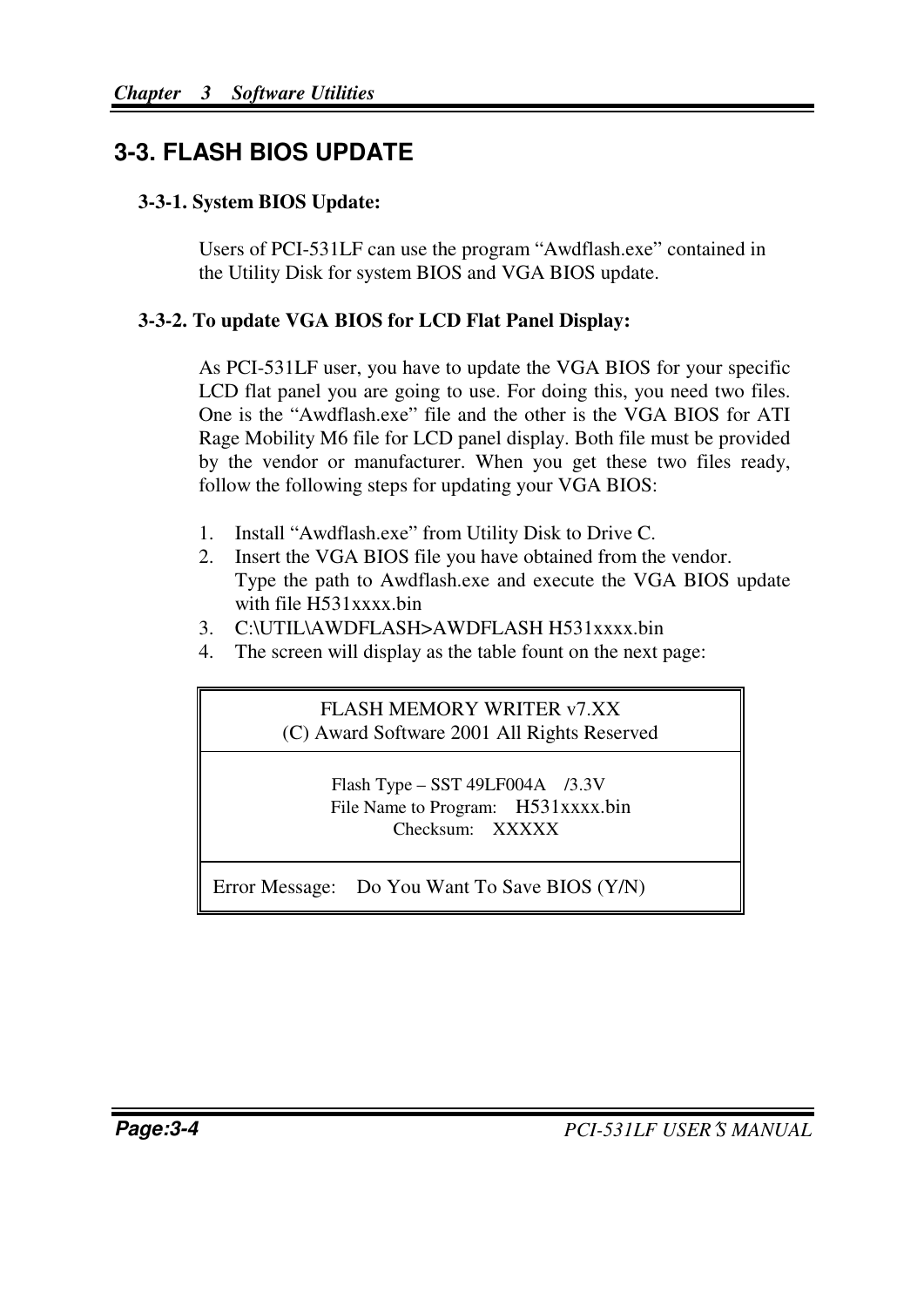If you want to save up the original BIOS, enter " $Y''$  and press < Enter >. If you choose "N", the following table will appear on screen.

FLASH MEMORY WRITER v7.XX (C) Award Software 2001 All Rights Reserved Flash Type – SST 49LF004A /3.3V File Name to Program: H531xxxx.bin Checksum: XXXXX

Error Message : Are You Sure To Program (Y/N)

Select "Y", and the BIOS will be renewed. When you are refreshing the BIOS, do not turn off or reset the system, or you will damage the BIOS. After you have completed all the programming, the screen displays the table below:

FLASH MEMORY WRITER v7.XX (C) Award Software 2001 All Rights Reserved Flash Type – SST 49LF004A /3.3V File Name to Program: H531xxxx.bin Checksum: XXXXX Reset System or Power off to accomplish update process! F1: Reset F10: Exit

Please reset or power off the system, and then the Flash BIOS is fully implemented.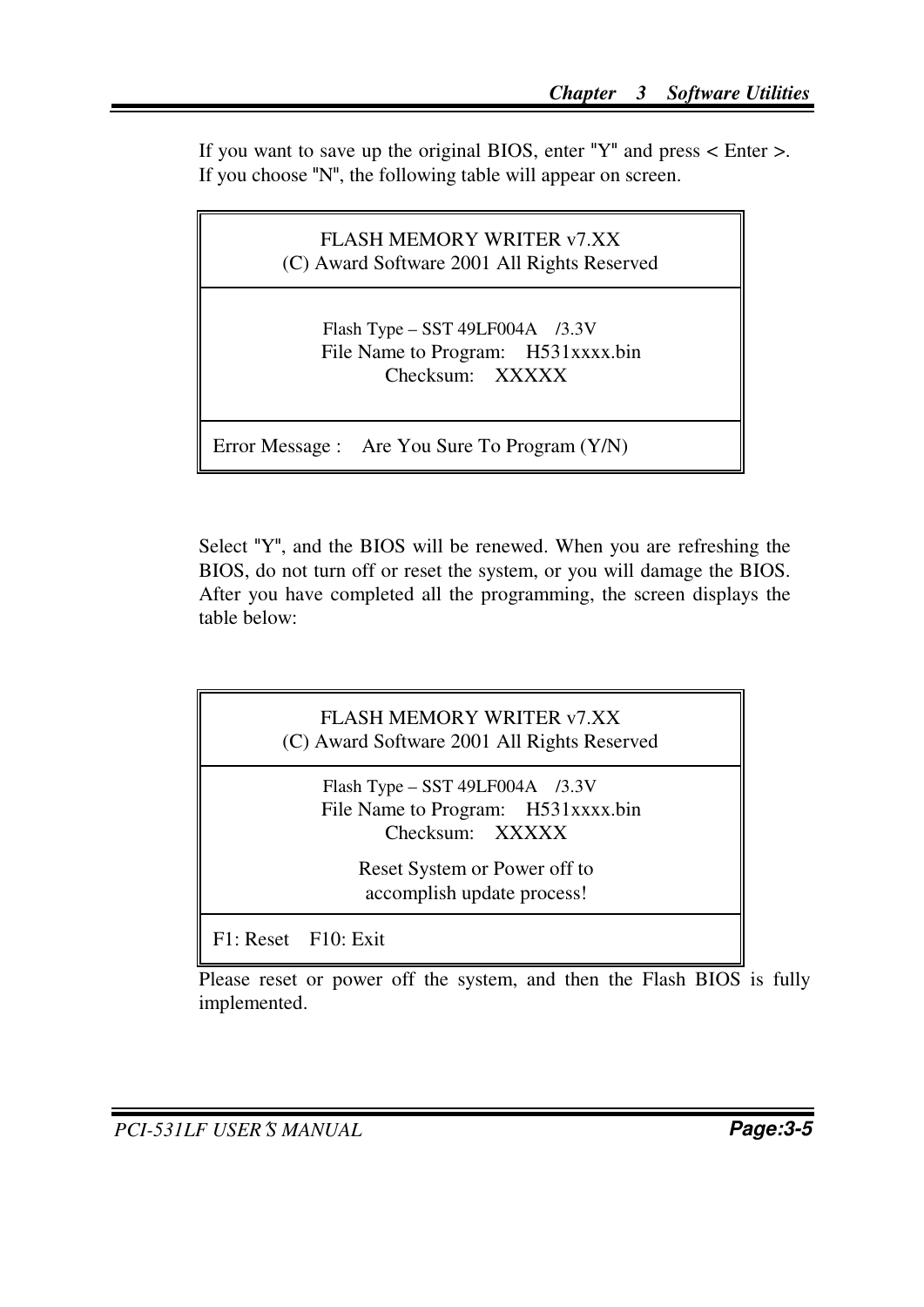## **3-4. LAN DRIVER UTILITY**

#### **3-4-1. Introduction**

PCI-531LF is enhanced with LAN function that can support various network adapters. Installation programs for LAN drivers are listed as follows:



**For more details on Installation procedure, please refer to Readme.txt file found on LAN DRIVER UTILITY.**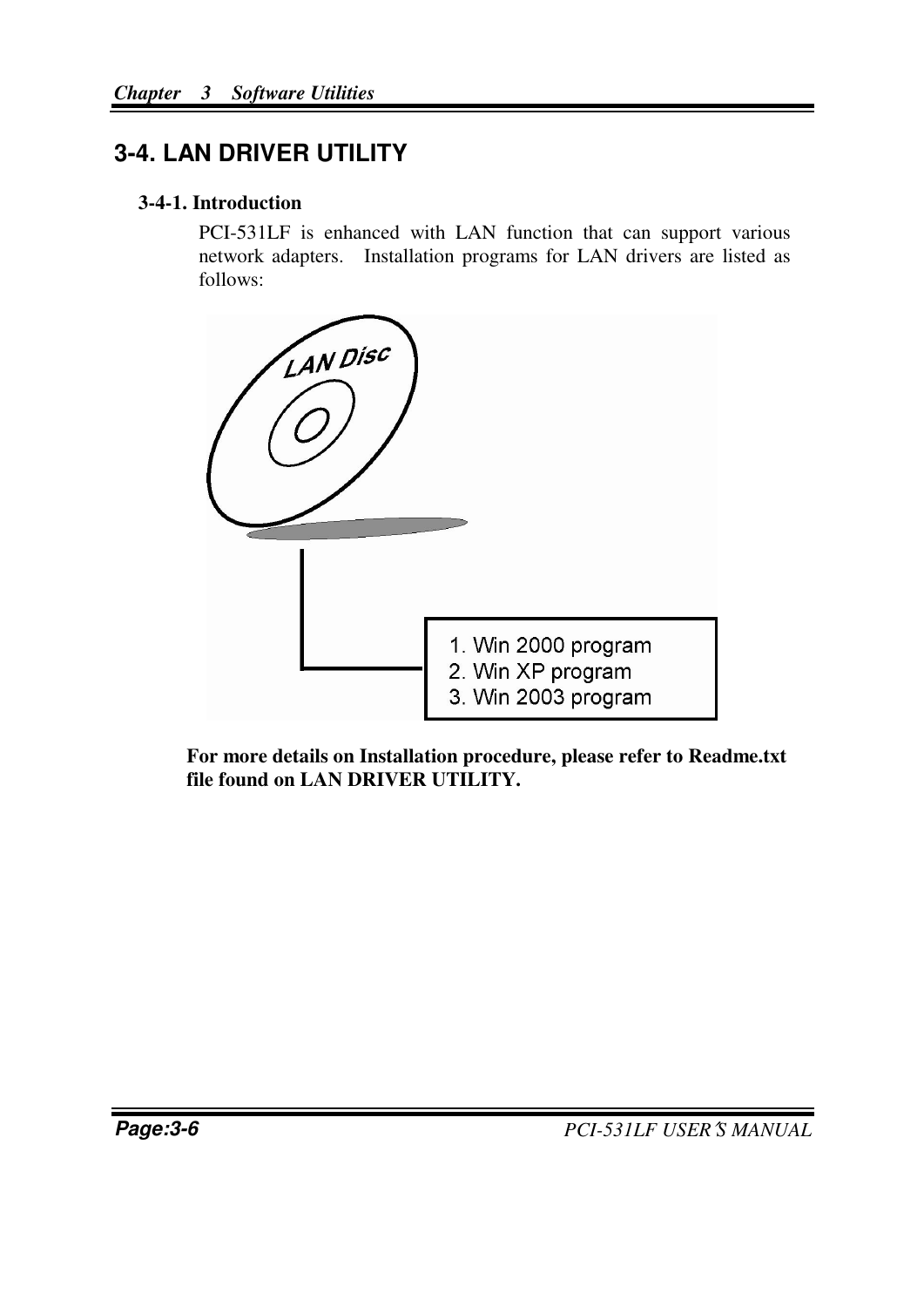## **3-5. SOUND DRIVER UTILITY**

#### **3-5-1. Introduction**

The Realtek ALC655 sound function enhanced in this system is fully compatible with Windows 2000 and Windows XP. Below, you will find the content of the Sound driver:



#### **3-5-2. Installation Procedure for Windows 2000/XP/2003**

- 1. From the task bar, click on Start, and then Run.
- 2. In the Run dialog box, type D:\Sound\path\setup, where "D:\Sound\pathname" refers to the full path to the source files.
- 3. Click on the OK button or press the ENTER key.
- 4. Click on the "Next" and OK prompts as they appear.
- 5. Reboot the system to complete the driver installation.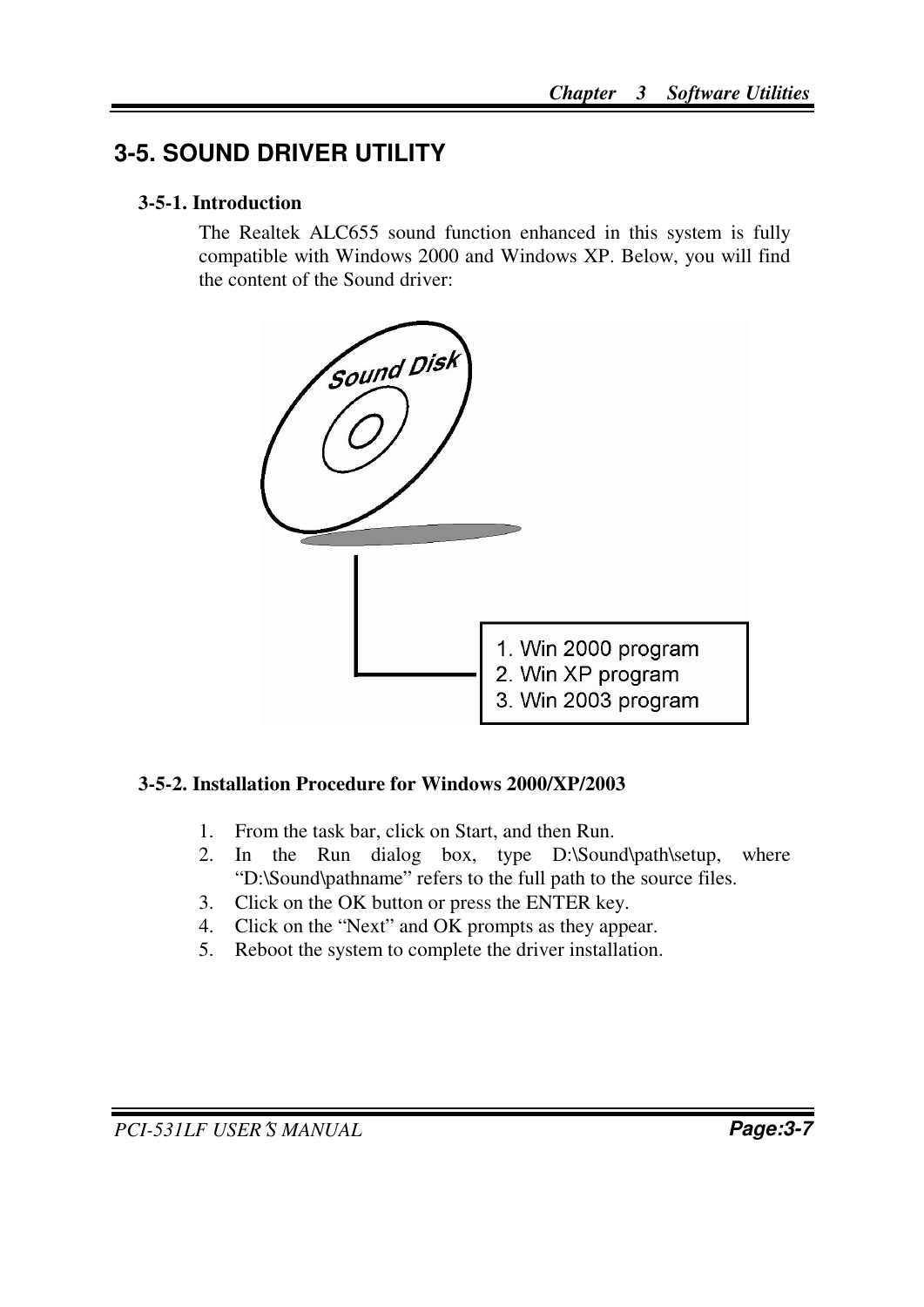## **3-6. INTEL® C HIPSET SOFTWARE INSTALLATION UTILITY**

#### **3-6-1. Introduction**

The Intel<sup>®</sup> Chipset Software Installation Utility installs to the target system the Windows\* INF files that outline to the operating system how the chipset components will be configured. This is needed for the proper functioning of the following features:

- Core PCI and ISAPNP Services
- AGP Support
- IDE/ATA33/ATA66/ATA100 Storage Support
- USB Support
- Identification of Intel® Chipset Components in Device Manager

#### **3-6-2. Installation of Utility for Windows 2000/XP/2003**

The Utility Pack is to be installed only for Windows 2000 and XP program.

It should be installed right after the OS installation, kindly follow the following steps:

- 1. Place insert the Utility Disk into Floppy Disk Drive A/B or CD ROM drive.
- 2. Under Windows 2000/XP/2003 system, go to the directory where Utility Disc is located.
- 3. Click **Setup.exe** file for utility installation.
- 4. Follow the instructions on the screen to complete the installation.
- 5. Once installation is completed, shut down the system and restart in order for the changes to take effect.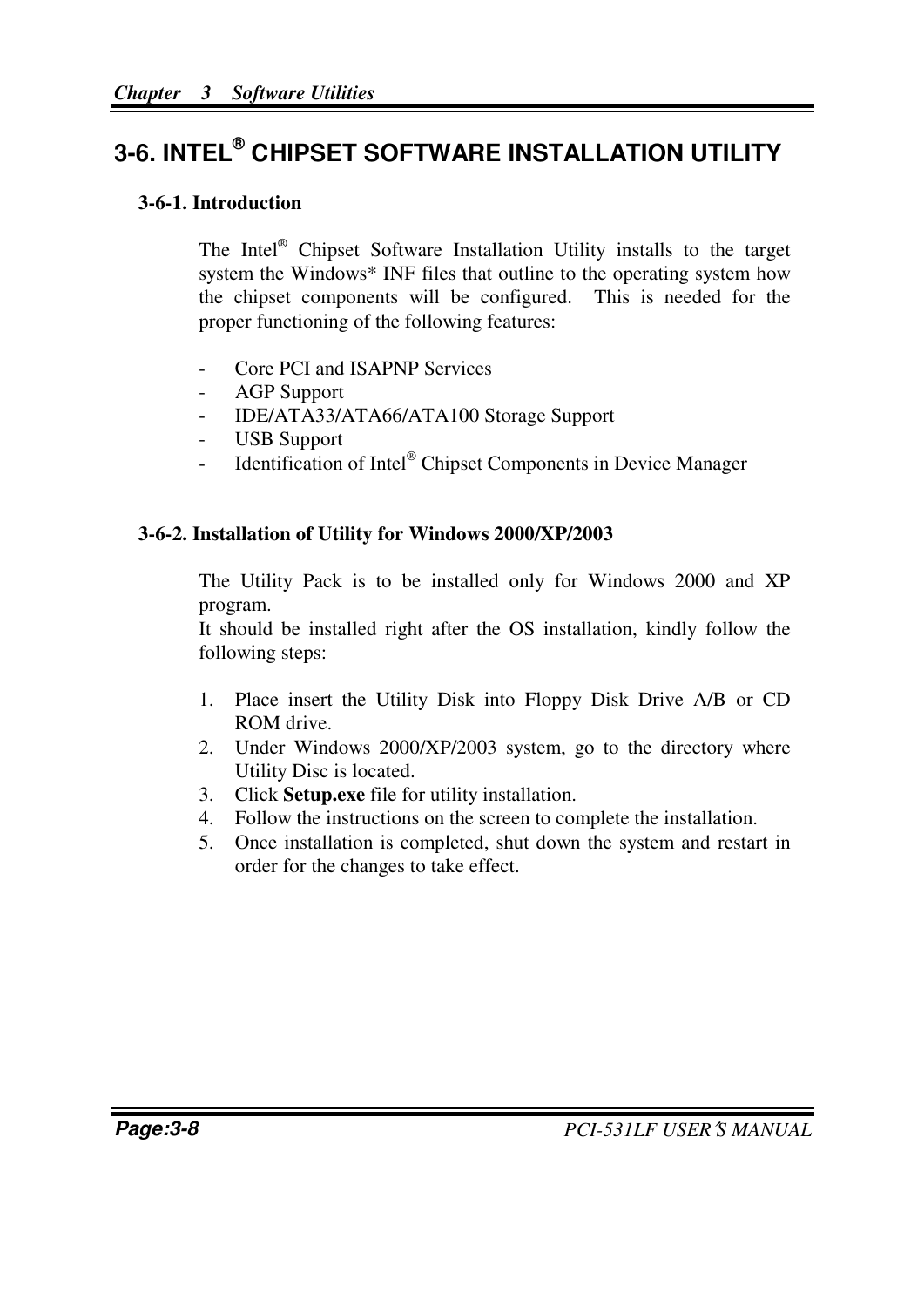## **3-7. USB2.0 SOFTWARE INSTALLATION UTILITY**

#### **3-7-1. Installation of Utility for Windows 2000/XP**

Intel USB 2.0 Enhanced Host Controller driver can only be used on Windows 2000 and Windows XP on Intel Desktop boards. It should be installed right after the OS installation, kindly follow the following steps:



- 1. Place insert the Utility Disk into Floppy Disk Drive A/B or CD ROM drive.
- 2. Under Windows 2000, and XP system, go to the directory where Utility Disc is located.
- 3. Start the "System" wizard in control panel. (Click Start/Settings/Control Panel).
- 4. Select "Hardware" and click "Device Manager" button.
- 5. Double Click "USB Root Hub".
- 6. Select "Driver".
- 7. Click "Install" to install the driver.
- 8. Follow the instructions on the screen to complete the installation.
- 9. Click "Finish" after the driver installation is complete.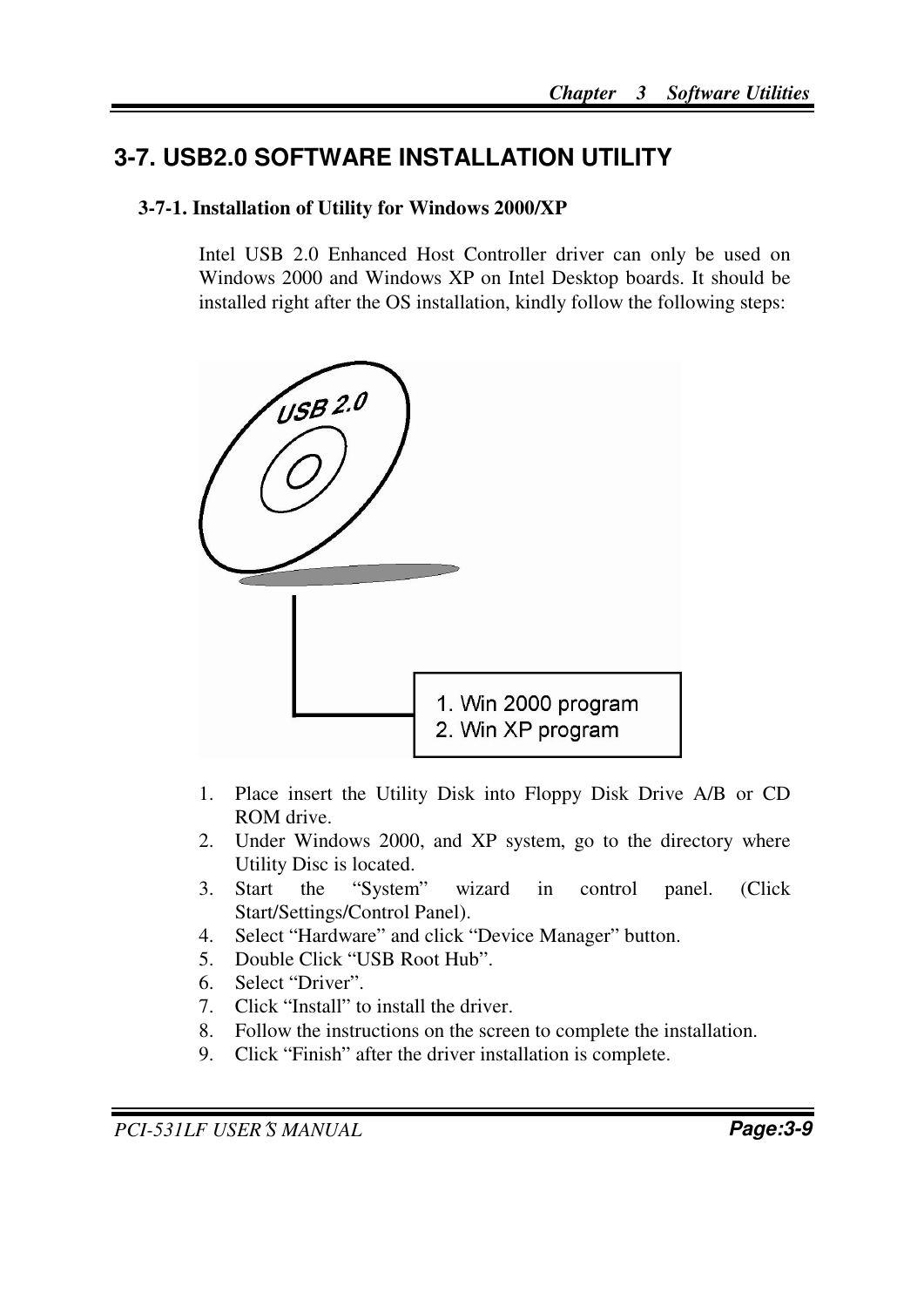## **3-8. RAID SOFTWARE INSTALLATION UTILITY**

#### **3-8-1. Installation of Utility for Windows 2000/2003/XP**

The RAID controller management can be used on windows 2000 and windows 2003 and windows XP. It should be installed right after the OS installation.



**For more details on Installation procedure, please refer to Readme.txt file found on RAID DRIVER UTILITY.**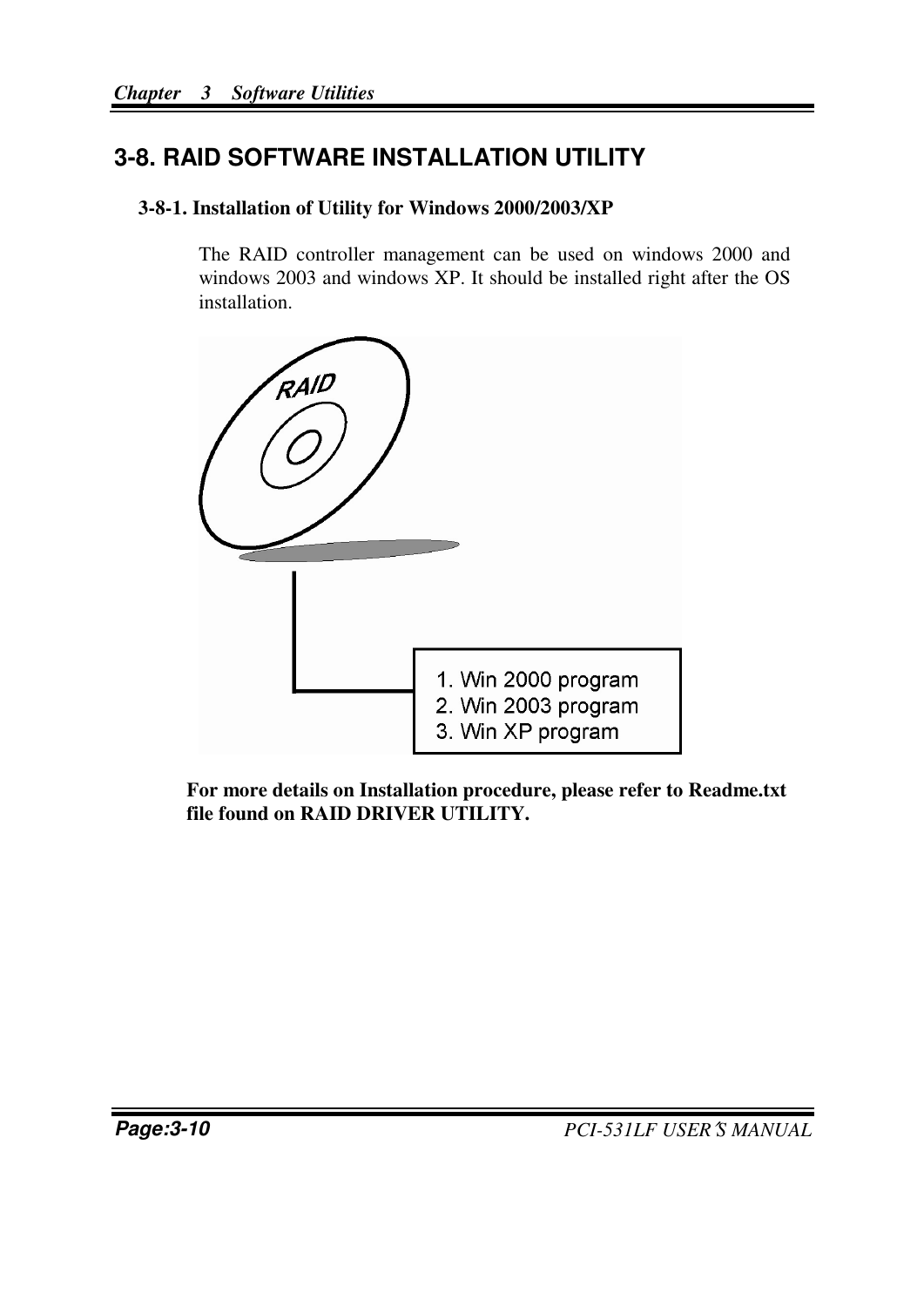## **3-9. WATCHDOG TIMER CONFIGURATION**

The Watch-dog Timer has a programmable time-out ranging from 1 to 255 minutes with one minute resolution, or 1 to 255 seconds with 1 second resolution. The units of the WDT timeout value are selected via bit[7] of the WDT\_TIMEOUT register, which is located on I/O Port address 0x865h. The WDT time-out value is set through the WDT\_VAL Runtime register, which is located on I/O Port address 0x866h. Setting the WDT\_VAL register to 0x00 disables the WDT function Setting the WDT\_VAL to any other non-zero value will cause the WDT to reload and begin counting down from the value loaded. Setting the Register located on I/O address 0x867h and 0x868h as 00h to finish timer configuration.

#### **Example Program**

```
Example Code: 
(1) 
; ------------------------------------------------------------------------------------------------------- 
; Enable Watch-Dog Timer 
;-------------------------------------------------------------------------------------------------------- 
          mov dx, (800h+65h) ; Time counting Unit minute or second
          mov al, 80h : al = 00h : minute, or al = 80h : second
          out dx, al 
          mov dx, (800h+66h) 
          mov al, 20 ; al = Watch Dog Timer Second (s), 20 sec (s)out dx, al 
          mov dx, (800h+67h) 
          mov al, 00h 
          out dx, al 
          mov dx, (800h+68h) ; Start Watch Dog Timer 
          mov al, 00h 
          out dx, al 
(2) 
;--------------------------------------------------------------------------------------------------------- 
; Disable Watch-Dog Timer 
;--------------------------------------------------------------------------------------------------------- 
          mov dx, (800h+66h) ; Disabled Watch Dog 
          mov al, 00h 
          out dx, al 
          mov dx, (800h+67h) 
          mov al, 00h 
          out dx, al 
          mov dx, (800h+68h) ; Clear Status Bit 
          mov al, 00h 
          out dx, al
```
*PCI-531LF USER*′*S MANUAL* **Page:3-11**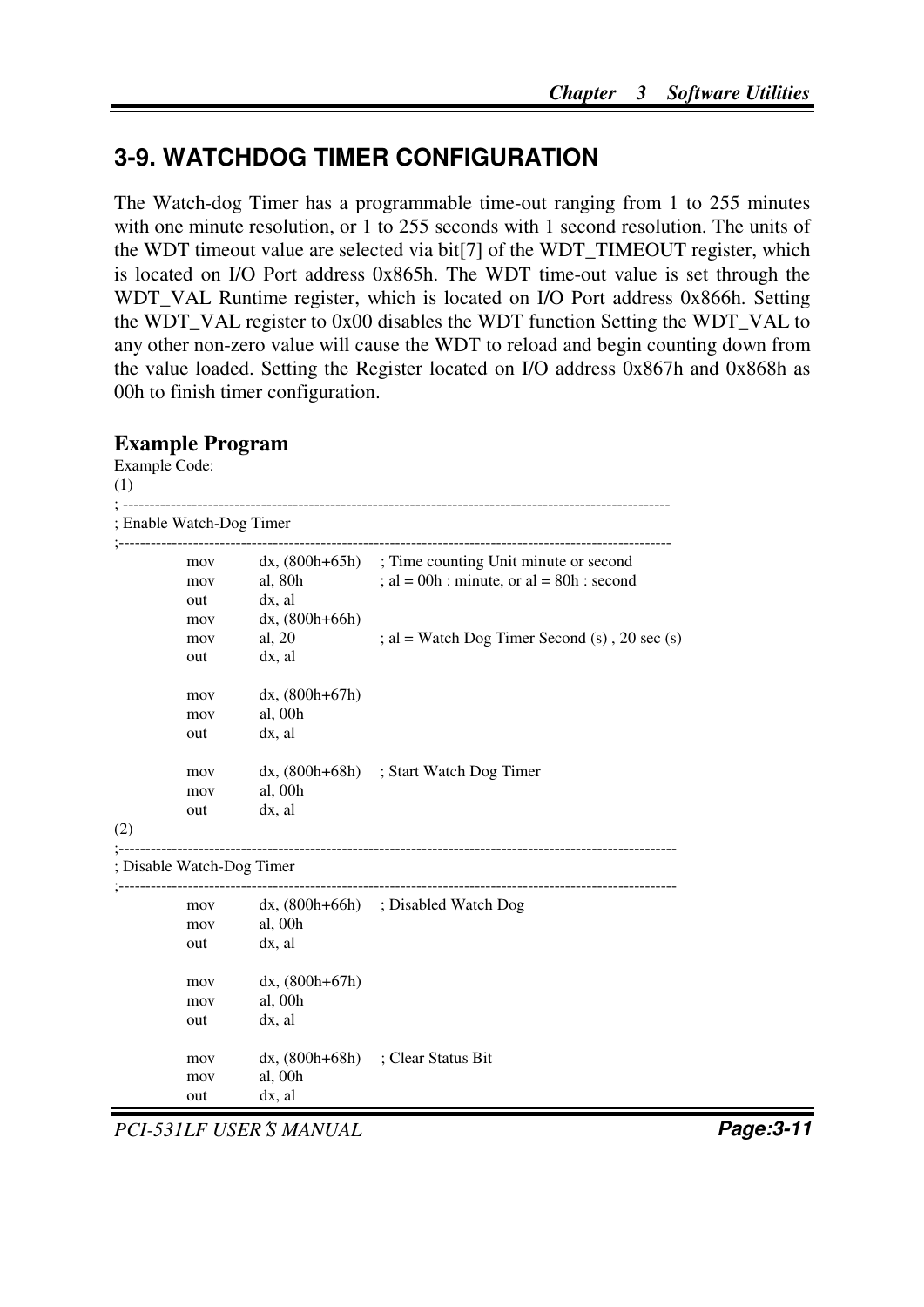# *AWARD BIOS SETUP*



This chapter shows how to set up the Award BIOS.

Section includes:

- $\bullet$  Introduction
- Entering Setup
- The Standard CMOS Features
- The Advanced BIOS Features
- The Advanced Chipset Features
- $\bullet$  Integrated Peripherals
- Power Management Setup
- PNP/PCI Configuration
- PC Health Status
- Load Fail-Safe Defaults
- Load Optimized Defaults
- $\bullet$  Password Setting
- Save and Exit Setup
- Exit Without Saving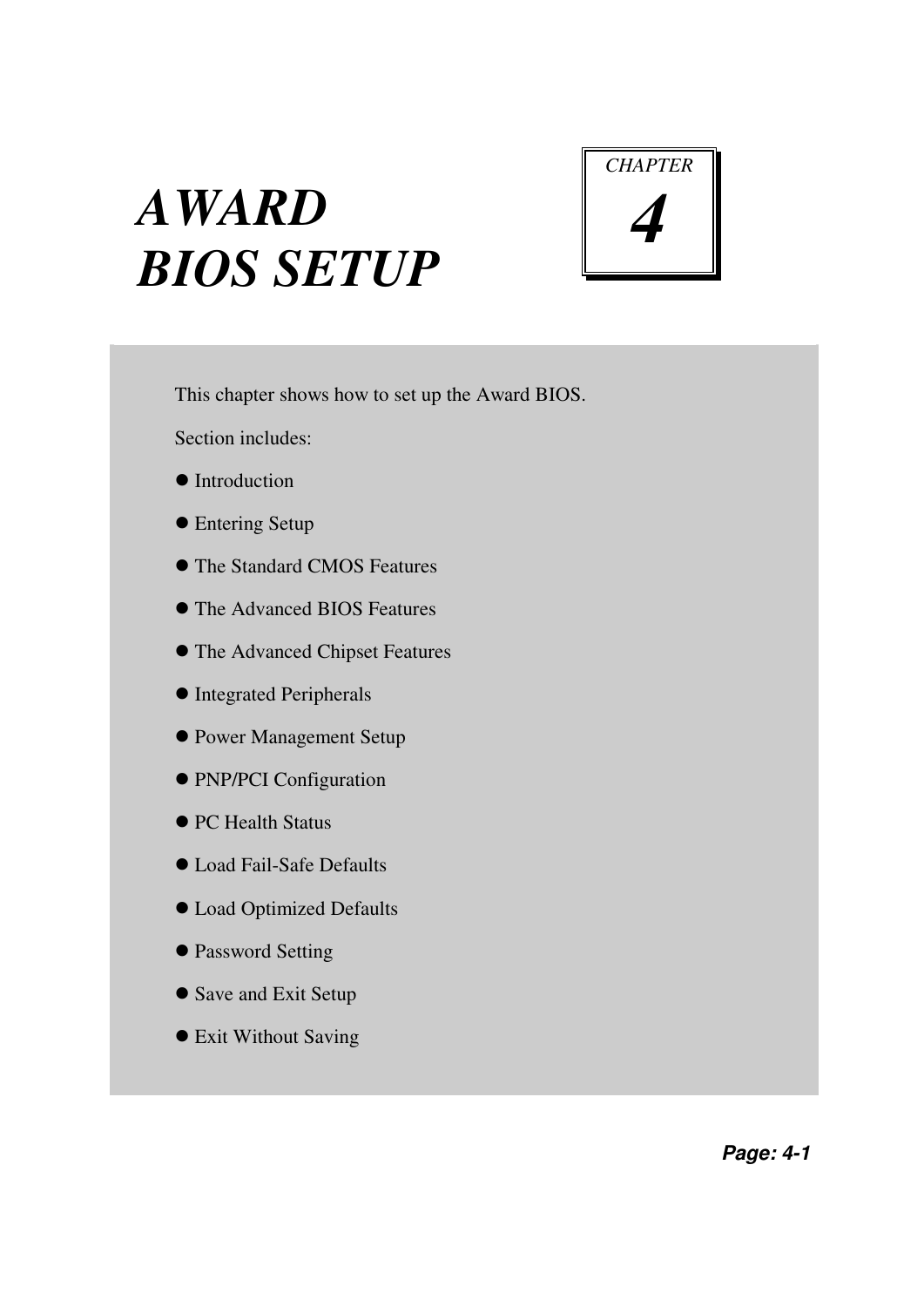## **4-1. INTRODUCTION**

This chapter will show you the function of the BIOS in managing the features of your system. The PCI-531LF Intel® Core Duo Half Size CPU Board is equipped with the BIOS for system chipset from Phoenix -Award Software Inc. This page briefly explains the function of the BIOS in managing the special features of your system. The following pages describe how to use the BIOS for system chipset Setup menu.

Your application programs (such as word processing, spreadsheets, and games) rely on an operating system such as DOS or OS/2 to manage such things as keyboard, monitor, disk drives, and memory.

The operating system relies on the BIOS (Basic Input and Output system), a program stored on a ROM (Read-only Memory) chip, to initialize and configure your computer's hardware. As the interface between the hardware and the operating system, the BIOS enables you to make basic changes to your system's hardware without having to write a new operating system.

The following diagram illustrates the interlocking relationships between the system hardware, BIOS, operating system, and application program:

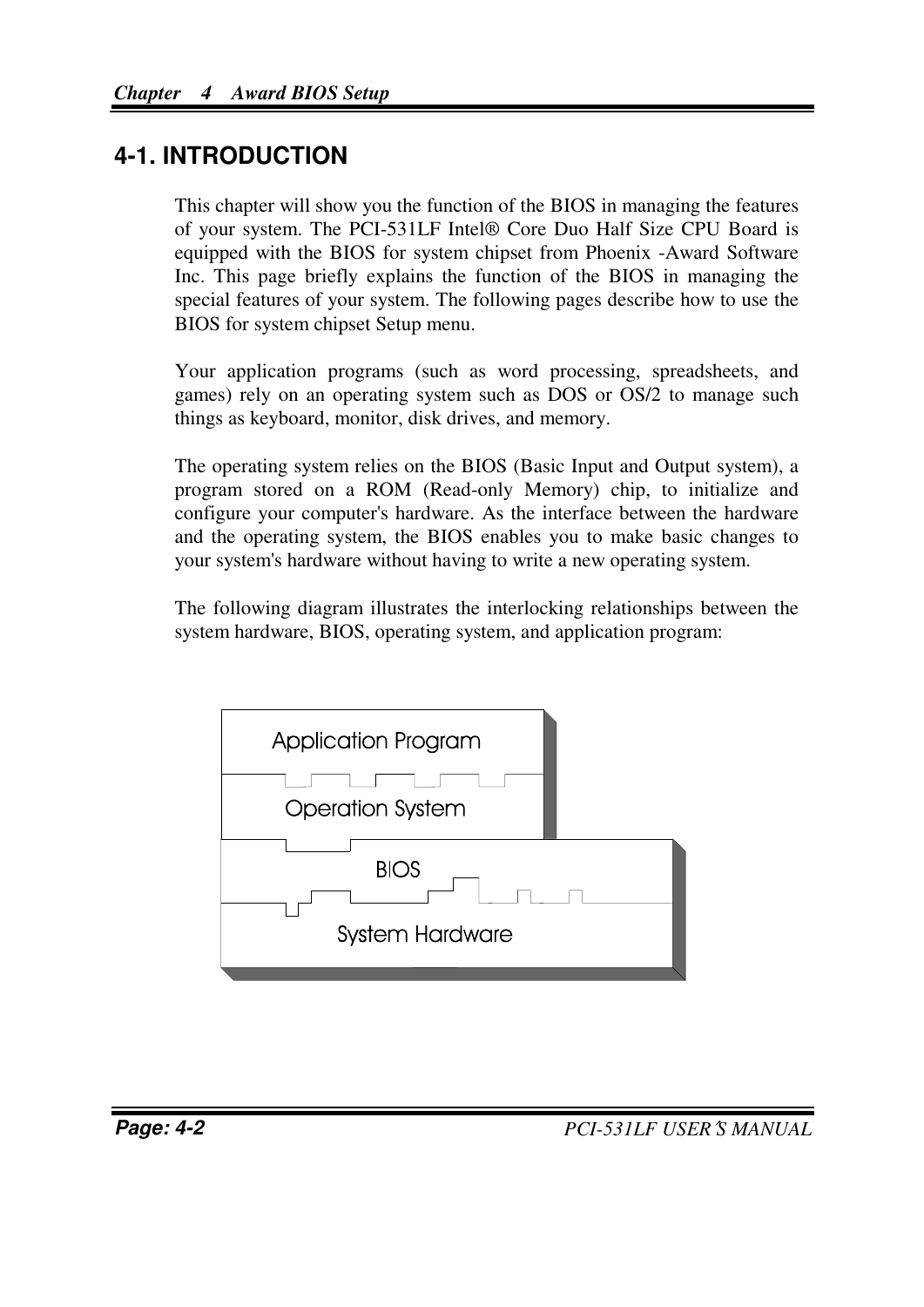## **4-2. ENTERING SETUP**

When the system is powered on, the BIOS will enter the Power-On Self Test (POST) routines and the following message will appear on the lower screen:

#### **PRESS <DEL> TO ENTER SETUP, ESC TO SKIP MEMORY TEST**

As long as this message is present on the screen you may press the <Del> key (the one that shares the decimal point at the bottom of the number keypad) to access the Setup program. In a moment, the main menu of the Award SETUP program will appear on the screen:

| Standard CMOS Features                       | Load Fail-Safe Defaults                                    |  |  |
|----------------------------------------------|------------------------------------------------------------|--|--|
| Advanced BIOS Features                       | <b>Load Optimized Defaults</b>                             |  |  |
| ► Advanced Chipset Features                  | Set Supervisor Password                                    |  |  |
| $\blacktriangleright$ Integrated Peripherals | <b>Set User Password</b>                                   |  |  |
| ▶ Power Management Setup                     | Save & Exit Setup                                          |  |  |
| $\blacktriangleright$ PnP/PCI Configurations | <b>Exit Without Saving</b>                                 |  |  |
| $\blacktriangleright$ PC Health Status       |                                                            |  |  |
|                                              |                                                            |  |  |
| Esc: Quit                                    | $\uparrow \downarrow \rightarrow \leftarrow$ : Select Item |  |  |
| F10 : Save & Exit Setup                      |                                                            |  |  |
|                                              |                                                            |  |  |
| Time, Date, Hard Disk Type                   |                                                            |  |  |

Phoenix - AwardBIOS CMOS Setup Utility

#### **Setup program initial screen**

You may use the cursor the up/down keys to highlight the individual menu items. As you highlight each item, a brief description of the highlighted selection will appear at the bottom of the screen.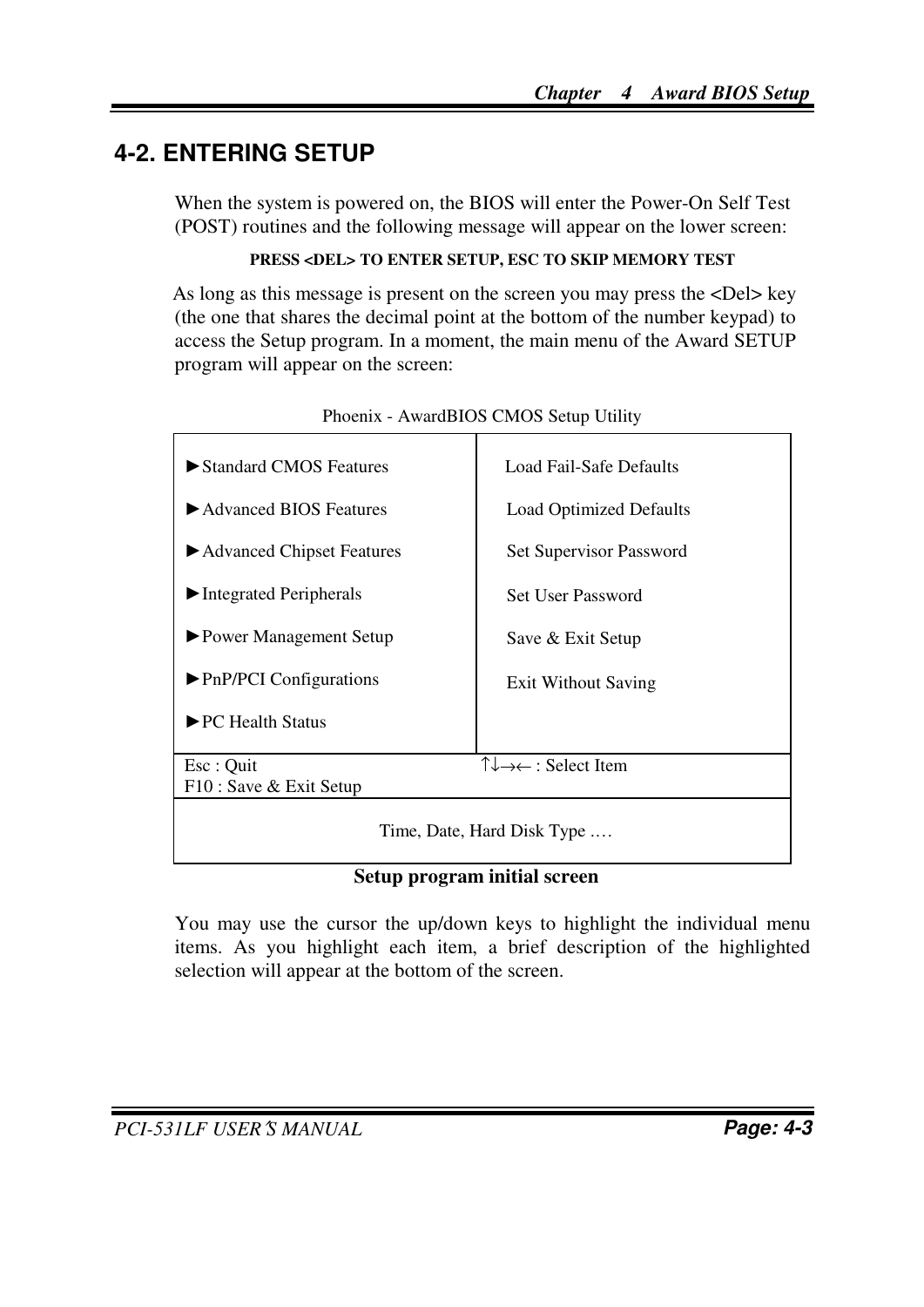## **4-3. THE STANDARD CMOS FEATURES**

Highlight the <sup>N</sup>STANDARD CMOS FEATURES<sup>*\**</sup> and press the <ENTER> key and the screen will display the following table:

| Date $(mm:dd:yy)$<br>Time (hh:mm:ss)     | Mon, Jan 14 2008<br>10 : 15 : 59                                                                     | Item Help                    |
|------------------------------------------|------------------------------------------------------------------------------------------------------|------------------------------|
|                                          |                                                                                                      | Menu Level                   |
| $\triangleright$ IDE Channel 0 Master    | [None]                                                                                               |                              |
| $\triangleright$ IDE Channel 0 Slave     | [None]                                                                                               | Change the day,              |
| $\triangleright$ IDE Channel 1 Master    | [None]                                                                                               | month, year and              |
| $\triangleright$ IDE Channel 1 Slave     | [None]                                                                                               | century                      |
| Drive A<br>Halt On<br><b>Base Memory</b> | [1.44M, 3.5 in.]<br>[All Errors]<br>640K                                                             |                              |
| <b>Extended Memory</b>                   | 514048K                                                                                              |                              |
| <b>Total Memory</b>                      | 515072K                                                                                              |                              |
|                                          |                                                                                                      |                              |
| F5: Previous Values                      | T↓→←: Move Enter: Select +/-/PU/PD:Value F10:Save ESC:Exit F1:General Help<br>F6: Fail-Safe Defaults | <b>F7:Optimized Defaults</b> |

Phoenix - AwardBIOS CMOS Setup Utility Standard CMOS Features

#### **CMOS Setup screen**

In the above Setup Menu, use the arrow keys to highlight the item and then use the <PgUp> or <PgDn> keys to select the value you want in each item.

#### **Date:**

< Month >, < Date > and <Year >. Ranges for each value are in the CMOS Setup Screen, and the week-day will skip automatically.

#### **Time:**

< Hour >, < Minute >, and < Second >. Use 24 hour clock format, i.e., for PM numbers, add 12 to the hour. For example: 4: 30 P.M. You should enter the time as 16:30:00.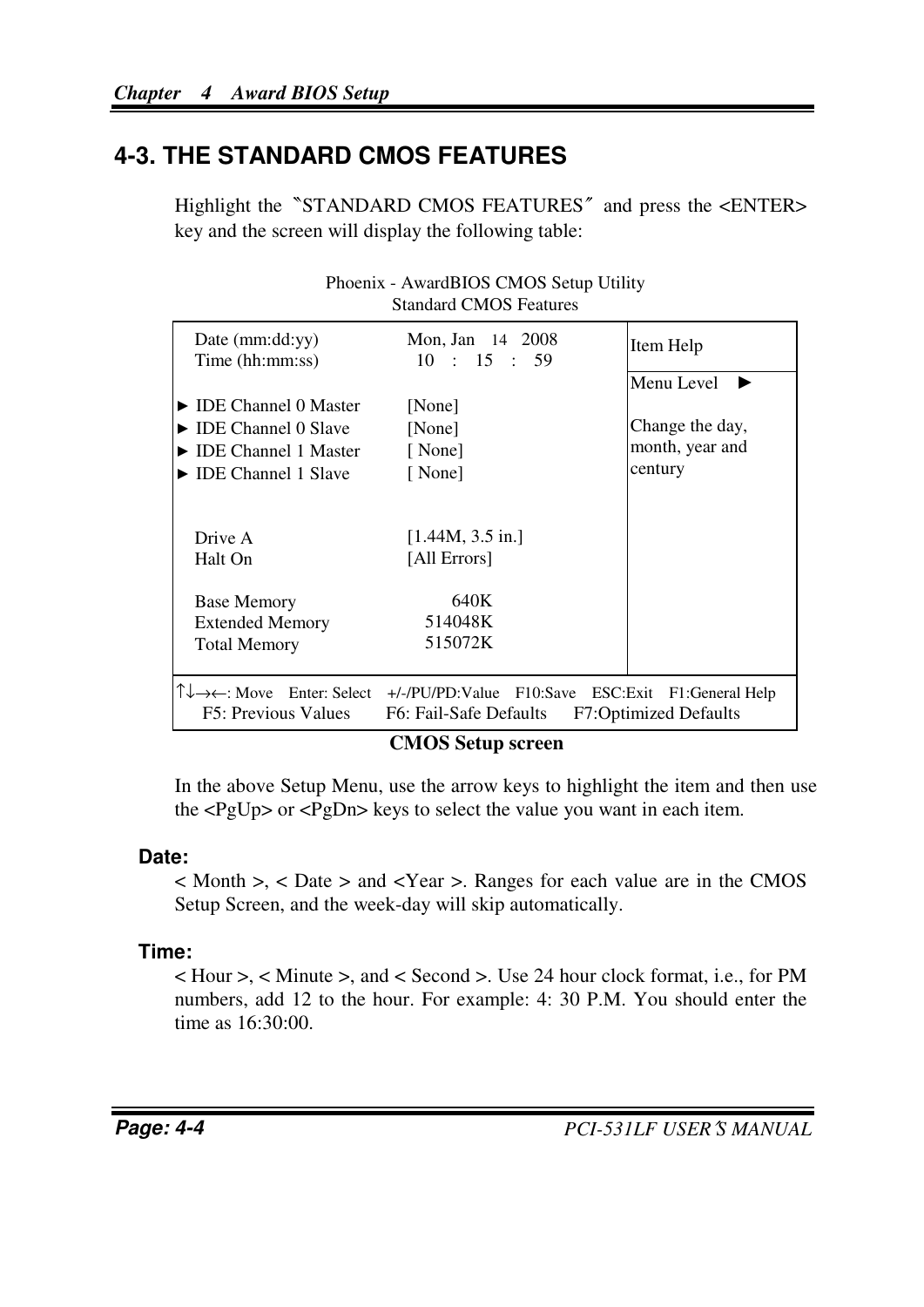#### **IDE Primary Master / Slave:**

#### **IDE Secondary Master / Slave:**

The BIOS can automatically detect the specifications and optimal operating mode of almost all IDE hard drives. When you select type AUTO for a hard drive, the BIOS detect its specifications during POST, every time system boots.

If you do not want to select drive type AUTO, other methods of selecting drive type are available:

- 1. Match the specifications of your installed IDE hard drive(s) with the preprogrammed values for hard drive types 1 through 45.
- 2. Select USER and enter values into each drive parameter field.
- 3. Use the IDE HDD AUTO DETECTION function in Setup.

Here is a brief explanation of drive specifications:

 Type: The BIOS contains a table of pre-defined drive types. Each defined drive type has a specified number of cylinders, number of heads, write precompensation factor, landing zone, and number of sectors. Drives whose specifications do not accommodate any predefine type are classified as type USER.

- Size: Disk drive capacity (approximate). Note that this size is usually greater than the size of a formatted disk given by a disk-checking program.
- Cyls: number of cylinders.
- Head: number of heads.
- Precomp: write precompensation cylinders.
- Landz: landing zone.
- Sector: number of sectors.
- Mode: Auto, Normal, Large or LBA.

Auto: The BIOS automatically determines the optimal mode.

- - Normal: Maximum number of cylinders, heads, sectors supported are 1024, 16 and 63.
- - Large: For drives that do not support LBA and have more than 1024 cylinders.
- - LBA (Logical Block Addressing): During drive accesses, the IDE controller transforms the data address described by sector, head and cylinder number into a physical block address, significantly improving data transfer rates. For drives greater than 1024 cylinders.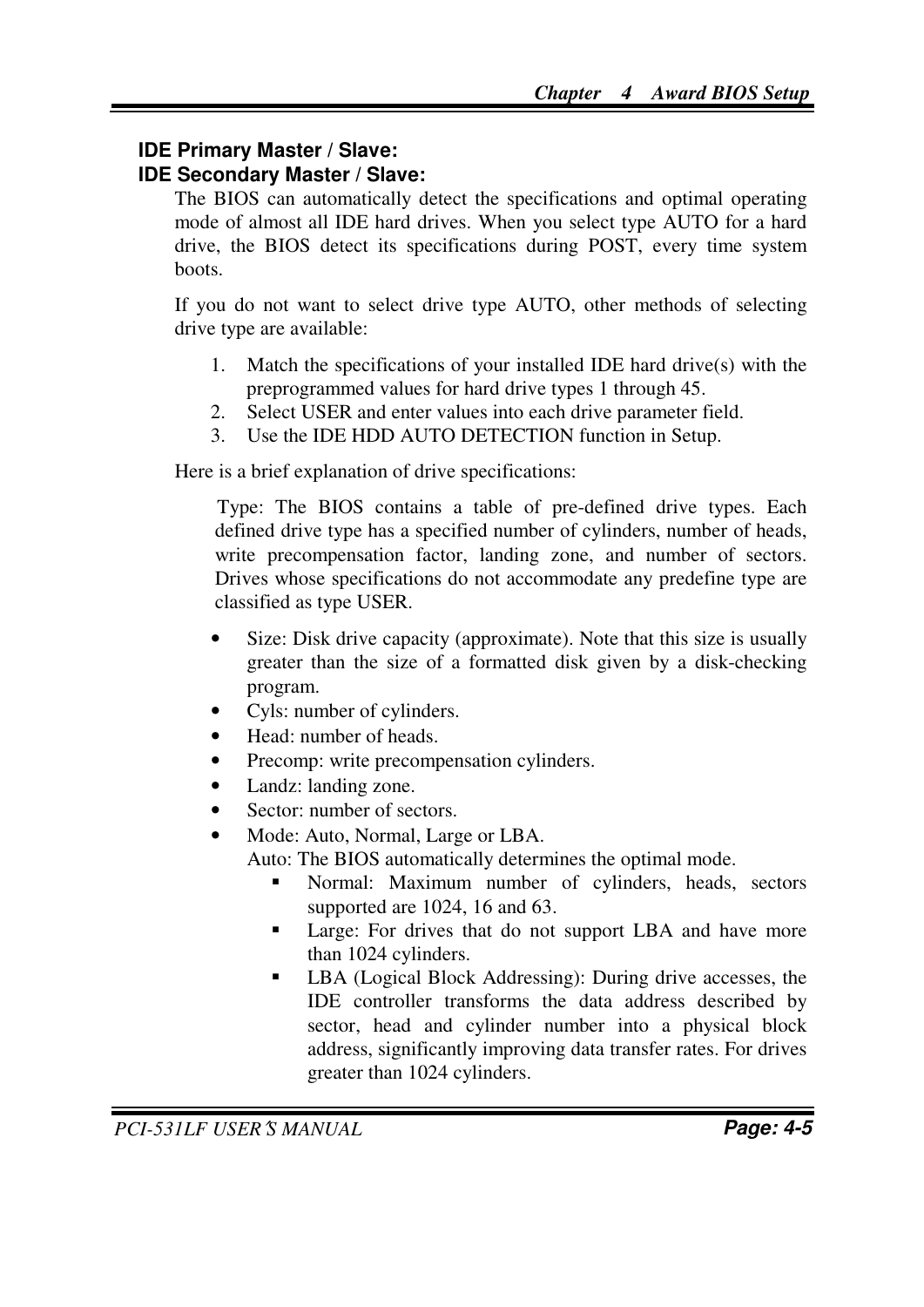#### **DRIVE A:**

Select the type of floppy disk drive installed in your system. The available options are 360KB 5.25in, 1.2KB 5.25in, 720KB 3.5in, 1.44MB 3.5in, 2.88MB 3.5in and None.

#### **HALT ON:**

This category allows user to choose whether the computer will stop if an error is detected during power up. Available options are "All errors", "No errors", "All, But keyboard", "All, But Diskette", and "All But Disk/Key".

#### **BASE MEMORY:**

Displays the amount of conventional memory detected during boot up.

#### **EXTENDED MEMORY:**

Displays the amount of extended memory detected during boot up.

### **TOTAL MEMORY:**

Displays the total memory available in the system.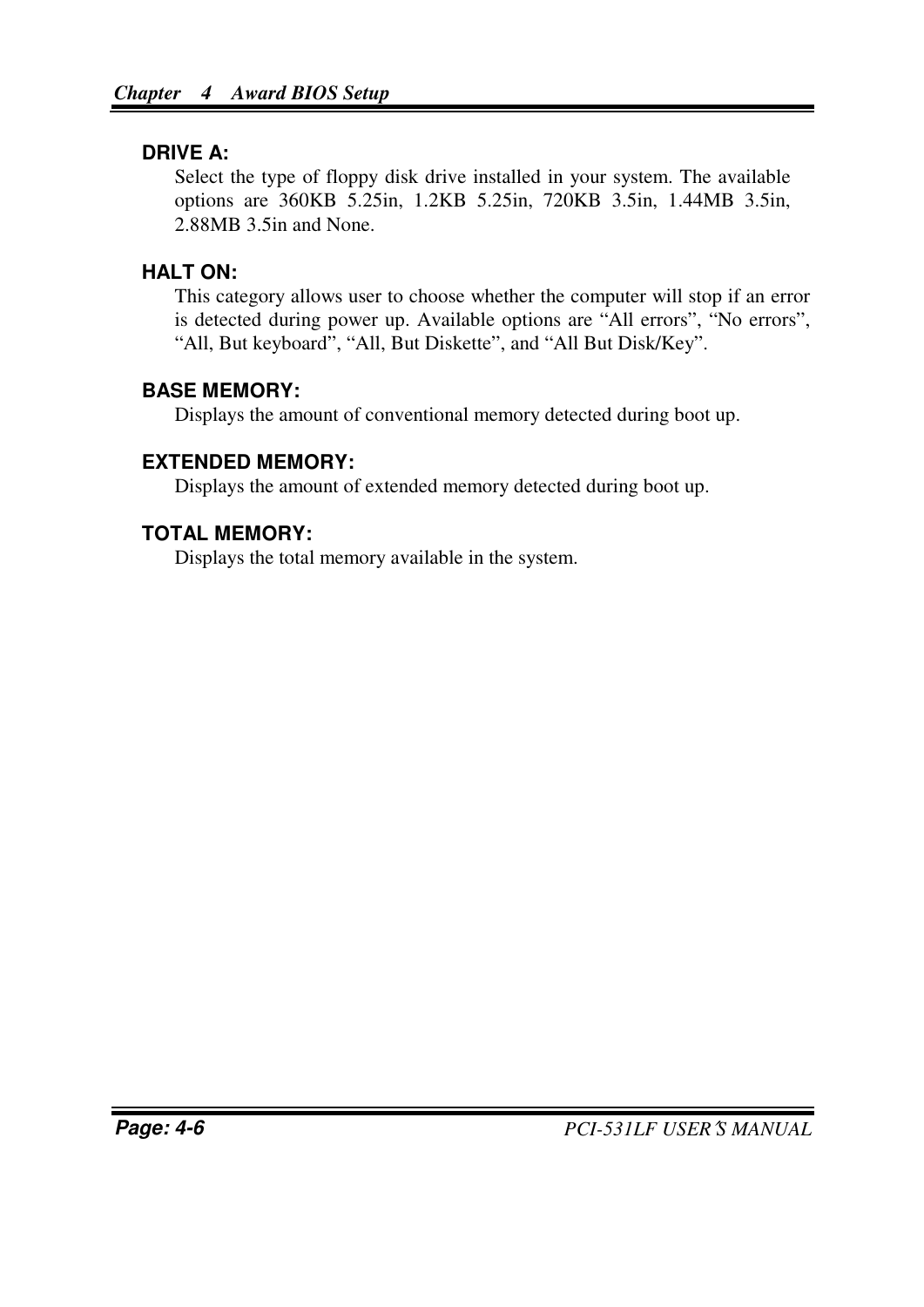## **4-4. THE ADVANCED BIOS FEATURES**

Choose the "ADVANCED BIOS FEATURES" in the main menu, the screen shown as below.

|                                                                                                                                                                                                               | AUVANCEU DR.O. FEALURES |            |
|---------------------------------------------------------------------------------------------------------------------------------------------------------------------------------------------------------------|-------------------------|------------|
| $\blacktriangleright$ Hard Disk Boot Priority                                                                                                                                                                 | [Press Enter]           | Item Help  |
| <b>First Boot Device</b>                                                                                                                                                                                      | [Floppy]                |            |
| Second Boot Device                                                                                                                                                                                            | [Hard Disk]             |            |
| Third Boot Device                                                                                                                                                                                             | [LS120]                 | Menu Level |
| <b>Boot Other Device</b>                                                                                                                                                                                      | [Enabled]               |            |
| <b>Security Option</b>                                                                                                                                                                                        | [Setup]                 |            |
| <b>APIC Mode</b>                                                                                                                                                                                              | [Enabled]               |            |
| MPS Version Control For OS                                                                                                                                                                                    | [1.4]                   |            |
|                                                                                                                                                                                                               |                         |            |
| $\uparrow \downarrow \rightarrow \leftarrow: \text{Move}$ Enter: Select<br>+/-/PU/PD:Value F10:Save ESC:Exit F1:General Help<br><b>F7:Optimized Defaults</b><br>F5: Previous Values<br>F6: Fail-Safe Defaults |                         |            |

Phoenix - AwardBIOS CMOS Setup Utility Advanced BIOS Features

#### **BIOS Features Setup Screen**

The "BIOS FEATURES SETUP" allow you to configure your system for basic operation. The user can select the system's boot-up sequence and security.

A brief introduction of each setting is given below.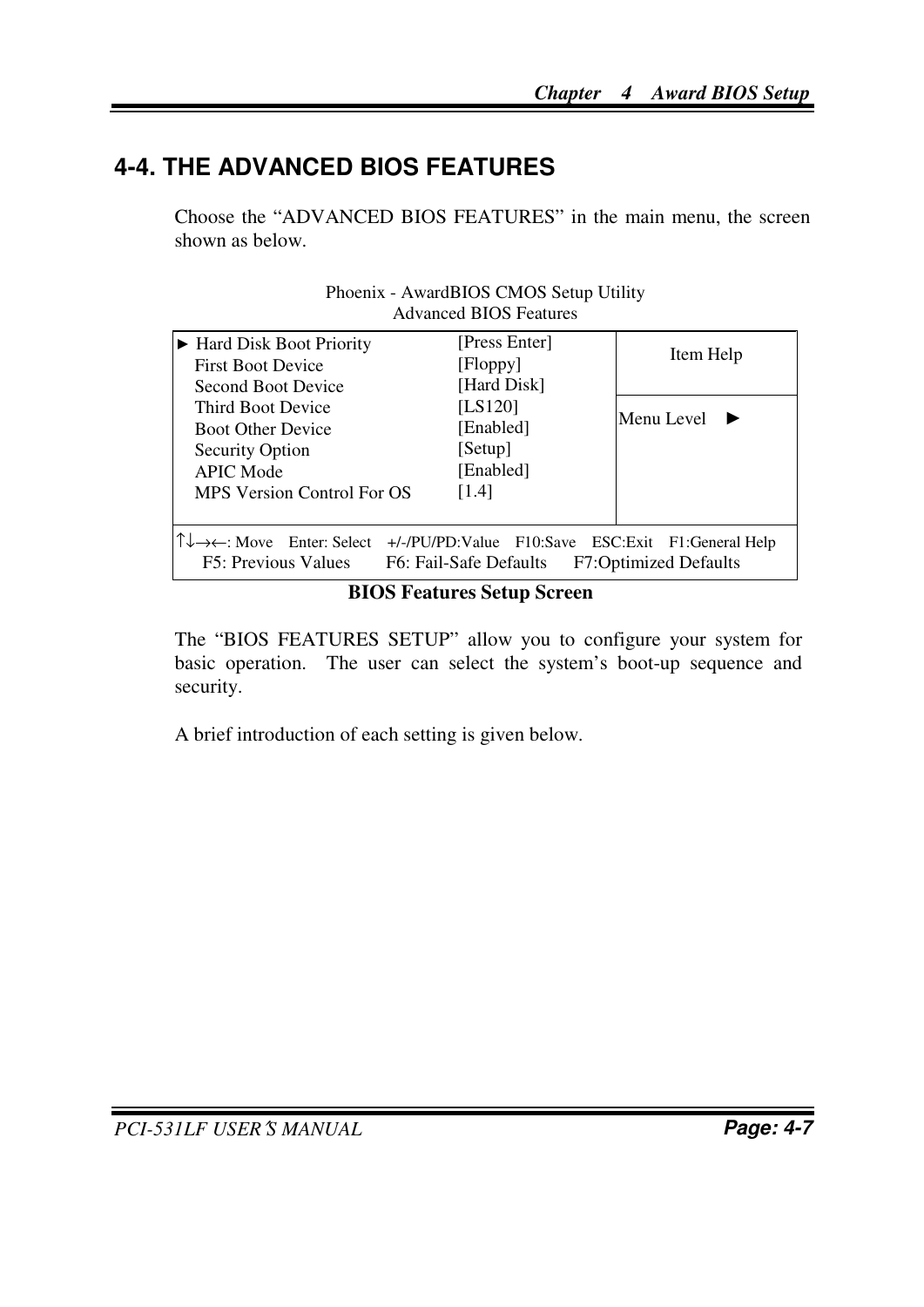#### **HARD DISK BOOT PRIORITY:**

The options for these items are found in its sub menu. By pressing the <ENTER> key, you are prompt to enter the sub menu of the detailed options as shown below:

Phoenix – Award CMOS Setup Utility Hard Disk Boot Priority

| Bootable Add-in Cards                                                             | Item Help                                                                                                                                                                                    |
|-----------------------------------------------------------------------------------|----------------------------------------------------------------------------------------------------------------------------------------------------------------------------------------------|
|                                                                                   | Menu Level                                                                                                                                                                                   |
|                                                                                   | Use< $\uparrow$ > or < $\downarrow$ > to select a<br>device, then press $\lt\to$ to move<br>it up, or $\lt$ > to move it down<br>the list. Press $\langle ESC \rangle$ to exit<br>this menu. |
| $\leftarrow$ :Move Enter: Select<br>F5: Previous Values<br>F6: Fail-Safe Defaults | +/-/PU/PD:Value F10:Save ESC:Exit F1:General Help<br><b>F7:Optimized Defaults</b>                                                                                                            |

Select Hard Disk Boot Device Priority

### **FIRST/SECOND/ THIRD/ OTHER BOOT DEVICE:**

The BIOS attempt to load the operating system from the devices in the sequence selected in these items.

### **SECURITY OPTION:**

This category allows you to limit access to the system and Setup, or just to Setup.

| System | The system will not boot and access to Setup will be<br>denied if the correct password is not entered at the<br>prompt. |
|--------|-------------------------------------------------------------------------------------------------------------------------|
| Setup  | The system will boot, but access to Setup will be denied<br>if the correct password is not entered at the prompt.       |

 To disable security, select PASSWORD SETTING at Main Menu and then you will be asked to enter password. Do not type anything and just press <Enter>, it will disable security. Once the security is disabled, the system will boot and you can enter Setup freely.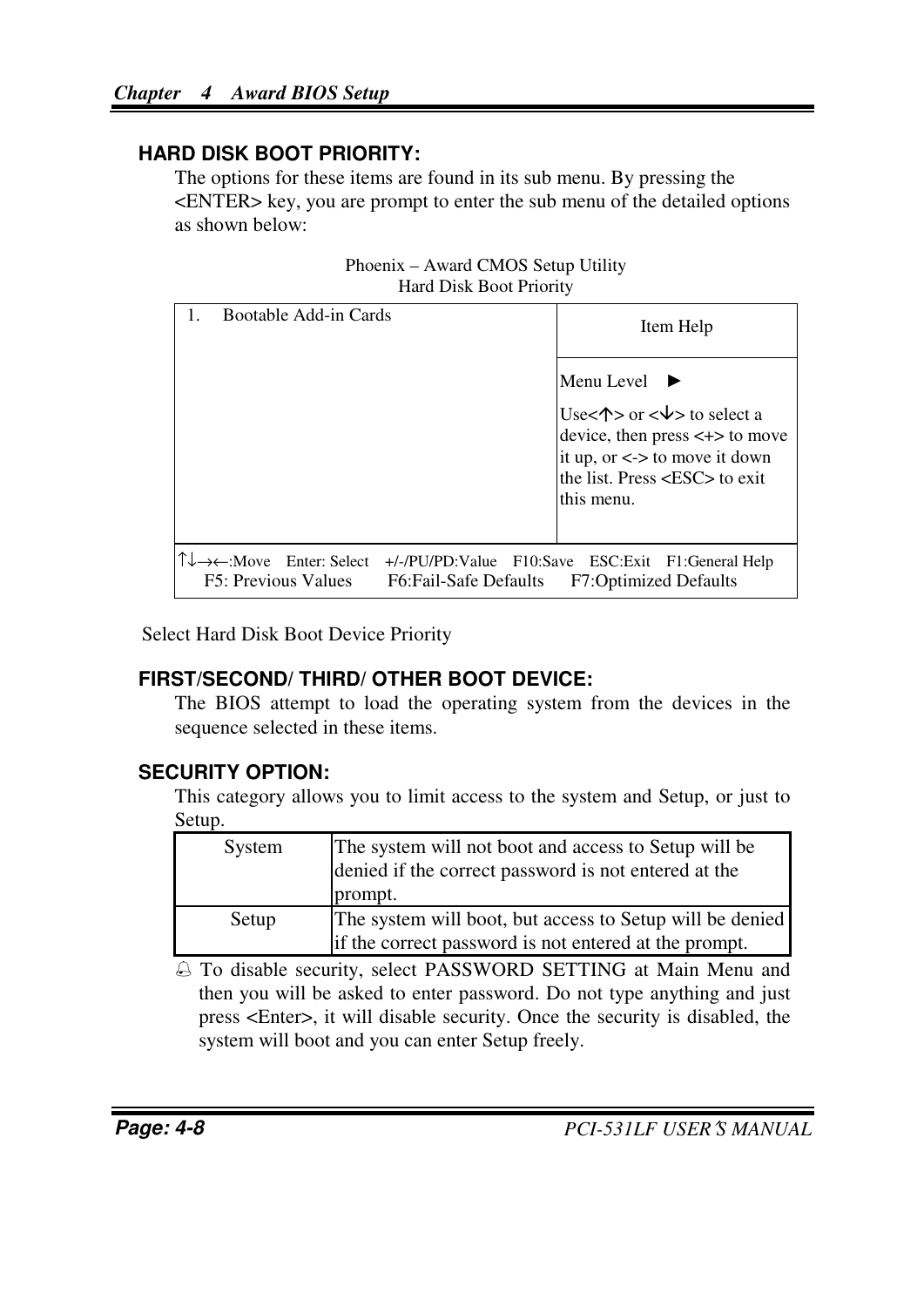#### **APIC MODE:**

To Enable Advanced Programmable Interrupt Controller

#### **MPS VERSION CONTROL FOR OS:**

This option is only valid for multiprocessor motherboards as it specifies the version of the Multiprocessor Specification (MPS) that the motherboard will use. The MPS is a specification by which PC manufacturers design and build Intel architecture systems with two or more processors.

## **4-5. ADVANCED CHIPSET FEATURES**

Choose the〝ADVANCED CHIPSET FEATURES〞from the main menu, the screen shown as below.

| <b>DRAM</b> Timing Selectable                                                                                         | [By SPD]               |                              |
|-----------------------------------------------------------------------------------------------------------------------|------------------------|------------------------------|
| X CAS Latency Time                                                                                                    | [Auto]                 | Item Help                    |
| X DRAM RAS# to CAS# Delay                                                                                             | [Auto]                 |                              |
| X DRAM RAS# Precharge                                                                                                 | [Auto]                 | Menu Level                   |
| X Precharge dealy (tRAS)                                                                                              | [Auto]                 |                              |
| X System Memory Frequency                                                                                             | [Auto]                 |                              |
|                                                                                                                       |                        |                              |
| ** VGA Setting **                                                                                                     |                        |                              |
| DVMT Mode                                                                                                             | [DVMT]                 |                              |
| DVMT/ FIXED Memory Size                                                                                               | $[128 \text{ MB}]$     |                              |
| <b>Boot Display</b>                                                                                                   | [CRT]                  |                              |
| Panel Type                                                                                                            | [640x480 18-bit]       |                              |
| <b>TV Format</b>                                                                                                      | [Auto]                 |                              |
| <b>PCI SERR# NMI</b>                                                                                                  | [Disabled]             |                              |
| $\uparrow \downarrow \rightarrow \leftarrow$ : Move Enter: Select +/-/PU/PD:Value F10:Save ESC: Exit F1: General Help |                        |                              |
| F5: Previous Values                                                                                                   | F6: Fail-Safe Defaults | <b>F7:Optimized Defaults</b> |

#### Phoenix - AwardBIOS CMOS Setup Utility Advanced Chipset Features

#### **Chipset Features Setup Screen**

This parameter allows you to configure the system based on the specific features of the installed chipset. The chipset manages bus speed and access to system memory resources, such as DRAM and the external cache.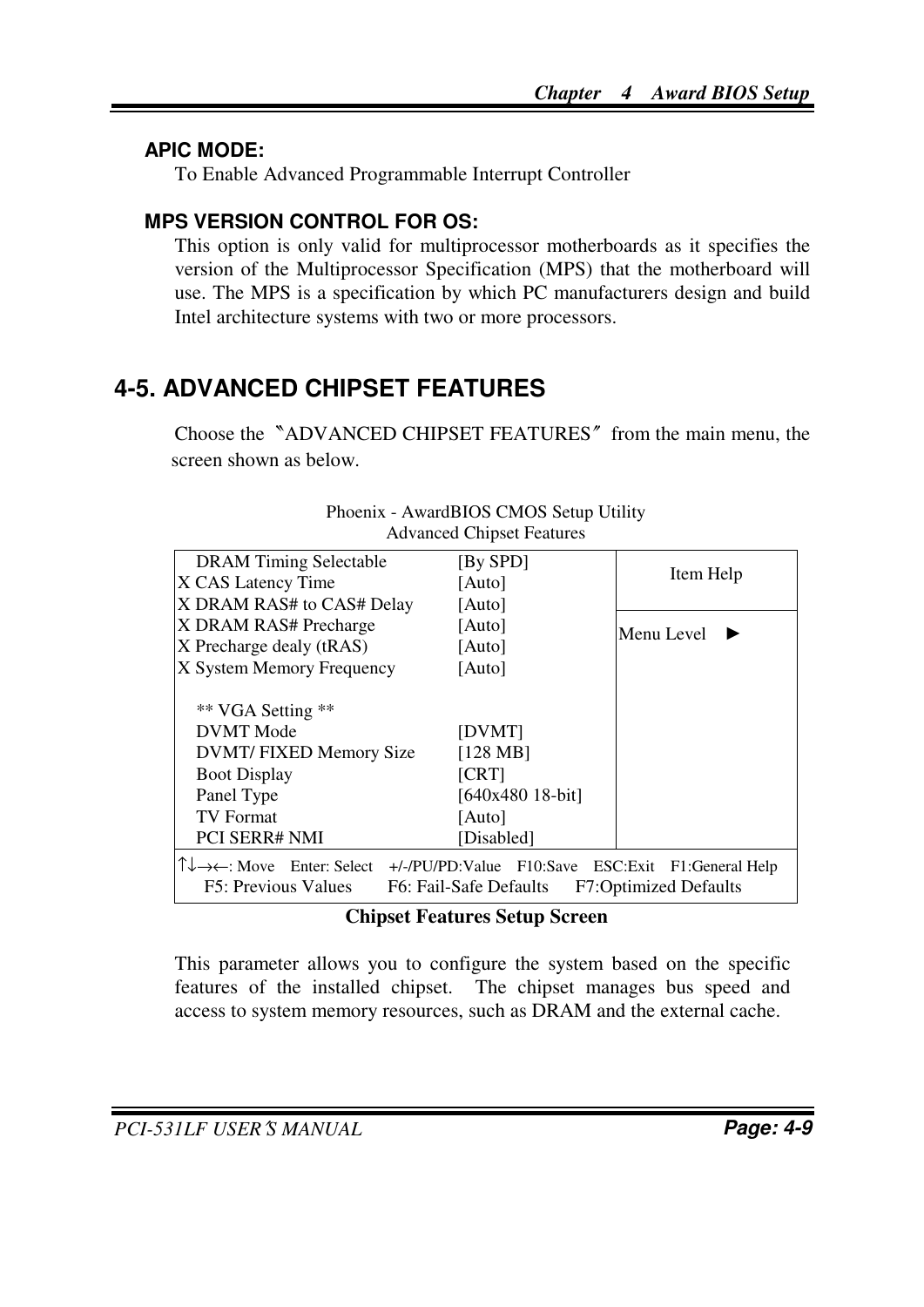It also coordinates communications between conventional ISA bus and the PCI bus. It must be stated that these items should never need to be altered. The default settings have been chosen because they provide the best operating conditions for the system. The only time you might consider making any changes would be if you discovered that data was being lost while using your system.

#### **DRAM TIMEING SELECTABLE:**

The value in this field depends on performance parameters of the installed memory chips (DRAM). Do not change the value from the factory setting unless you install new memory that has a different performance rating than the original DRAMs.

#### **CAS LATENCY TIME:**

When synchronous DRAM is installed, the number of clock cycles of CAS latency depends on the DRAM timing.

#### **DRAM RAS# TO CAS# DELAY:**

This item let you insert a timing delay between the CAS and RAS strobe signals, used when DRAM is written to, read from, or refreshed. Fast gives faster performance; and Slow gives more stable performance. This field applies only when synchronous DRAM is installed in the system. The choices are 2 and 3.

#### **DRAM RAS# PRECHARGE TIME:**

If an insufficient number of cycles is allowed for the RAS to accumulate its charge before DRAM refresh, the refresh may be incomplete and the DRAM may fail to retain data. Fast gives faster performance; and Slow gives more stable performance. This field applies only when synchronous DRAM is installed in the system. The choices are 2 & 3.

#### **PRECHARGE DEALY (tRAS):**

Precharge Delay This setting controls the precharge delay, which determines the timing delay for DRAM precharge

#### **System Memory Frequency:**

Allow to choose different frequency of memory module.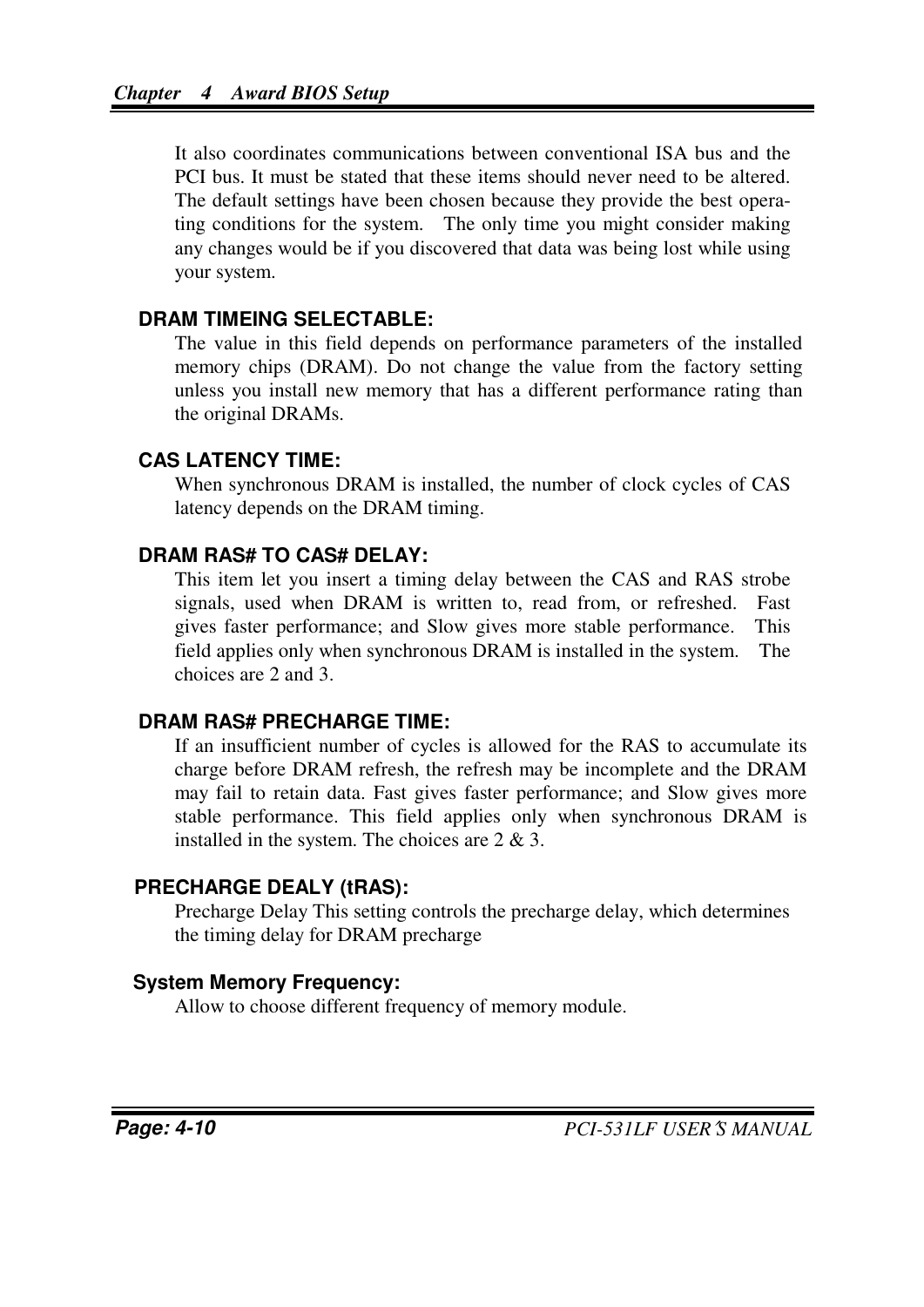#### **DVMT MODE:**

Intel Dynamic Video Memory Technology Mode.

#### **DVMT/FIXED MEMORY SIZE:**

DVMT Memory Size Select.

#### **BOOT DISPLAY:**

To select the boot-up display type.

#### **Panel Type:**

This field allows user to decide the LVDS panel resolution

#### **TV FORMAT:**

To select TV-Format type

#### **PCI SERR# NMI:**

To Enable/Disable the PCI SERR# interrupt

## **4-6. INTEGRATED PERIPHERALS**

Choose〝INTEGRATED PERIPHERALS〞from the main setup menu, a display will be shown on screen as below:

| Phoenix - AwardBIOS CMOS Setup Utility |
|----------------------------------------|
| Integrated Peripherals                 |

| • OnChip IDE Device<br>• Onboard Device<br>SuperIO Device | [Press Enter]<br>[Press Enter]<br>[Press Enter]                                                      | Item Help<br>Menu Level $\blacktriangleright$ |
|-----------------------------------------------------------|------------------------------------------------------------------------------------------------------|-----------------------------------------------|
| WatchDog Support                                          | [Disabled]                                                                                           |                                               |
| F5: Previous Values                                       | ↑↓→←: Move Enter: Select +/-/PU/PD:Value F10:Save ESC:Exit F1:General Help<br>F6: Fail-Safe Defaults | <b>F7:Optimized Defaults</b>                  |

#### **Integrated Peripherals Setup Screen**

By moving the cursor to the desired selection and by pressing the  $\langle F1 \rangle$  key, the all options for the desired selection will be displayed for choice.

 $\triangle$  If bios setup menu item supports USB device boot, it will cause Win9x detects the same storages twice when the system is rebooted, and USB HDD will fail. Note: this cause just happen under Win9x, the phenomenon is a limitation.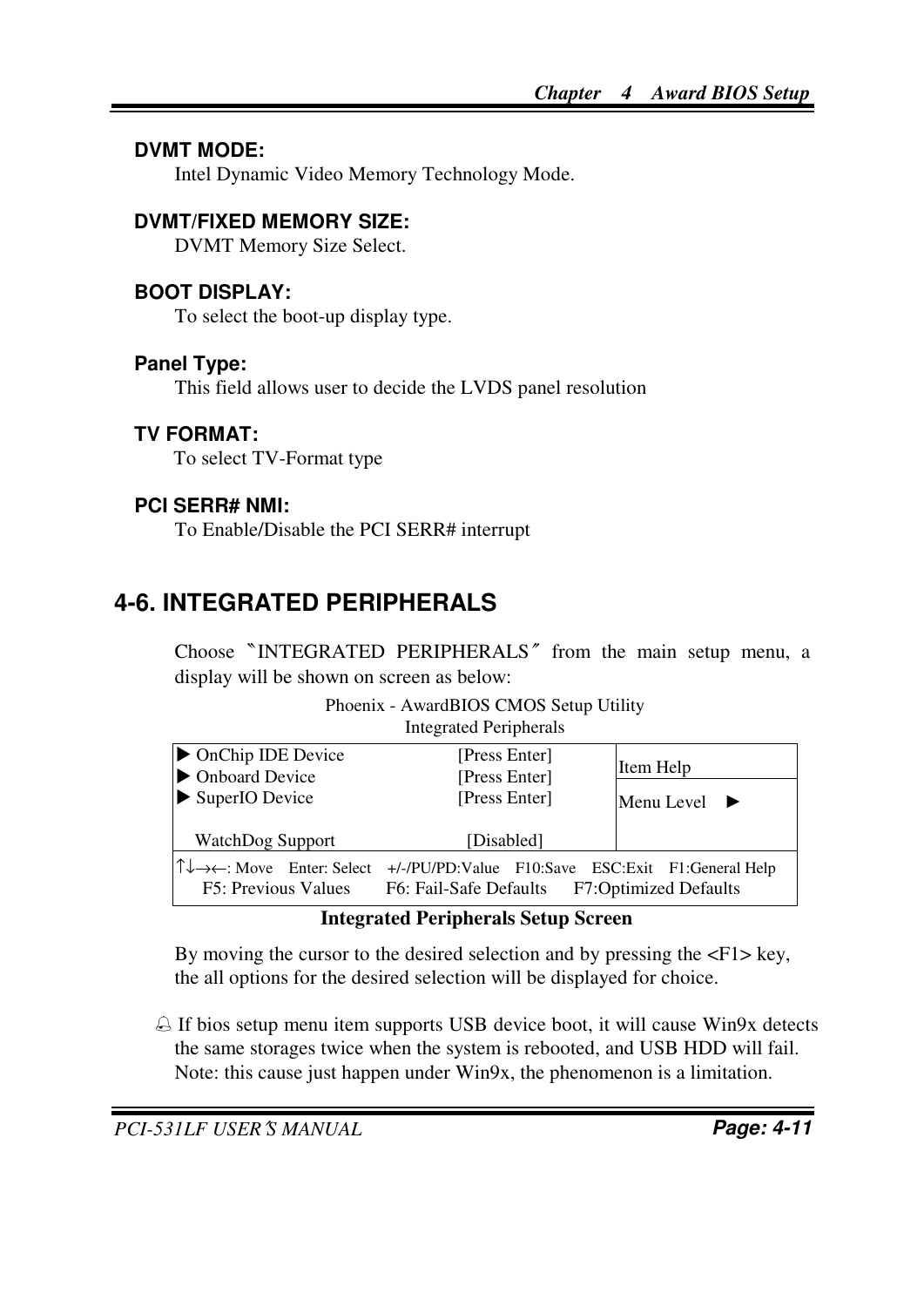#### **ONCHIP IDE DEVICE:**

The options for these items are found in its sub menu. By pressing the <ENTER> key, you are prompt to enter the sub menu of the detailed options as shown below:

|                                                                                                                                                                    | oncine idd deviet                            |                   |
|--------------------------------------------------------------------------------------------------------------------------------------------------------------------|----------------------------------------------|-------------------|
| <b>IDE HDD Block Mode</b>                                                                                                                                          | [Enabled]                                    | Item Help         |
| <b>IDE DMA</b> transfer access                                                                                                                                     | [Enabled]                                    | Menu Level        |
| On-Chip Primary PCI IDE                                                                                                                                            | [Enabled]                                    |                   |
| <b>IDE Primary Master PIO</b>                                                                                                                                      | [Auto]                                       | If your IDE hard  |
| <b>IDE Primary Slave PIO</b>                                                                                                                                       | [Auto]                                       | drive supports    |
| <b>IDE Primary Master UDMA</b>                                                                                                                                     | [Auto]                                       | block mode select |
| <b>IDE Primary Slave UDMA</b>                                                                                                                                      | [Auto]                                       | Enabled for       |
| On-Chip Secondary PCI IDE                                                                                                                                          | [Enabled]                                    | automatic         |
| <b>IDE Secondary Master PIO</b>                                                                                                                                    | [Auto]                                       | detection of the  |
| <b>IDE Secondary Slave PIO</b>                                                                                                                                     | [Auto]                                       | optional number   |
| <b>IDE Secondary Master UDMA</b>                                                                                                                                   | [Auto]                                       | of block          |
| <b>IDE Secondary Slave UDMA</b>                                                                                                                                    | [Auto]                                       | read/writes per   |
|                                                                                                                                                                    |                                              | sector the drive  |
| *** On-Chip Serial ATA Setting ***                                                                                                                                 |                                              | can support.      |
| X SATA Mode                                                                                                                                                        | [IDE]                                        |                   |
| On-Chip Serial ATA                                                                                                                                                 | [Auto]                                       |                   |
| X PATA IDE Mode                                                                                                                                                    | Primary                                      |                   |
| <b>SATA Port</b>                                                                                                                                                   | P <sub>1</sub> , P <sub>3</sub> is Secondary |                   |
| $\uparrow \downarrow \rightarrow \leftarrow$ :Move Enter: Select +/-/PU/PD:Value F10:Save ESC:Exit F1:General Help<br>F5: Previous Values<br>F6:Fail-Safe Defaults | F7:Optimized Defaults                        |                   |

Phoenix – Award CMOS Setup Utility OnChip IDE Device

Descriptions on each item above are as follows:

#### **1. IDE HDD Block Mode**

Block mode is also called block transfer, multiple commands, or multiple sector read/write. If your IDE hard drive supports block mode (most new drives do), select Enabled for automatic detection of the optimal number of block read/writes per sector the drive can support

#### **2. IDE DMA Transfer Access**

To Enable/Disable the IDE DMA transfer access

#### **3. On-Chip Primary PCI IDE**

The integrated peripheral controller contains an IDE interface with support for two IDE channels. Select Enabled to activate each channel separately.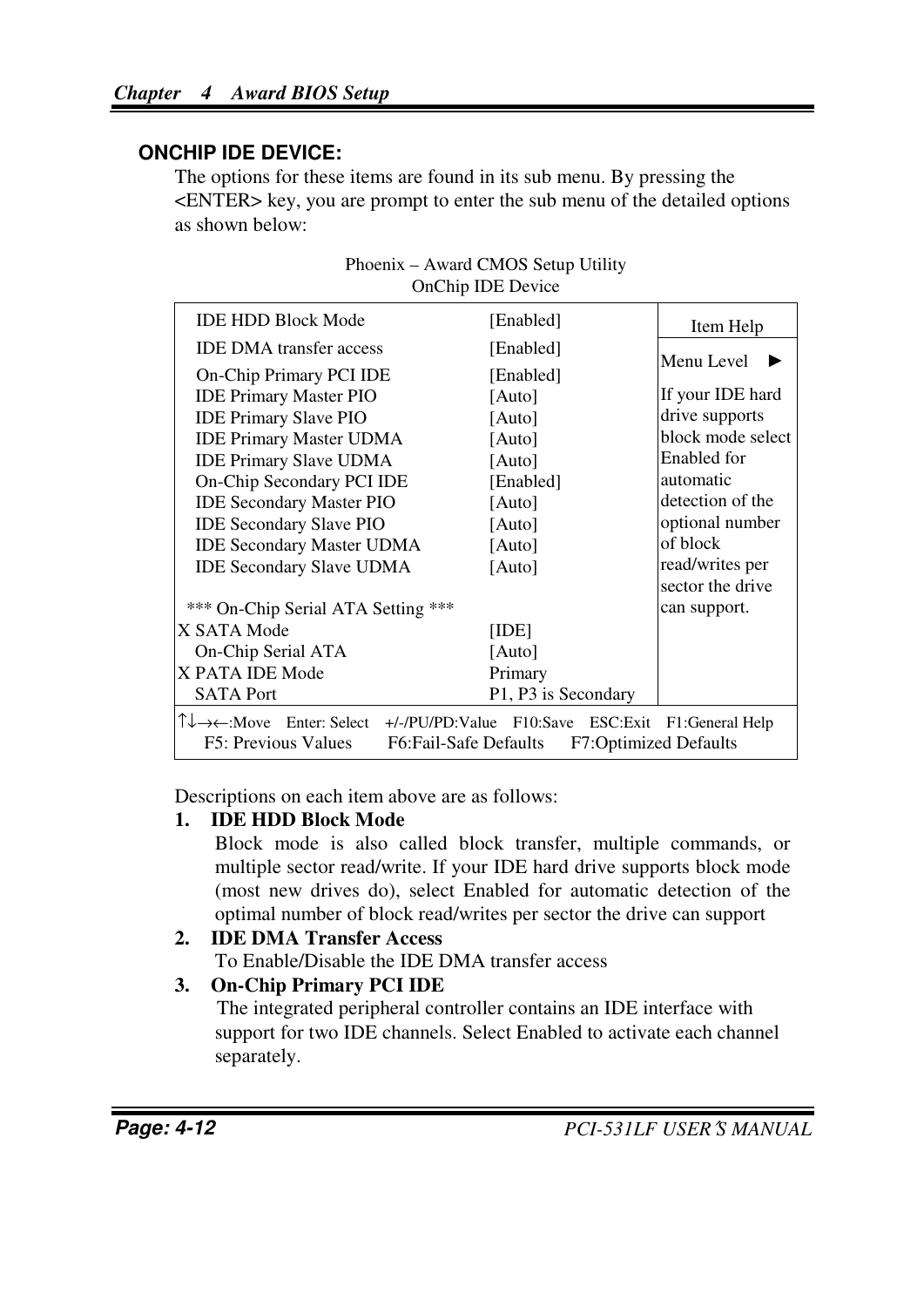#### **4. IDE Primary Master/Slave PIO IDE Secondary Master/Slave PIO**

The four IDE PIO fields allow you to set a PIO mode (0-4) for each of the four IDE devices that the onboard IDE interface supports. Modes 0 through 4 provide successively increased performance. In Auto mode, the system automatically determines the best mode for each device.

### **5. SATA Mode:**

Set the Serial ATA configuration. When set in Advanced Host Controller Interface (AHCI) or RAID mode, the SATA controller is set to Native mode. Configuration options: [IDE] [RAID] [AHCI].

### **6. IDE Primary Master/Slave UDMA**

#### **IDE Secondary Master/Slave UDMA**

Ultra DMA/33 implementation is possible only if your IDE hard drive supports it and the operating environment includes a DMA driver (Windows 95 OSR2 or a third-party IDE bus master driver). If you hard drive and your system software both support Ultra DMA/33, select Auto to enable BIOS support.

### **7. On-Chip Serial ATA:**

[Disabled]: Disabled SATA Controller. [Auto]: Auto arrange by BIOS.

[Combined Mode]: PATA and SATA are combined. Max.of 2 IDE drives in each channel.

[Enhanced Mode]: Enable both SATA and PATA. Max.of 6 IDE drives are supported.

[SATA Only]: SATA is operating in legacy mode.

### **8. PATA IDE Mode**

To select PATA IDE Mode sequence

### **9. SATA Port**

According PATA IDE Mode to determine SATA sequence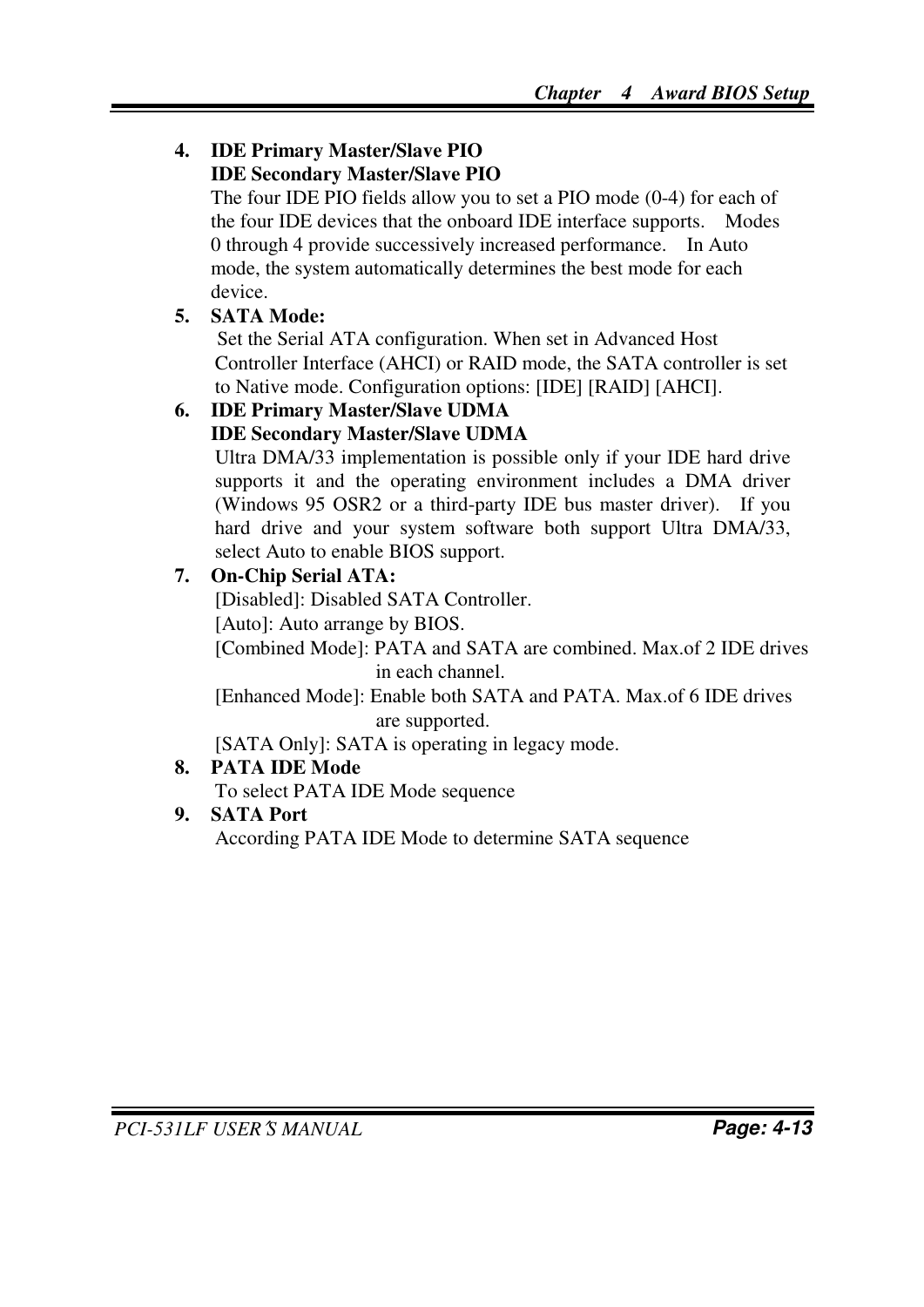#### **ONBOARD DEVICE:**

The options for these items are found in its sub menu. By pressing the <ENTER> key, you are prompt to enter the sub menu of the detailed options as shown below:

|                                                                                         | $\Gamma$ hoem $\Lambda$ – Award CiviOS Setup Othry<br><b>Onboard Device</b> |                                  |
|-----------------------------------------------------------------------------------------|-----------------------------------------------------------------------------|----------------------------------|
| <b>USB Controller</b><br>USB 2.0 Controller                                             | [Enabled]<br>[Enabled]                                                      | Item Help                        |
|                                                                                         |                                                                             | Menu Level $\blacktriangleright$ |
| $\uparrow \downarrow \rightarrow \leftarrow$ :Move Enter: Select<br>F5: Previous Values | +/-/PU/PD:Value F10:Save ESC:Exit F1:General Help<br>F6: Fail-Safe Defaults | <b>F7:Optimized Defaults</b>     |

Phoenix – Award CMOS Setup Utility

Descriptions on each item above are as follows:

#### **1. USB Controller**

This should be enabled if your system has a USB installed on the system board and you want to use it. Even when so equipped, if you add a higher performance controller, you will need to disable this feature.

#### **2. USB 2.0 Controller**

Enable the USB 2.0 controller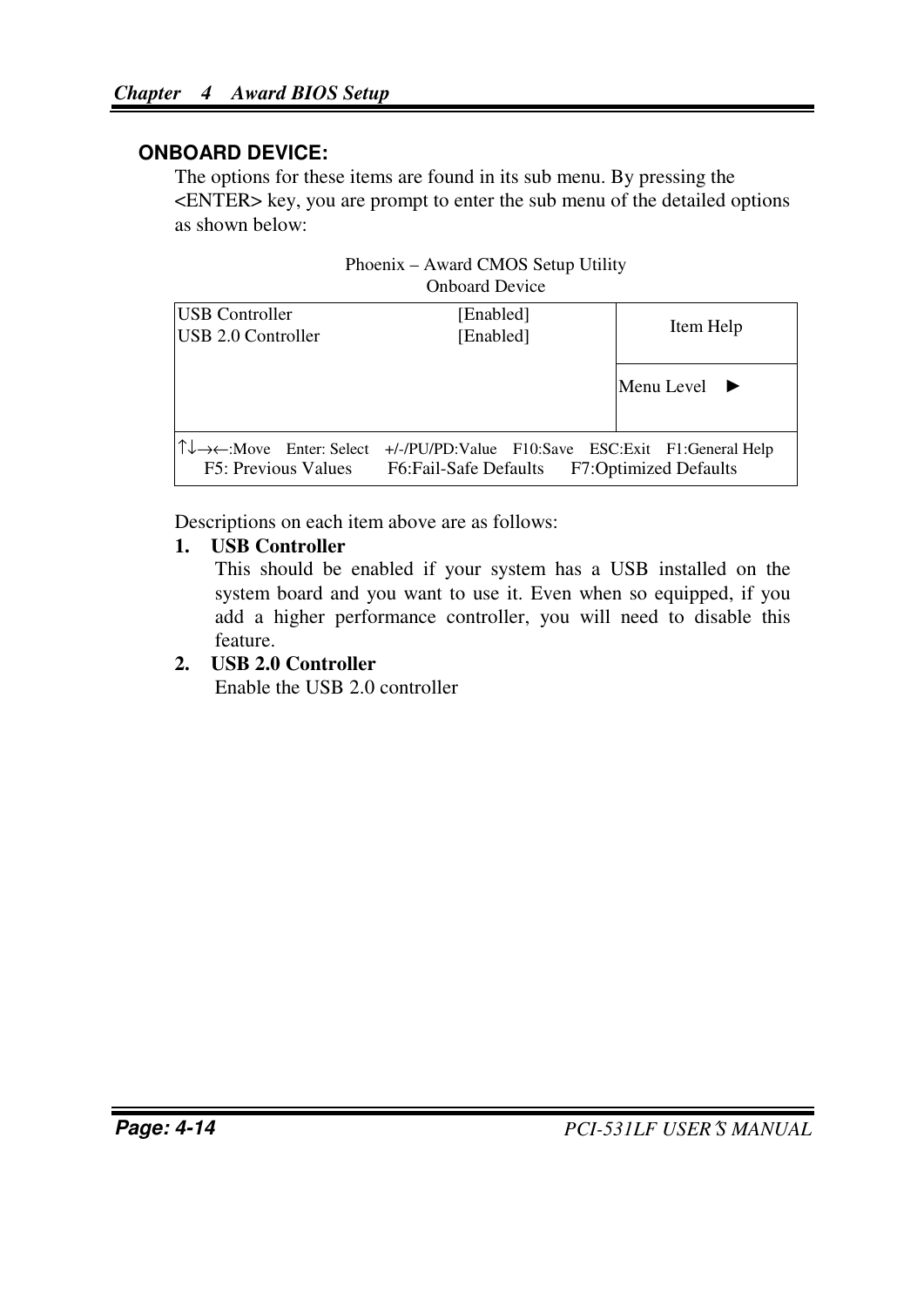#### **SUPER IO DEVICE:**

The options for these items are found in its sub menu. By pressing the <ENTER> key, you are prompt to enter the sub menu of the detailed options as shown below:

| Phoenix – Award CMOS Setup Utility |  |
|------------------------------------|--|
| SuperIO Device                     |  |

| <b>Onboard FDC Controller</b><br><b>Onboard Serial Port 1</b>                                                                                                                                   | [Enabled]<br>[3F8/IRO4] | Item Help  |
|-------------------------------------------------------------------------------------------------------------------------------------------------------------------------------------------------|-------------------------|------------|
| <b>Onboard Serial Port 2</b>                                                                                                                                                                    | [2F8/IRO3]              |            |
| UART Mode Select                                                                                                                                                                                | [Normal]                | Menu Level |
| TxD, RxD Polarity Active                                                                                                                                                                        | [Lo, $Hi$ ]             |            |
| <b>Onboard Parallel Port</b>                                                                                                                                                                    | [378/IRQ7]              |            |
| Parallel Port Mode                                                                                                                                                                              | [Standard]              |            |
| IX ECP Mode User DMA                                                                                                                                                                            | 3                       |            |
|                                                                                                                                                                                                 |                         |            |
| $\uparrow \downarrow \rightarrow \leftarrow$ :Move Enter: Select<br>+/-/PU/PD:Value F10:Save ESC:Exit F1:General Help<br>F7:Optimized Defaults<br>F5: Previous Values<br>F6: Fail-Safe Defaults |                         |            |

Descriptions on each item above are as follows:

#### **1. Onboard FDC Controller**

Select Enabled if the system has a floppy disk controller (FDC) installed on the system board and you wish to use it. If you install and-in FDC or the system has no floppy drive, select Disabled.

#### **2. Onboard Serial Port 1/2**

Select an address and corresponding interrupt for the first and second serial ports.

- **3. UART Mode Select**  This item allows you to select UART mode.
- **4. TxD, RxD Polarity Active**

This item allows you to determine the active of RxD, TxD

#### **5. Onboard Parallel Port**

This item allows you to determine access onboard parallel port controller with which I/O address.

#### **6. Parallel Port Mode**

Select an operating mode for the onboard parallel (printer) port. Select *Normal, Compatible,* or *SPP* unless you are certain your hardware and software both support one of the other available modes.

#### **7. ECP Mode Use DMA**

Select a DMA channel for the parallel port for use during ECP mode.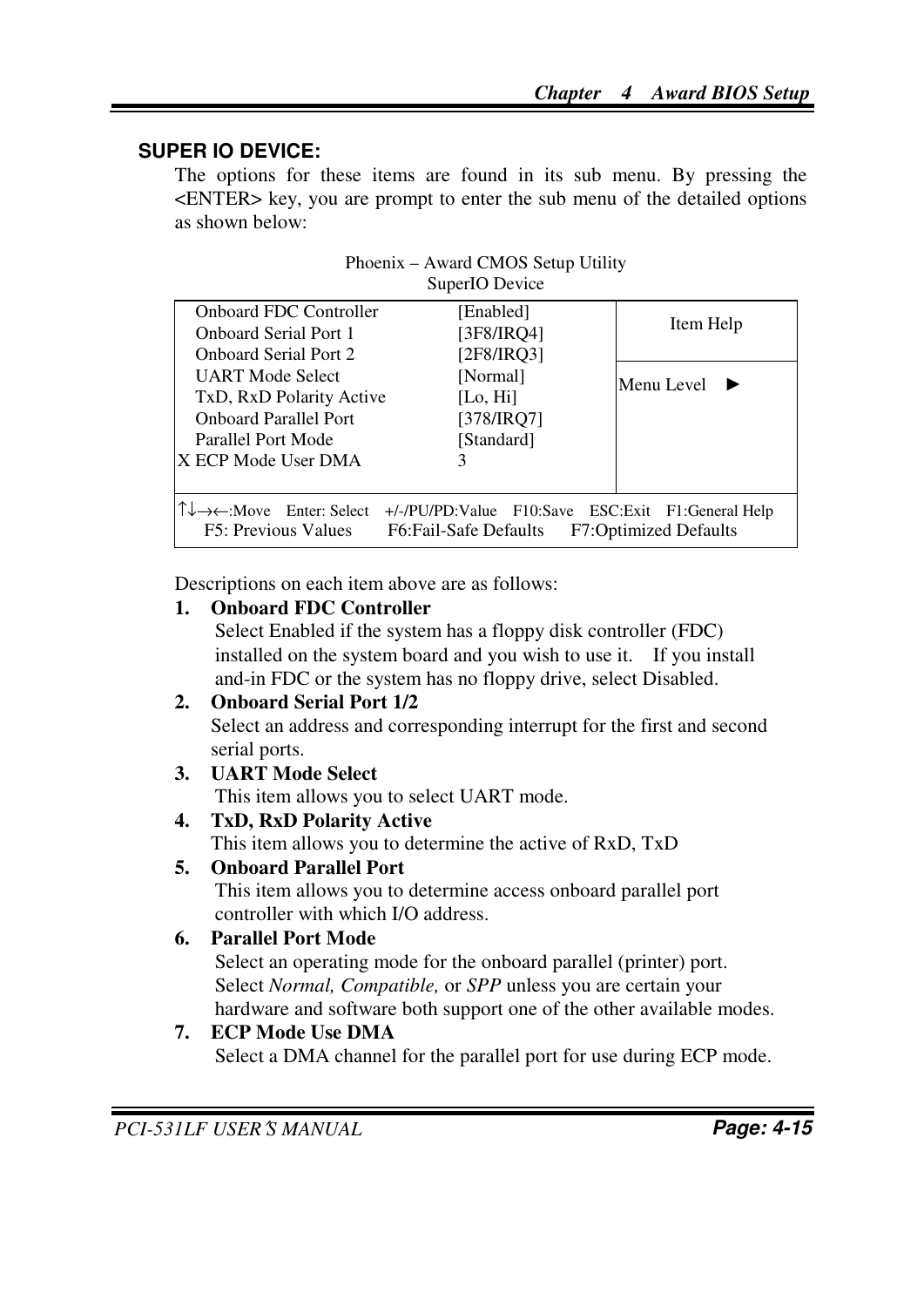#### **WATCHDOG SUPPORT:**

To select watch-dog times.

## **4-7. POWER MANAGEMENT SETUP**

Choose〝POWER MANAGEMENT SETUP〞option on the main menu, a display will be shown on screen as below :

| Phoenix - AwardBIOS CMOS Setup Utility |  |
|----------------------------------------|--|
| Power Management Setup                 |  |
|                                        |  |

| <b>ACPI</b> Function<br>Video Off In Suspend        | [Enabled]<br>[Yes]                                                                                                         | Item Help                        |
|-----------------------------------------------------|----------------------------------------------------------------------------------------------------------------------------|----------------------------------|
| Soft-Off by PWR-BTTN<br><b>PWRON After PWR-Fail</b> | [Instant-Off]<br><b>TOffl</b>                                                                                              | Menu Level $\blacktriangleright$ |
| F5: Previous Values                                 | ↑↓→←: Move Enter: Select +/-/PU/PD:Value F10:Save ESC:Exit F1:General Help<br>F6: Fail-Safe Defaults F7:Optimized Defaults |                                  |

#### **Power Management Setup Screen**

The "Power Management Setup" allows the user to configure the system to the most effectively save energy while operating in a manner consistent with your own style of computer use.

#### **ACPI FUNCTION:**

Users are allowed to enable or disable the Advanced Configuration and Power Management (ACPI).

#### **VIDEO OFF IN SUSPEND:**

To determine video on/off in suspend.

#### **SOFT-OFF BY PWR-BTTN:**

Pressing the power button for more than 4 seconds forces the system to enter the Soft-Off state when the system has "hung". The choices are Delay 4 Sec and Instant-Off.

### **PWRON AFTER PWR-FAIL:**

This item allows you to select if you want to power on the system after power failure. The choice: Off and On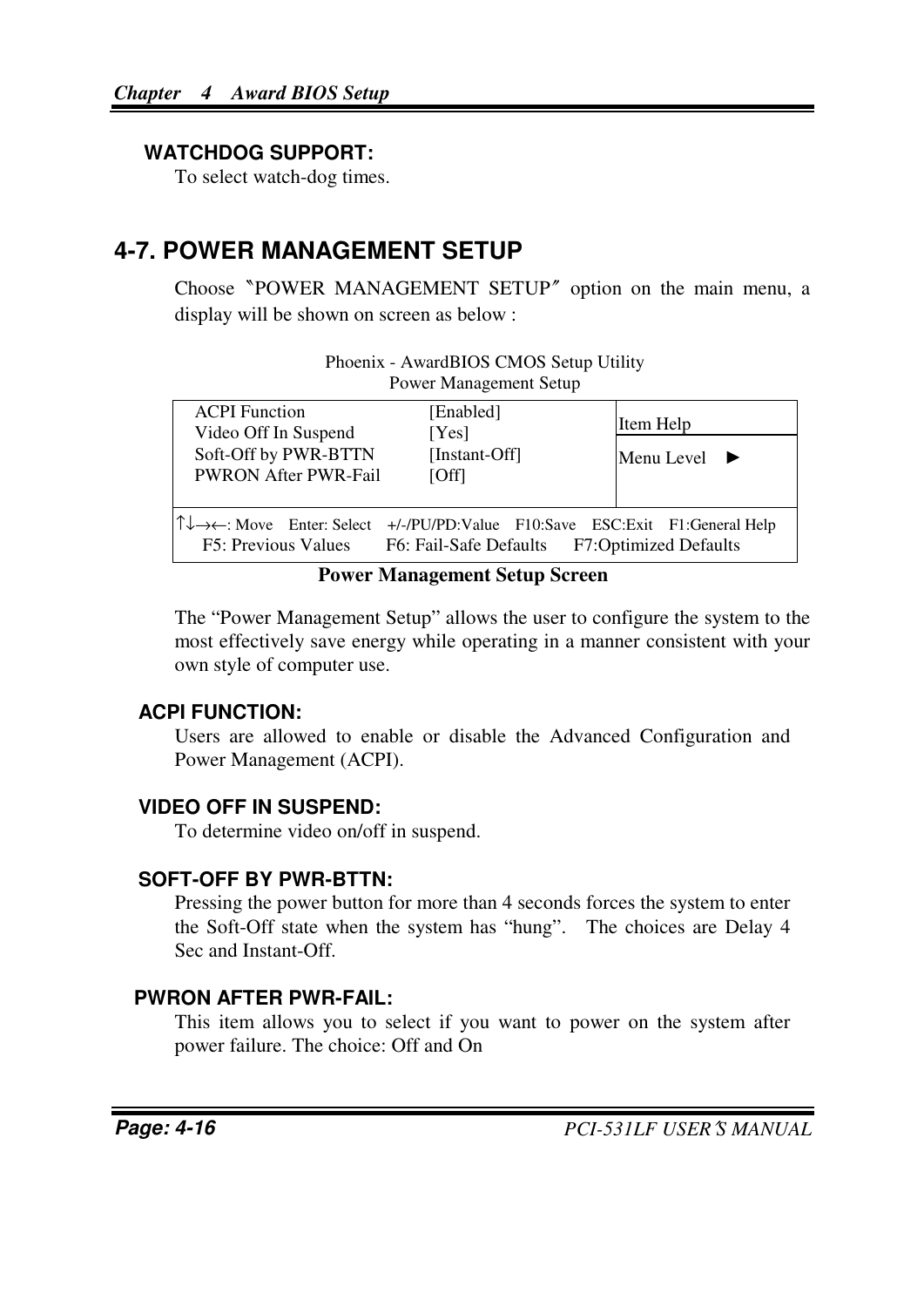## **4-8. PNP/PCI CONFIGURATION**

Choose 〝PNP/PCI CONFIGURATION〞 from the main menu, a display will be shown on screen as below:

|                                            | Thoems - TwardDIOD CMOD Detap Culty<br><b>PnP/PCI Configurations</b>                                                       |                                  |
|--------------------------------------------|----------------------------------------------------------------------------------------------------------------------------|----------------------------------|
| Resources Controlled By<br>x IRO Resources | [Auto (ESCD)]<br>Press Enter                                                                                               | Item Help                        |
|                                            |                                                                                                                            | Menu Level $\blacktriangleright$ |
| F5: Previous Values                        | ↑↓→←: Move Enter: Select +/-/PU/PD:Value F10:Save ESC:Exit F1:General Help<br>F6: Fail-Safe Defaults F7:Optimized Defaults |                                  |

| Phoenix - AwardBIOS CMOS Setup Utility |  |
|----------------------------------------|--|
| <b>PnP/PCI Configurations</b>          |  |

**PNP/PCI Configuration Setup Screen** 

The PNP/PCI Configuration Setup describes how to configure PCI bus system. PCI, also known as Personal Computer Interconnect, is a system, which allows I/O devices to operate at speeds nearing the speed of the CPU itself uses when communicating with its own special components.

This section covers technical items, which is strongly recommended for experienced users only.

### **RESOURCE CONTROLLED BY:**

The Award Plug and Play Bios can automatically configure all of the booth and Plug and Play-compatible devices. However, this capability means absolutely nothing unless you are using a Plug and Play operating system such as Windows 95. By choosing "manual", you are allowed to configure the *IRQ Resources and DMA Resources*.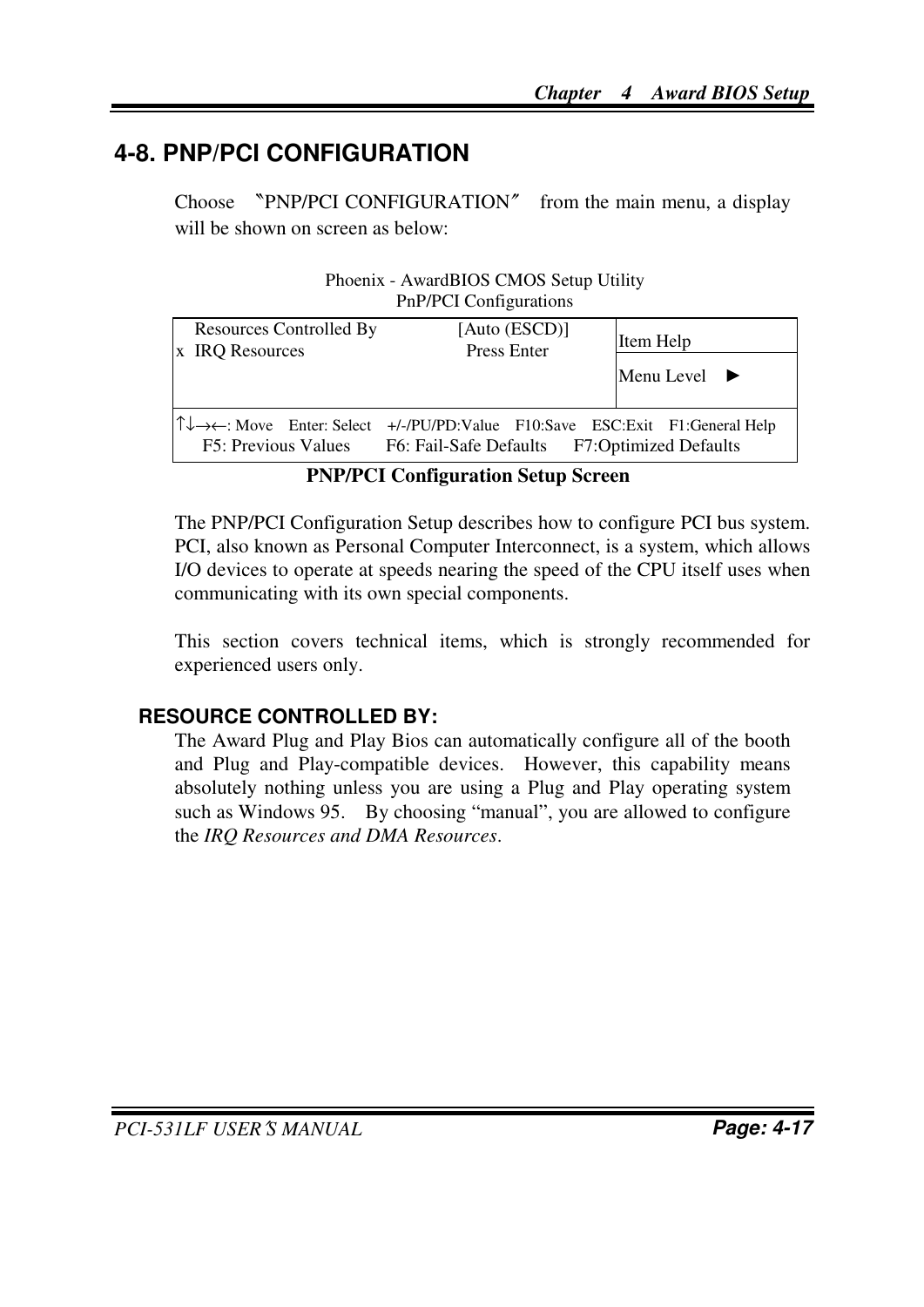#### **IRQ RESOURCES:**

The options for these items are found in its sub menu. By pressing the <ENTER> key, you are prompt to enter the sub menu of the detailed options as shown below:

|                                                   | mo resources                                            |                                                            |  |
|---------------------------------------------------|---------------------------------------------------------|------------------------------------------------------------|--|
| IRO-3 assigned to                                 | [PCI Device]                                            |                                                            |  |
| IRO-4 assigned to                                 | [PCI Device]                                            | Item Help                                                  |  |
| IRQ-5 assigned to                                 | [PCI Device]                                            |                                                            |  |
| IRO-7 assigned to                                 | [PCI Device]                                            | Menu Level                                                 |  |
| IRQ-9 assigned to                                 | [PCI Device]                                            |                                                            |  |
| IRO-10 assigned to                                | [PCI Device]                                            | Legacy ISA for devices                                     |  |
| IRQ-11 assigned to                                | [PCI Device]                                            | compliant with the original PC                             |  |
| IRO-12 assigned to                                | [PCI Device]                                            | AT bus specification, PCI/ISA                              |  |
| IRO-14 assigned to                                | [PCI Device]                                            | PnP for devices compliant                                  |  |
| IRO-15 assigned to                                | [PCI Device]                                            | with the Plug and Play                                     |  |
|                                                   |                                                         | standard whether designed for                              |  |
|                                                   |                                                         | PCI or ISA bus architecture                                |  |
| T↓→←:Move<br>Enter: Select<br>F5: Previous Values | $+/-/PU/PD:Value$<br>F10:Save<br>F6: Fail-Safe Defaults | ESC: Exit F1: General Help<br><b>F7:Optimized Defaults</b> |  |
|                                                   |                                                         |                                                            |  |

| Phoenix – Award CMOS Setup Utility |  |
|------------------------------------|--|
| <b>IRO</b> Resources               |  |

Descriptions on each item above are as follows:

#### **1. IRQ-n Assigned to:**

You may assign each system interrupt a type, depending on the type of device using the interrupt.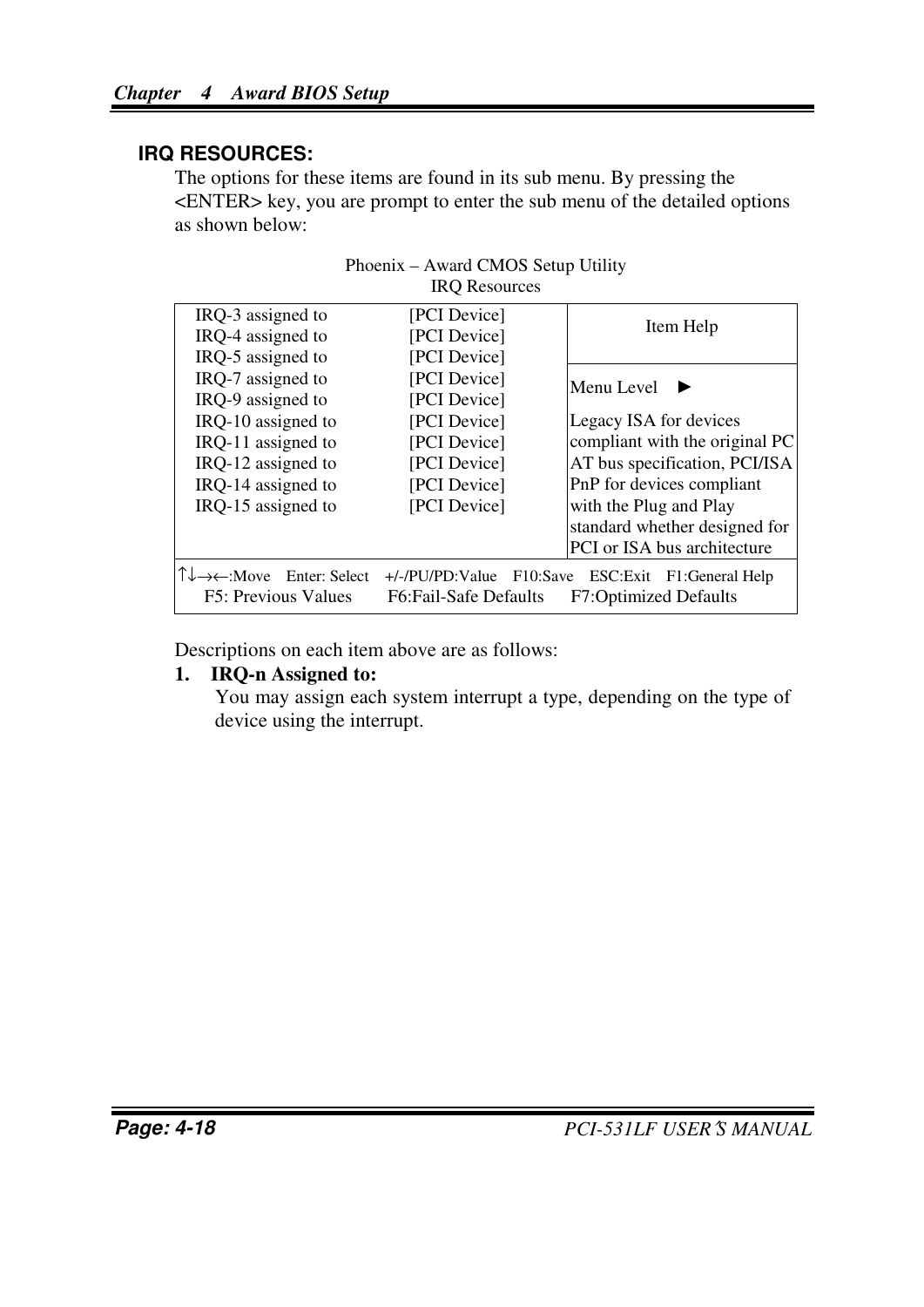## **4-9. PC HEALTH STATUS**

Choose 〝PC HEALTH STATUS〞 from the main menu, a display will be shown on screen as below:

|                                                | 1 C 110anii 9anii                                                                                        |                              |
|------------------------------------------------|----------------------------------------------------------------------------------------------------------|------------------------------|
| Shutdown Temperature<br>Current CPU Temerature | [Disabled]<br>45 °C                                                                                      | Item Help                    |
| Vcore                                          | 1.10V                                                                                                    | Menu Level                   |
| 5V                                             | 4.81V                                                                                                    |                              |
| 12V                                            | 12.08V                                                                                                   |                              |
| Fan1 Speed                                     | 0 RPM                                                                                                    |                              |
| Fan <sub>2</sub> Speed                         | 0 RPM                                                                                                    |                              |
|                                                |                                                                                                          |                              |
| F5: Previous Values                            | ↑↓→←: Move Enter: Select +/-/PU/PD: Value F10: Save ESC: Exit F1: General Help<br>F6: Fail-Safe Defaults | <b>F7:Optimized Defaults</b> |

| Phoenix - AwardBIOS CMOS Setup Utility |  |
|----------------------------------------|--|
| <b>PC</b> Health Status                |  |

#### **PC Health Status Setup Screen**

The PC Health Status Setup allows you to select whether to choose between monitoring or to ignore the hardware monitoring function of your system.

#### **SHUTDOWN TEMPERATURE:**

This item allows you to set up the CPU shutdown Temperature.

#### **CURRENT CPU TEMPERATURE:**

This item shows you the current CPU temperature.

#### **VCORE:**

This item shows you the current system voltage.

#### **5V / 12V :**

Show you the voltage of5V/12V.

#### **FAN1/FAN2 SPEED:**

This item shows you the current CPU/ SYSTEM FAN speed.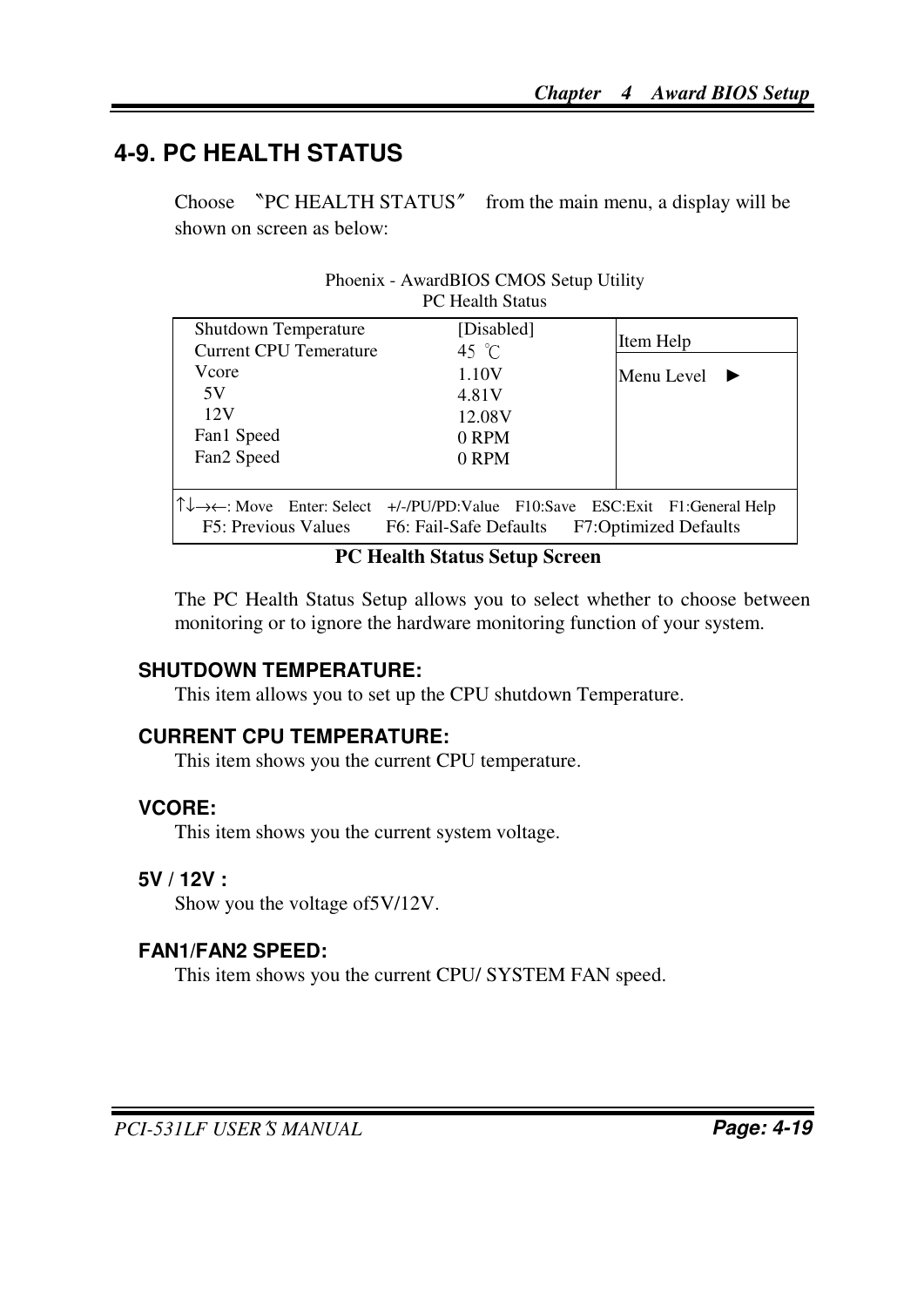# **4-10. LOAD FAIL-SAFE DEFAULTS**

By pressing the <ENTER> key on this item, you get a confirmation dialog box with a message similar to the following:

```
Load Fail-Safe Defaults ( Y/N ) ? N
```
To use the BIOS default values, change the prompt to "Y" and press the <Enter > key. CMOS is loaded automatically when you power up the system.

## **4-11. LOAD OPTIMIZED DEFAULTS**

When you press <Enter> on this category, you get a confirmation dialog box with a message similar to the following:

Load Optimized Defaults ( Y/N ) ? N

Pressing "Y" loads the default values that are factory setting for optimal performance system operations.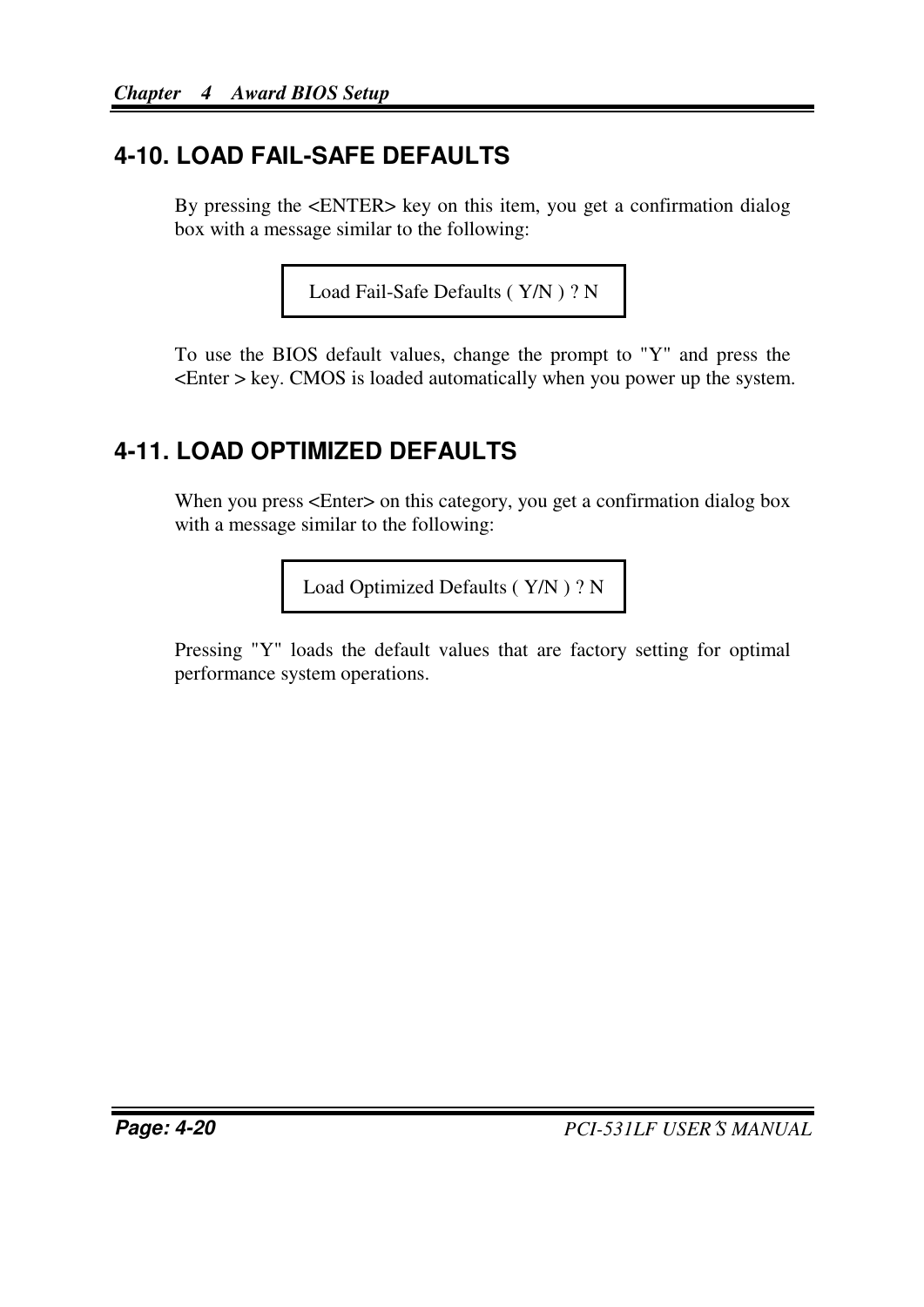## **4-12. PASSWORD SETTING**

User is allowed to set either supervisor or user password, or both of them. The difference is that the supervisor password can enter and change the options of the setup menus while the user password can enter only but do not have the authority to change the options of the setup menus.

#### **TO SET A PASSWORD**

When you select this function, the following message will appear at the center of the screen to assist you in creating a password.

Enter Password:

Type the password up to eight characters in length, and press < Enter >. The password typed now will clear any previously entered password from CMOS memory. You will be asked to confirm the password. Type the password again and press the  $\lt$  Enter  $>$  key. You may also press  $\lt$  Esc  $>$  to abort the selection and not enter a password.

 $\triangle$  User should bear in mind that when a password is set, you will be asked to enter the password everything you enter CMOS setup Menu.

#### **TO DISABLE THE PASSWORD**

To disable the password, select this function (do not enter any key when you are prompt to enter a password), and press the <Enter> key and a message will appear at the center of the screen:

> PASSWORD DISABLED!!! Press any key to continue...

Press the < Enter > key again and the password will be disabled. Once the password is disabled, you can enter Setup freely.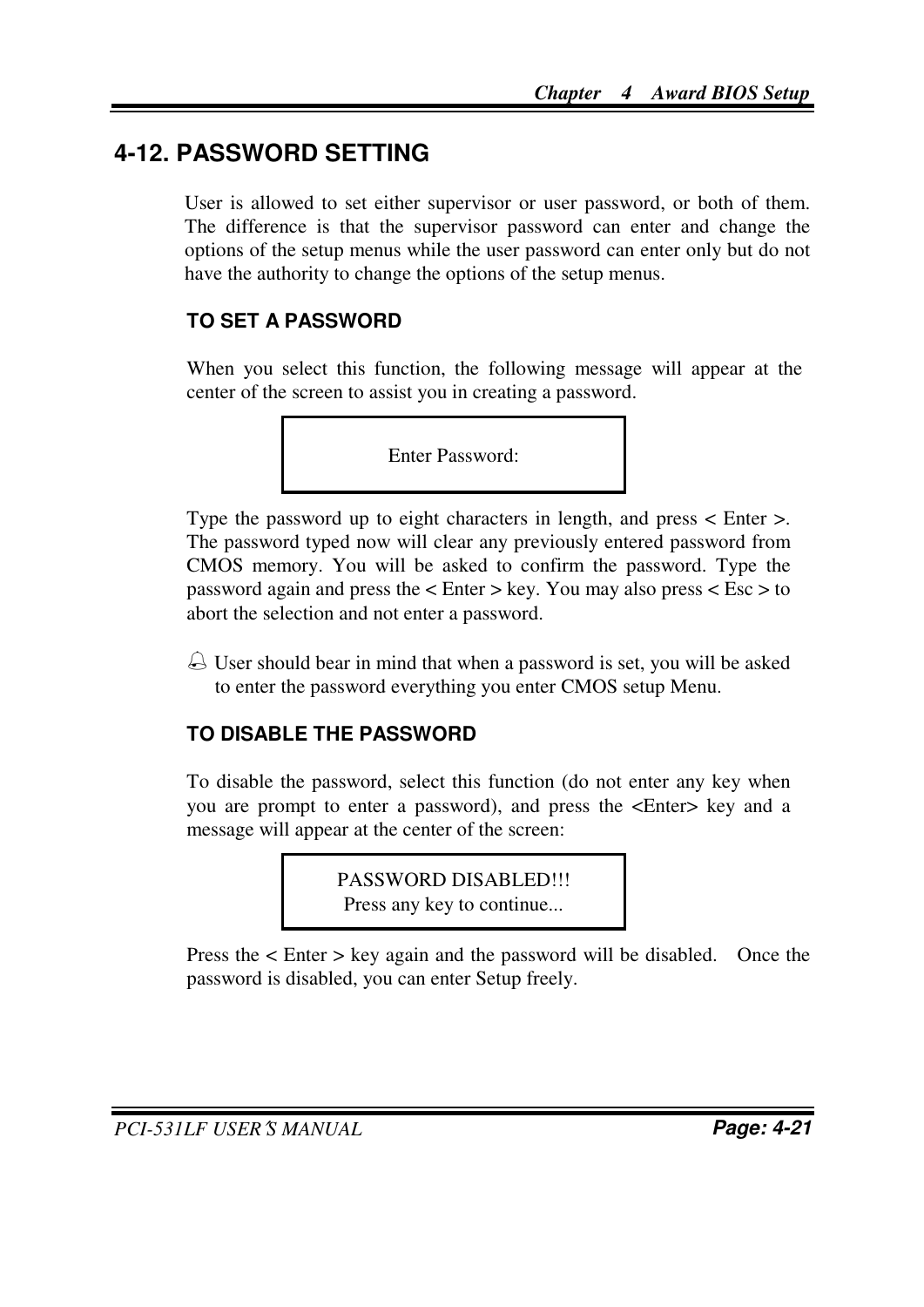## **4-13. SAVE & EXIT SETUP**

After you have completed adjusting all the settings as required, you must remember to save these setting into the CMOS RAM. To save the settings, select "SAVE & EXIT SETUP" and press <Enter>, a display will be shown as follows:

| ► Standard CMOS Features                   | Load Fail-Safe Defaults                                    |        |
|--------------------------------------------|------------------------------------------------------------|--------|
| Advanced BIOS Features                     | <b>Load Optimized Defaults</b>                             |        |
| ► Advanced Chipset Features                | Set Supervisor Password                                    |        |
| $\blacktriangleright$ Integrated Periphera |                                                            | word   |
| $\triangleright$ Power Management          | Save to CMOS and EXIT Y/N)? Y                              | etup   |
| $\blacktriangleright$ PnP/PCI Configura    |                                                            | Saving |
| $\blacktriangleright$ PC Health Status     |                                                            |        |
| Esc: Quit<br>F10 : Save & Exit Setup       | $\uparrow \downarrow \rightarrow \leftarrow$ : Select Item |        |
| Save Data to CMOS                          |                                                            |        |

Phoenix - AwardBIOS CMOS Setup Utility

When you confirm that you wish to save the settings, your system will be automatically restarted and the changes you have made will be implemented. You may always call up the setup program at any time to adjust any of the individual items by pressing the <Del> key during boot up.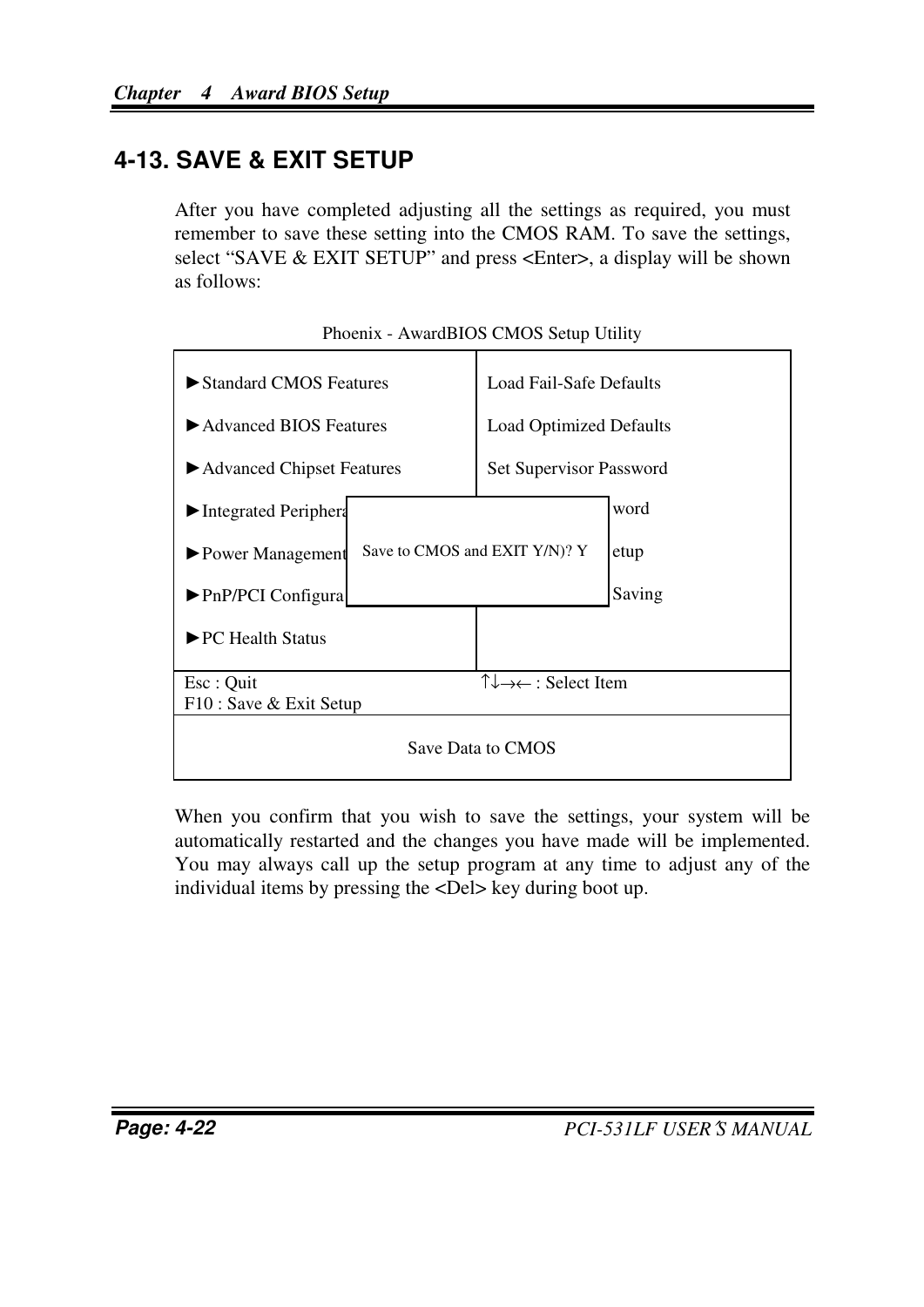# **4-14. EXIT WITHOUT SAVING**

If you wish to cancel any changes you have made, you may select the "EXIT WITHOUT SAVING" and the original setting stored in the CMOS will be retained. The screen will be shown as below:

| Standard CMOS Features                     |                                              | Load Fail-Safe Defaults                                    |        |
|--------------------------------------------|----------------------------------------------|------------------------------------------------------------|--------|
| Advanced BIOS Features                     |                                              | <b>Load Optimized Defaults</b>                             |        |
| Advanced Chipset Features                  |                                              | Set Supervisor Password                                    |        |
| $\blacktriangleright$ Integrated Periphera | word<br>Quit Without Saving (Y/N)? N<br>etup |                                                            |        |
| $\blacktriangleright$ Power Management     |                                              |                                                            |        |
| $\blacktriangleright$ PnP/PCI Configura    |                                              |                                                            | Saving |
| $\blacktriangleright$ PC Health Status     |                                              |                                                            |        |
| Esc : Quit                                 |                                              | $\uparrow \downarrow \rightarrow \leftarrow$ : Select Item |        |
| F10 : Save & Exit Setup                    |                                              |                                                            |        |
| Abandon all Datas                          |                                              |                                                            |        |

Phoenix - AwardBIOS CMOS Setup Utility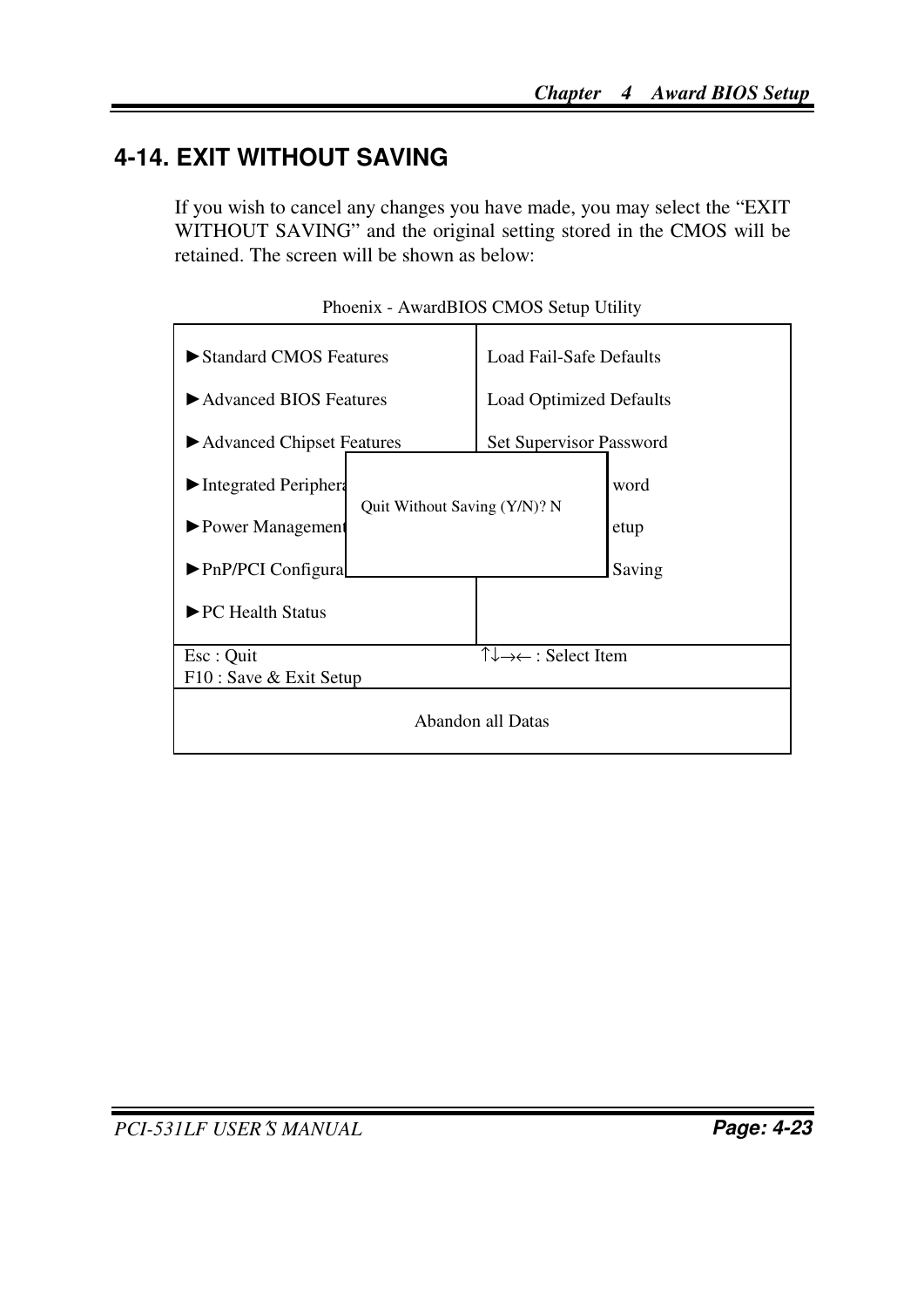

# *EXPANSION BUS*

This appendix indicates the pin assignments.

Section includes:

 $\bullet$  Compact Flash Card Connector Pin Assignment

*Page: A-1*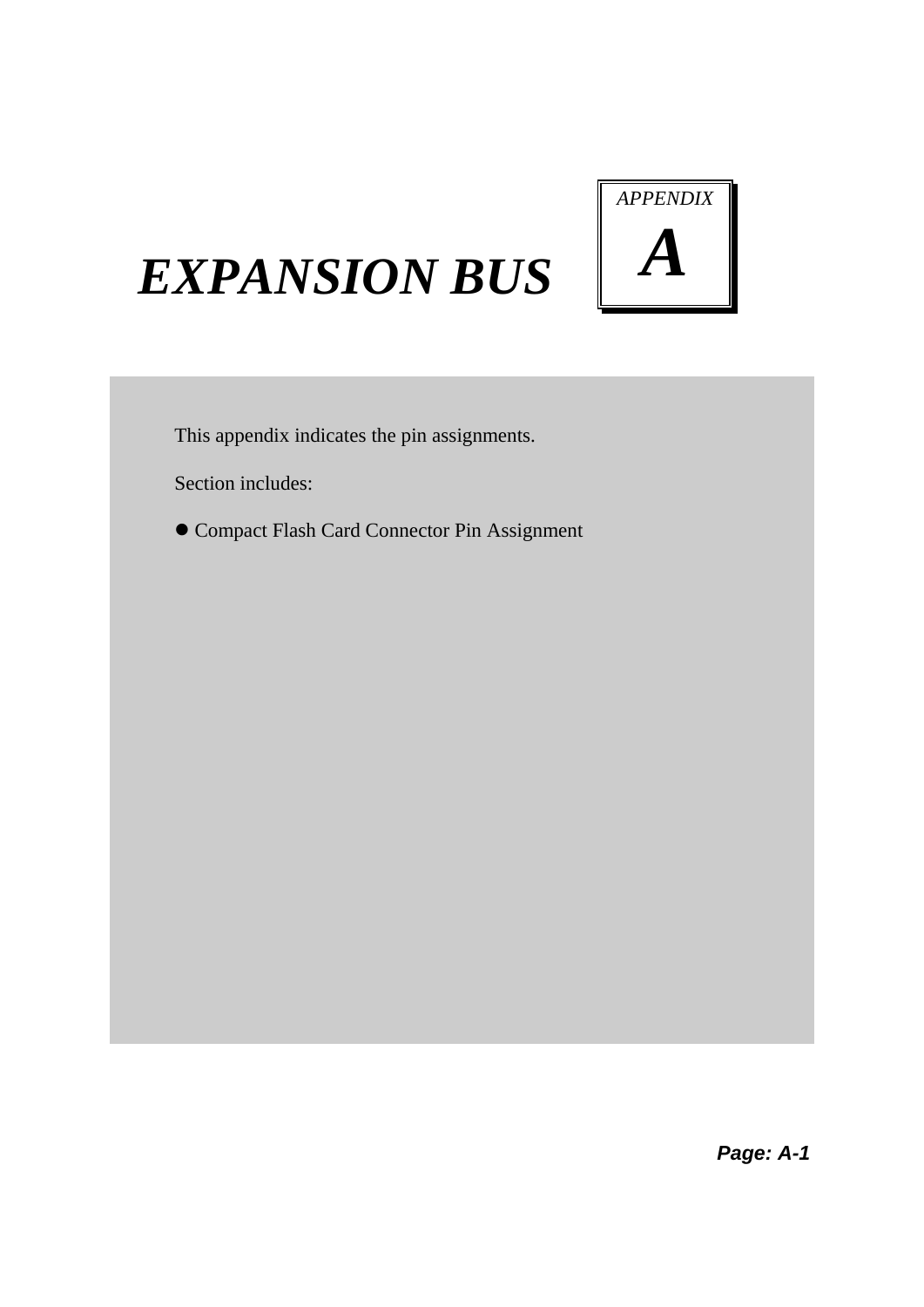## **COMPACT FLASH CARD CONNECTOR PIN ASSIGNMENT**

| <b>PIN</b>     | <b>ASSIGNMENT</b> | <b>PIN</b> | <b>Assignment</b> |
|----------------|-------------------|------------|-------------------|
| 1              | <b>GND</b>        | 26         | $-CD1$            |
| $\overline{c}$ | D <sub>03</sub>   | 27         | D11               |
| 3              | D <sub>04</sub>   | 28         | D12               |
| $\overline{4}$ | D <sub>05</sub>   | 29         | D13               |
| 5              | D <sub>06</sub>   | 30         | D <sub>14</sub>   |
| 6              | D <sub>07</sub>   | 31         | D15               |
| 7              | $-CS0$            | 32         | $-CS1$            |
| 8              | A10               | 33         | $-VS1$            |
| 9              | -ATASEL           | 34         | -IORD             |
| 10             | A09               | 35         | -IOWR             |
| 11             | A08               | 36         | -WE               |
| 12             | A07               | 37         | IRQ14             |
| 13             | <b>VCC</b>        | 38         | <b>VCC</b>        |
| 14             | A06               | 39         | -CSEL             |
| 15             | A05               | 40         | $-VS2$            |
| 16             | A <sub>04</sub>   | 41         | -RESET            |
| 17             | A <sub>03</sub>   | 42         | <b>IORDY</b>      |
| 18             | A02               | 43         | -INPACK           |
| 19             | A01               | 44         | $-REG3$           |
| 20             | A <sub>00</sub>   | 45         | -DASP             |
| 21             | D <sub>00</sub>   | 46         | -PDIAG            |
| 22             | D <sub>01</sub>   | 47         | D <sub>08</sub>   |
| 23             | D <sub>02</sub>   | 48         | D <sub>09</sub>   |
| 24             | $-IOCS16$         | 49         | D10               |
| 25             | $-CD2$            | 50         | <b>GND</b>        |

The pin assignments of Compact Flash Card connector are stated below.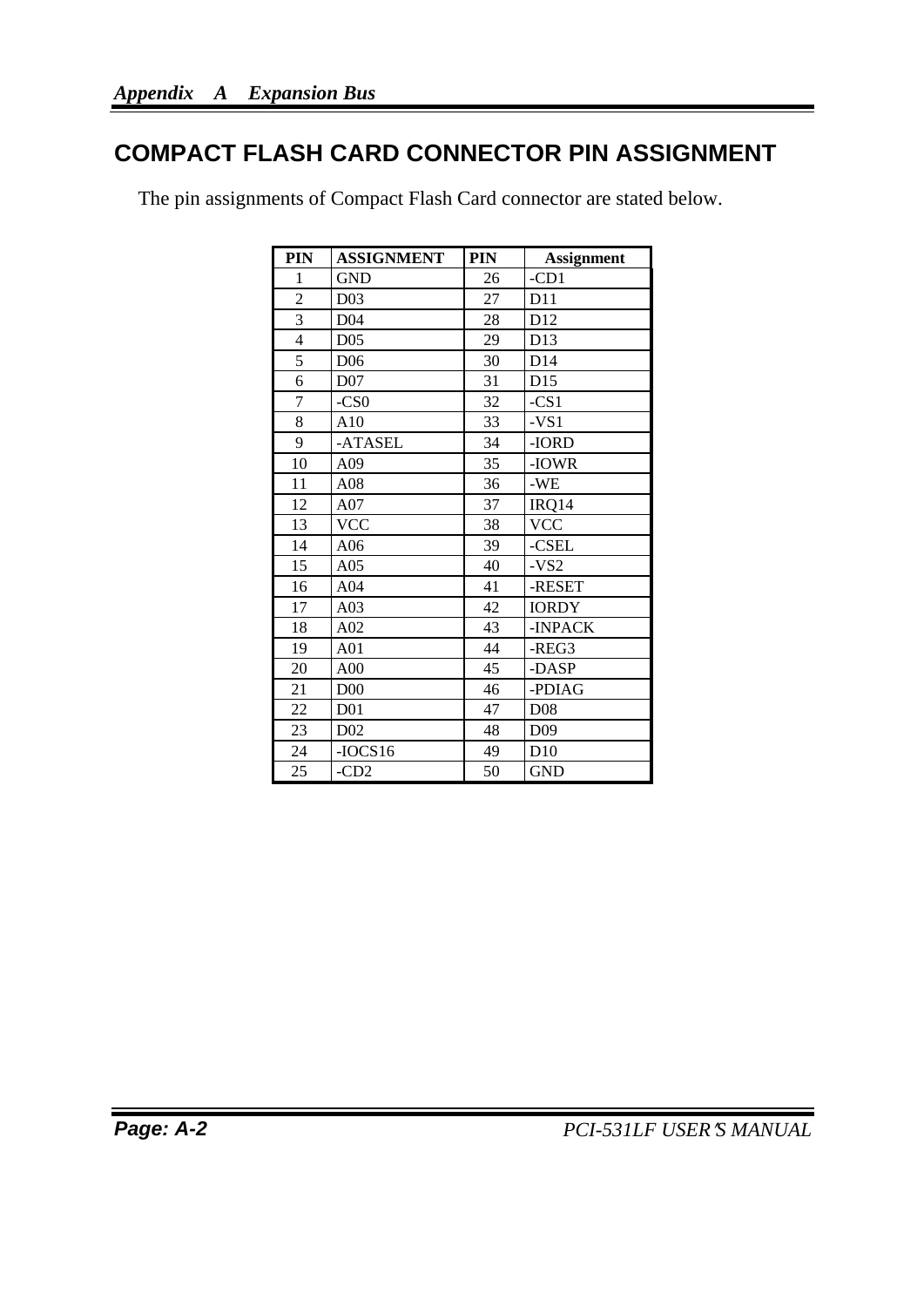# *TECHNICAL SUMMARY*



This section introduce you the maps concisely.

Section includes:

- Block Diagram
- $\bullet$  Interrupt Map
- **RTC & CMOS RAM Map**
- **Timer & DMA Channels Map**
- $\bullet$  I / O & Memory Map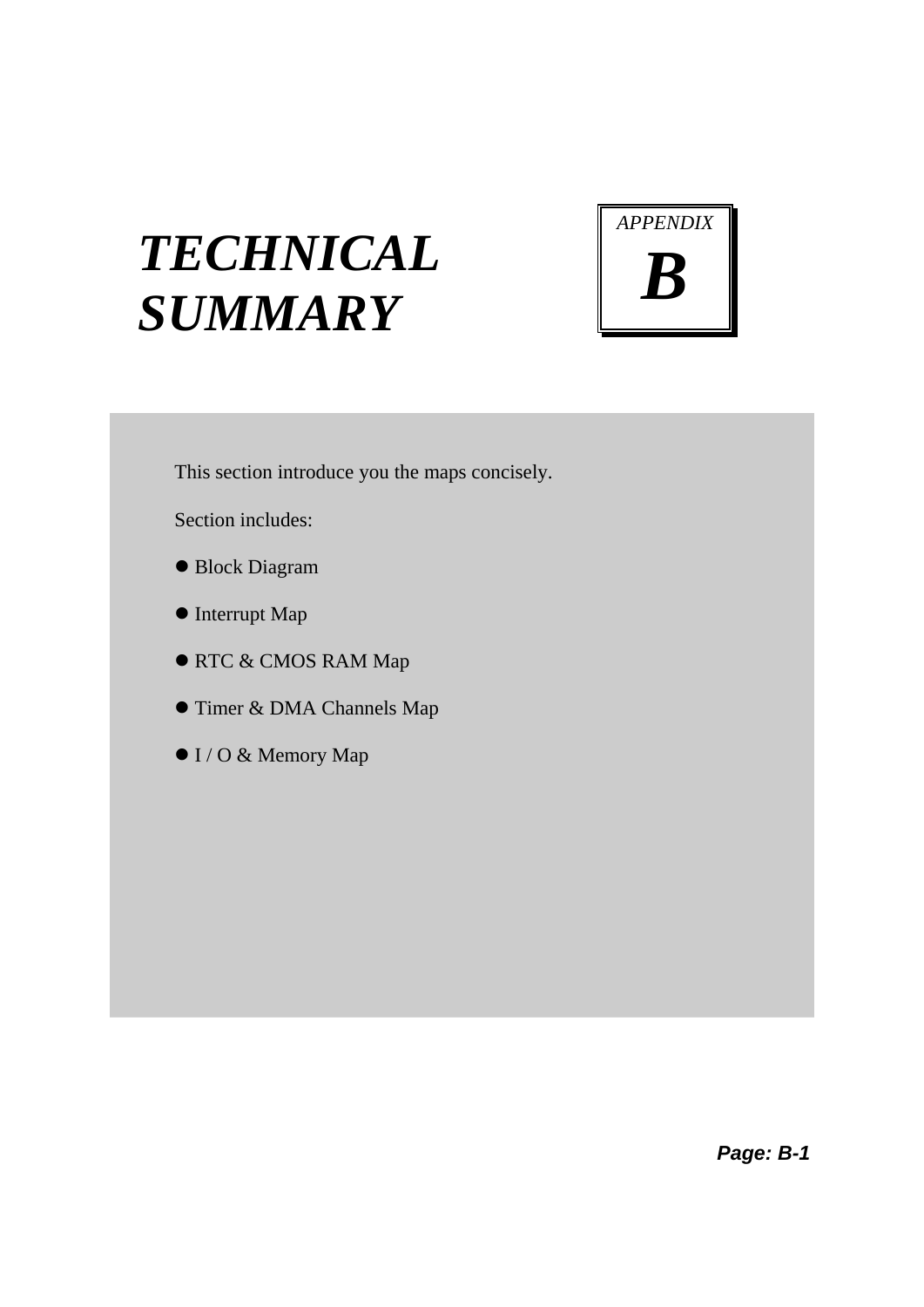## **BLOCK DIAGRAM**

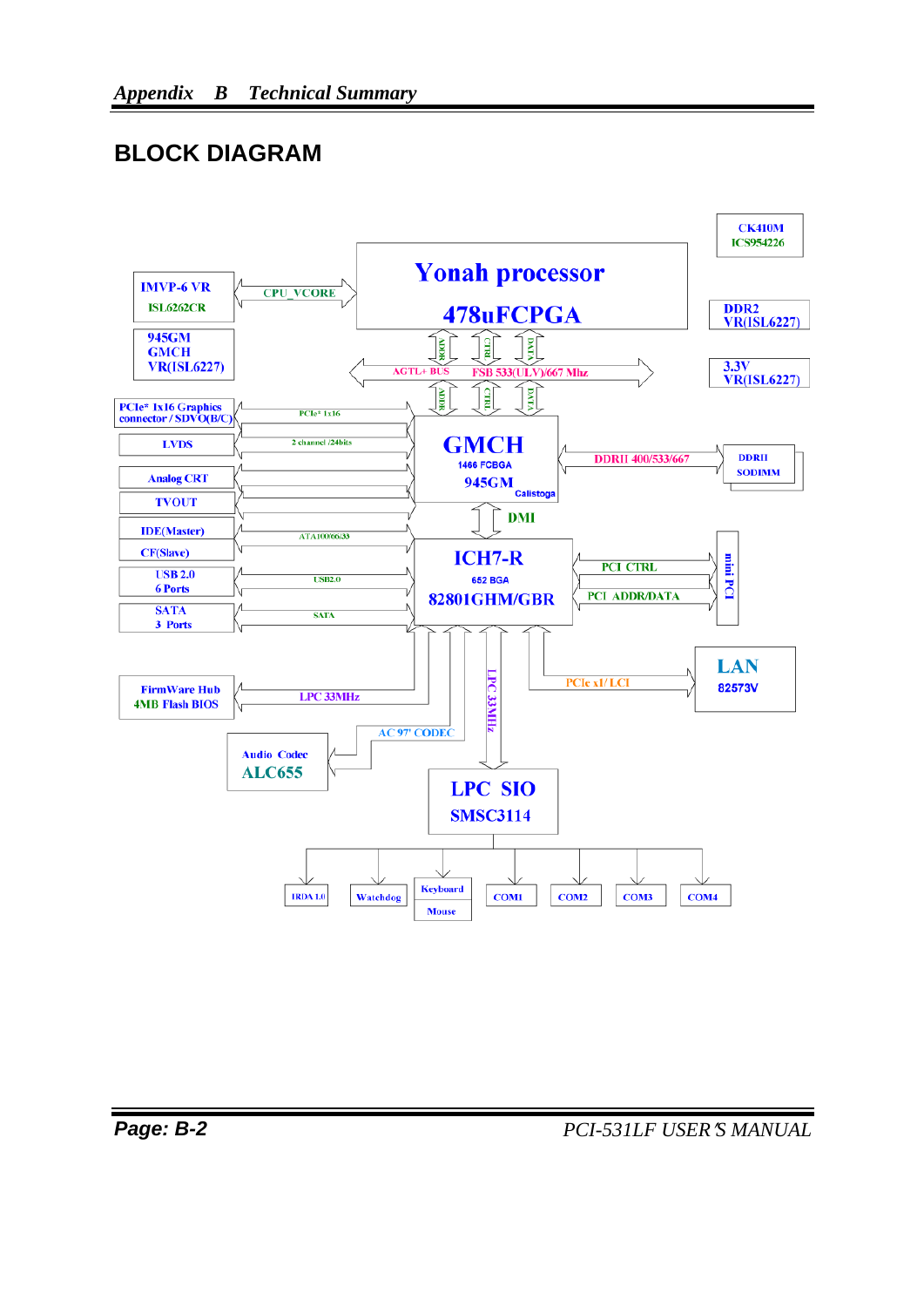## **INTERRUPT MAP**

| <b>IRO</b>     | <b>ASSIGNMENT</b>   |
|----------------|---------------------|
|                | <b>System TIMER</b> |
|                | Keyboard            |
| $\mathfrak{D}$ | Cascade             |
| 3              | Serial port 2       |
| 4              | Serial port 1       |
| 5              | Available           |
| 6              | Floppy              |
|                | Parallel port 1     |
| 8              | RTC clock           |
| 9              | Available           |
| 10             | Available           |
| 11             | Available           |
| 12             | PS/2 Mouse          |
| 13             | Math coprocessor    |
| 14             | IDE1                |
| 15             | IDE <sub>2</sub>    |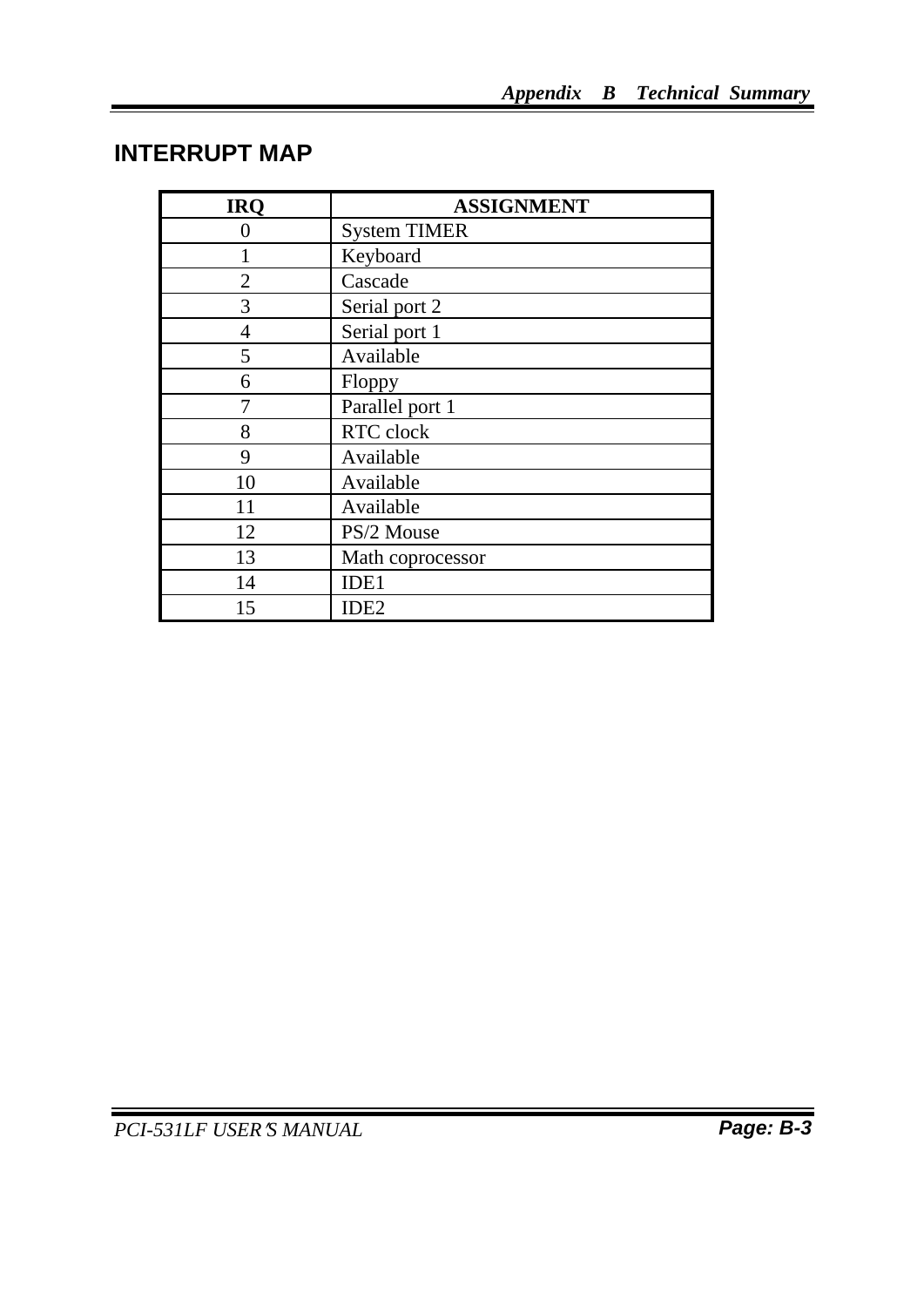# **RTC & CMOS RAM MAP**

| <b>CODE</b>    | <b>ASSIGNMENT</b>                        |
|----------------|------------------------------------------|
| 00             | Seconds                                  |
| 01             | Second alarm                             |
| 02             | Minutes                                  |
| 03             | Minutes alarm                            |
| 04             | Hours                                    |
| 05             | Hours alarm                              |
| 06             | Day of week                              |
| 07             | Day of month                             |
| 08             | Month                                    |
| 09             | Year                                     |
| 0A             | Status register A                        |
| 0B             | Status register B                        |
| 0 <sup>C</sup> | Status register C                        |
| 0 <sub>D</sub> | Status register D                        |
| 0E             | Diagnostic status byte                   |
| 0F             | Shutdown byte                            |
| 10             | Floppy Disk drive type byte              |
| 11             | Reserve                                  |
| 12             | Hard Disk type byte                      |
| 13             | Reserve                                  |
| 14             | Equipment byte                           |
| 15             | Base memory low byte                     |
| 16             | Base memory high byte                    |
| 17             | Extension memory low byte                |
| 18             | Extension memory high byte               |
| 30             | Reserved for extension memory low byte   |
| 31             | Reserved for extension memory high byte  |
| 32             | Date Century byte                        |
| 33             | <b>Information Flag</b>                  |
| 34-3F          | Reserve                                  |
| $40-7f$        | <b>Reserved for Chipset Setting Data</b> |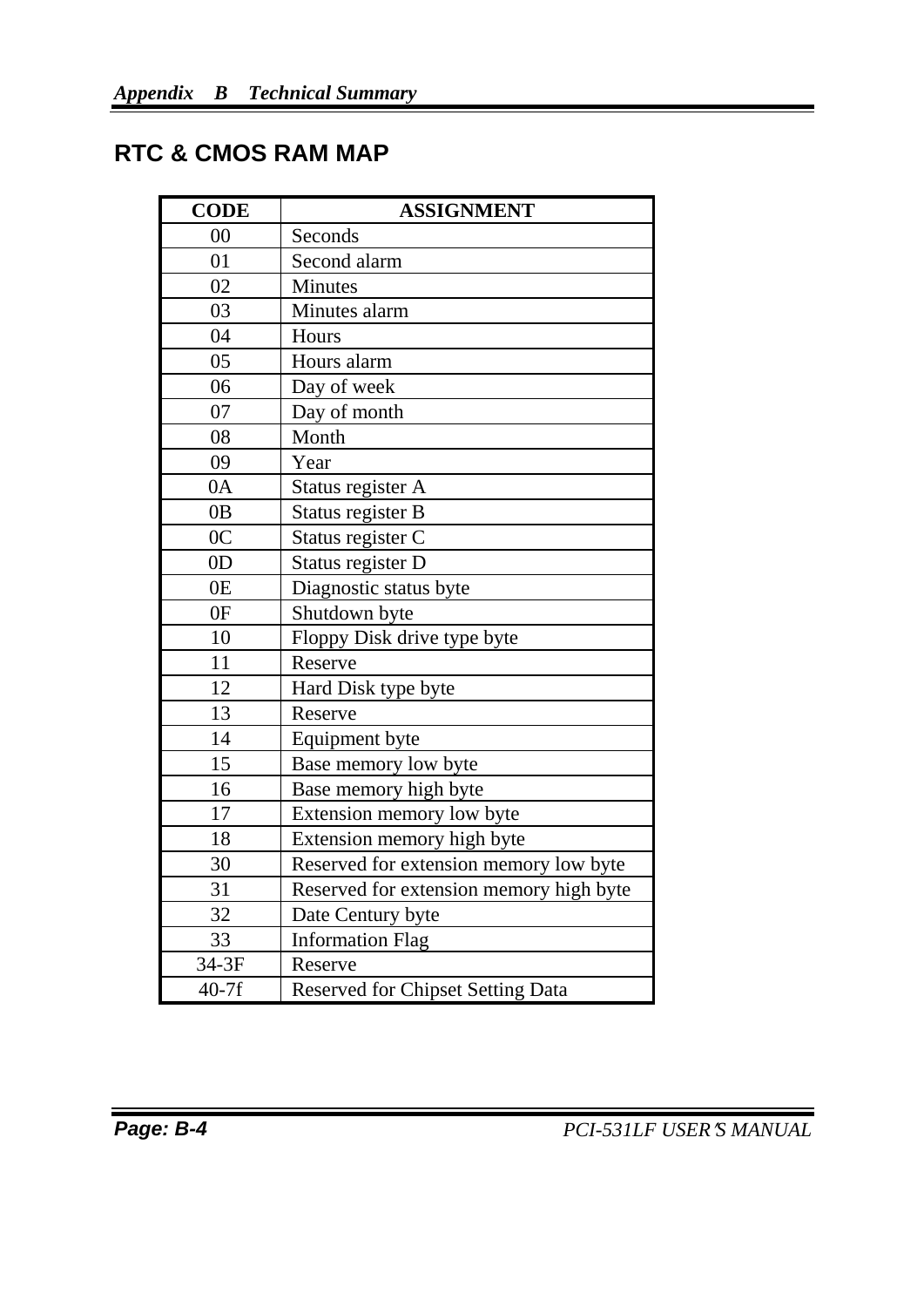# **TIMER & DMA CHANNELS MAP**

#### **Timer Channel Map :**

| <b>Timer Channel</b> | <b>Assignment</b>           |
|----------------------|-----------------------------|
|                      | System timer interrupt      |
|                      | <b>DRAM Refresh request</b> |
|                      | Speaker tone generator      |

#### **DMA Channel Map :**

| <b>DMA Channel</b> | <b>Assignment</b> |
|--------------------|-------------------|
|                    | Available         |
|                    | Available         |
| 2                  | Floppy            |
| 3                  | Available         |
|                    | Cascade           |
|                    | Available         |
|                    | Available         |
|                    | Available         |